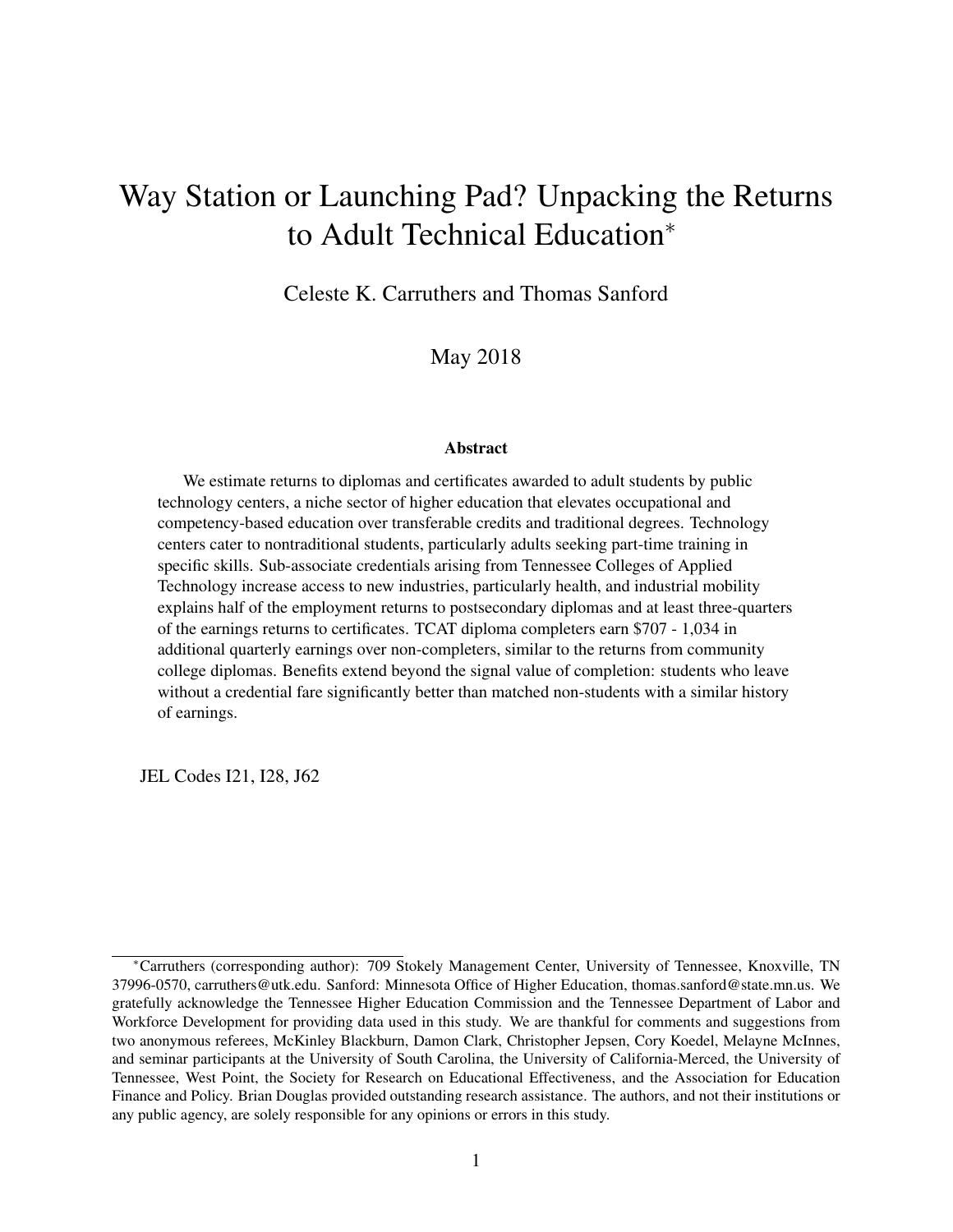# 1 Introduction

Earnings rise by 10 percent, on average, for each year of college [\(Oreopoulos & Petronijevic,](#page-37-0) [2013\)](#page-37-0), and public subsidization indicates that governments worldwide believe higher education to be vital to economic health. More than a seamless continuation of secondary schooling, postsecondary education can also serve as an avenue for workers to gain new skills. Nontraditional adults enjoy average returns to education on par with young, traditional students ([Leigh & Gill,](#page-36-0) [1997;](#page-36-0) [Jacobson et al.](#page-36-0), [2005a,b](#page-36-0)). Even more than their younger counterparts, however, adults considering a four-year bachelor's degree may fear that "averages lie,"<sup>1</sup> i.e., that college is not a guaranteed path to secure employment. The risks of attempting college – stopping out, overestimating aptitude, or overestimating labor demand in one's chosen field – are high and costly for older students, even as the value of a terminal high school diploma falls and employers protest a lack of workers suited for middle-skilled jobs [\(Bessen](#page-34-0), [2014](#page-34-0)). More practically, leaving the labor force for four or more years in pursuit a bachelor's degree education is untenable for many working-age adults.

Technical higher education focused on narrow, occupational fields is thought to be part of the solution to the so-called "skills gap" as well as a shorter education investment with more direct connections to jobs. The labor market values sub-baccalaureate higher education [\(Kane & Rouse](#page-36-0), [1995;](#page-36-0) [Gill & Leigh,](#page-35-0) [2003;](#page-35-0) [Belfield & Bailey](#page-34-0), [2011](#page-34-0)), including the certificates, diplomas, and associate's degrees that students can earn in two-year community colleges ([Dadgar & Trimble](#page-34-0), [2015;](#page-34-0) [Jepsen et al.](#page-36-0), [2014](#page-36-0); [Stevens et al.](#page-37-0), [forthcoming\)](#page-37-0). But a community college education is not risk-free: only 26% of community college entrants complete a credential within five years, and

<sup>&</sup>lt;sup>1</sup> Anthony Carnevale of the Georgetown University Center on Education and the Workforce, quoted in [Arnold](#page-33-0) [\(2015](#page-33-0)).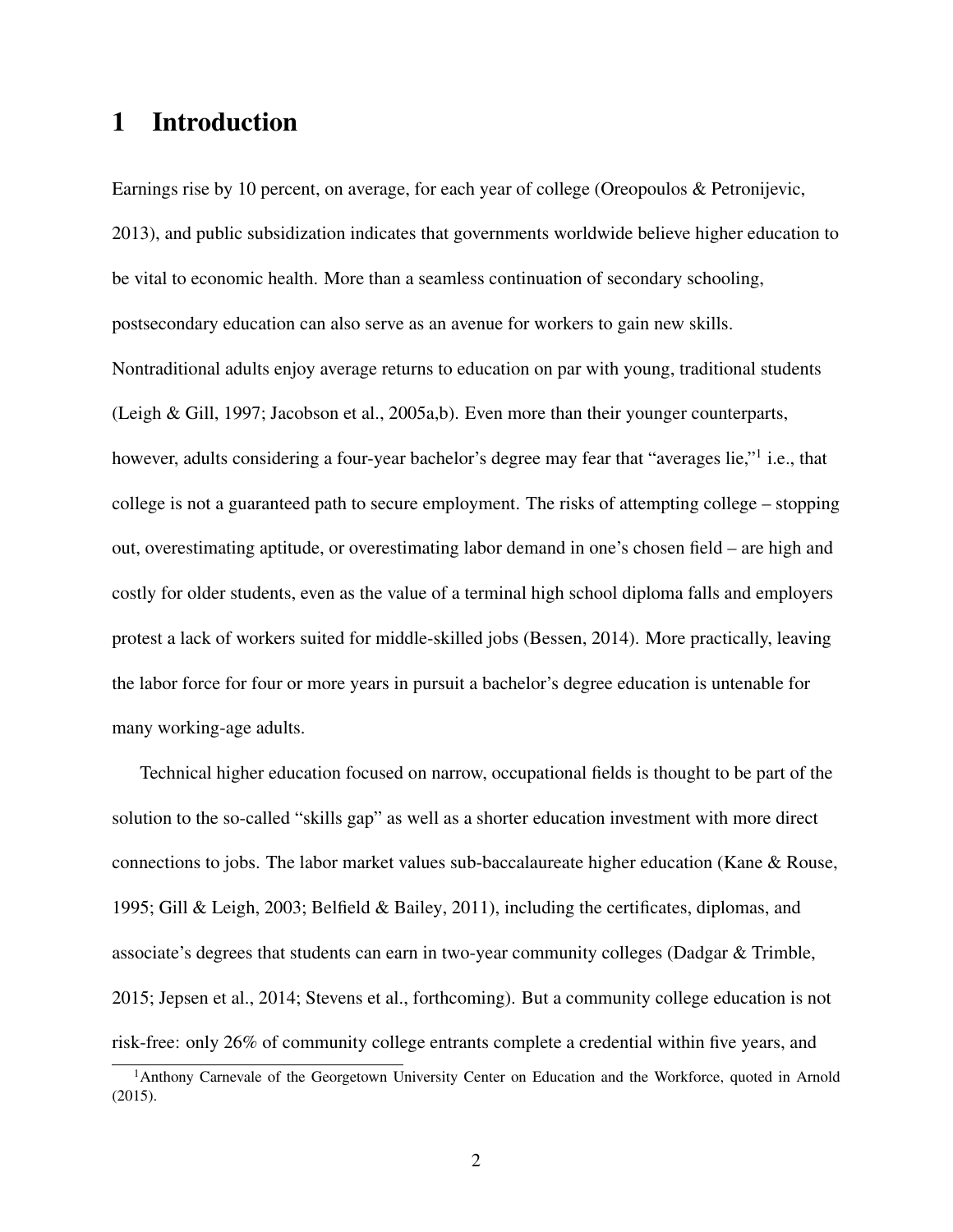completion rates are even lower for older, nontraditional students [\(U.S. Department of Education](#page-38-0), [2011\)](#page-38-0). In stark contrast, Tennessee Colleges of Applied Technology (TCATs, previously known as Tennessee Technology Centers), a 27-campus network of public postsecondary training centers, boasted 70-90% completion rates among full-time outgoing students in 2012-13 and 69-95% job placement rates among completers ([Tennessee Higher Education Commission,](#page-37-0) [2013\)](#page-37-0). TCATs offer certificates and diplomas in fields comparable to those offered by the state's community colleges or competing for-profit institutions,<sup>2</sup> but typically without transferrable college credits and in an environment that resembles a workplace more than a college campus. Most TCAT students enroll part-time; the ratio of full-time equivalent enrollment to total enrollment is just 39% in TCATs versus 64% in the state's community colleges and 85% in its public universities. The TCAT sector is fairly self-contained, and transfer between TCATs and community colleges or universities is very rare.<sup>3</sup> TCAT entrants from  $2004-2008$  tended to be older than new community college students (31 versus 27), about as likely to be eligible for need-based Pell grants (33-34%), but much less likely to have parents with a college education (24% versus 43%).<sup>4</sup>

Non-degree colleges like TCATs occupy a small, niche segment of public education in twenty-two states, enrolling less than one percent of all postsecondary students in 2006. The largest technology center systems – found in Alaska, Florida, Ohio, Oklahoma, and Tennessee – account for just 2-7% of public college students in their respective states and no more than 16% of students over 25. Nevertheless, public technology centers are under the spotlight in state plans

 $2$ The most popular TCAT programs, by tally of credentials awarded in 2011-2012, were Business Systems Technology, Industrial Maintenance, Industrial Technology, Nursing Assistant, Practical Nursing, and Welding [\(Tennessee](#page-37-0) [Higher Education Commission](#page-37-0), [2013](#page-37-0)).

<sup>3</sup>The demand for and rate of transfer between TCATs and other colleges is expected to grow as more traditionalaged students matriculate to TCATs with the Tennessee Promise free-tuition program.

<sup>4</sup>Authors' computations using administrative data described in Section [3.](#page-7-0)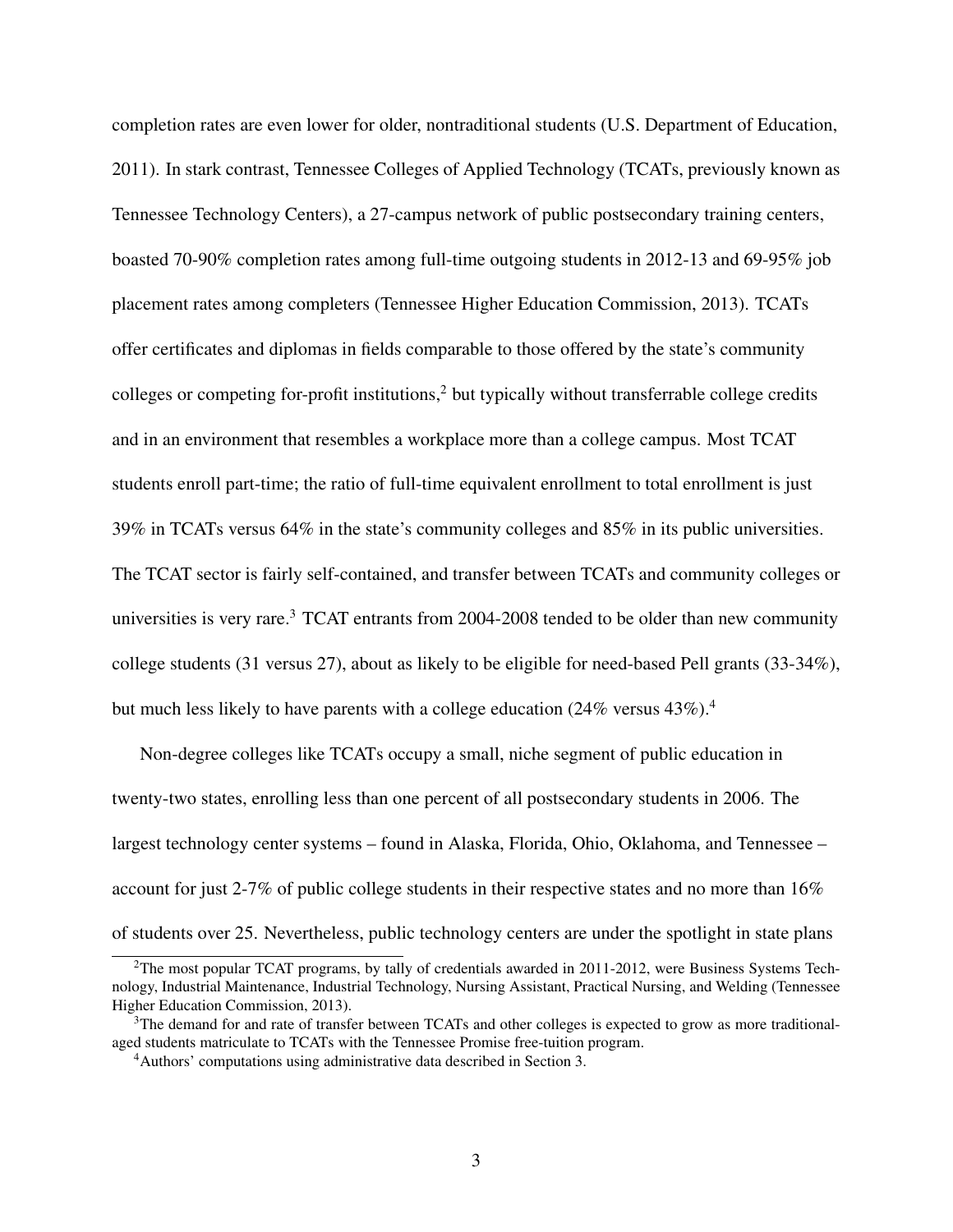to raise educational attainment and meet future workforce needs.<sup>5</sup> More generally, by operating at the intersection of states' postsecondary and workforce functions, technology centers can jointly serve employers' demand for skilled workers, policymakers' demand for quick and tangible employment outcomes, and nontraditional students' preference for career-oriented programs.

To date, however, little is known about the quality or persistence of the jobs that technology center alumnae find. We address this shortfall in an otherwise rich literature on returns to sub-baccalaureate education by assessing the role of Tennessee's state-run technology centers in providing marketable or course-correcting human capital to nontraditional adult students. Tennessee Colleges of Applied Technology are renowned for fast, holistic vocational training and impressive job placement records ([Hoops](#page-35-0), [2010;](#page-35-0) González, [2012](#page-35-0)), although the conditional returns to enrollment in institutions like TCATs have rarely been scrutinized closely. By focusing on specific job skills, narrow competencies, and "contact hours" rather than transferable credit hours, skills developed in TCATs may be rendered obsolete by shifting workforce needs and rapid technological development.

We examine the effect of sub-associate enrollment and credentials on near-term employment outcomes for five cohorts of adult Tennesseans who enrolled in one of the state's public technology centers between 2004 and 2008. Ours is a non-experimental setting, and the chief threat to linear regressions applied to this topic is the idea that the earnings and employment of program completers are unobservedly different, in levels and trajectories, than the outcomes of noncompleters. We address this concern with flexible specifications that condition labor outcomes on individual fixed effects and individual time trends. Our main conclusions are robust to several

<sup>&</sup>lt;sup>5</sup>See, for instance, the "Oklahoma Works" strategic plan to raise educational attainment to 77% by 2025, Tennessee's "Drive to 55" initiative to raise attainment to 55% by 2025, and Ohio's "Attainment Goal 2025," which seeks to raise attainment to 65%. All three place a priority on postsecondary certificates from technology centers.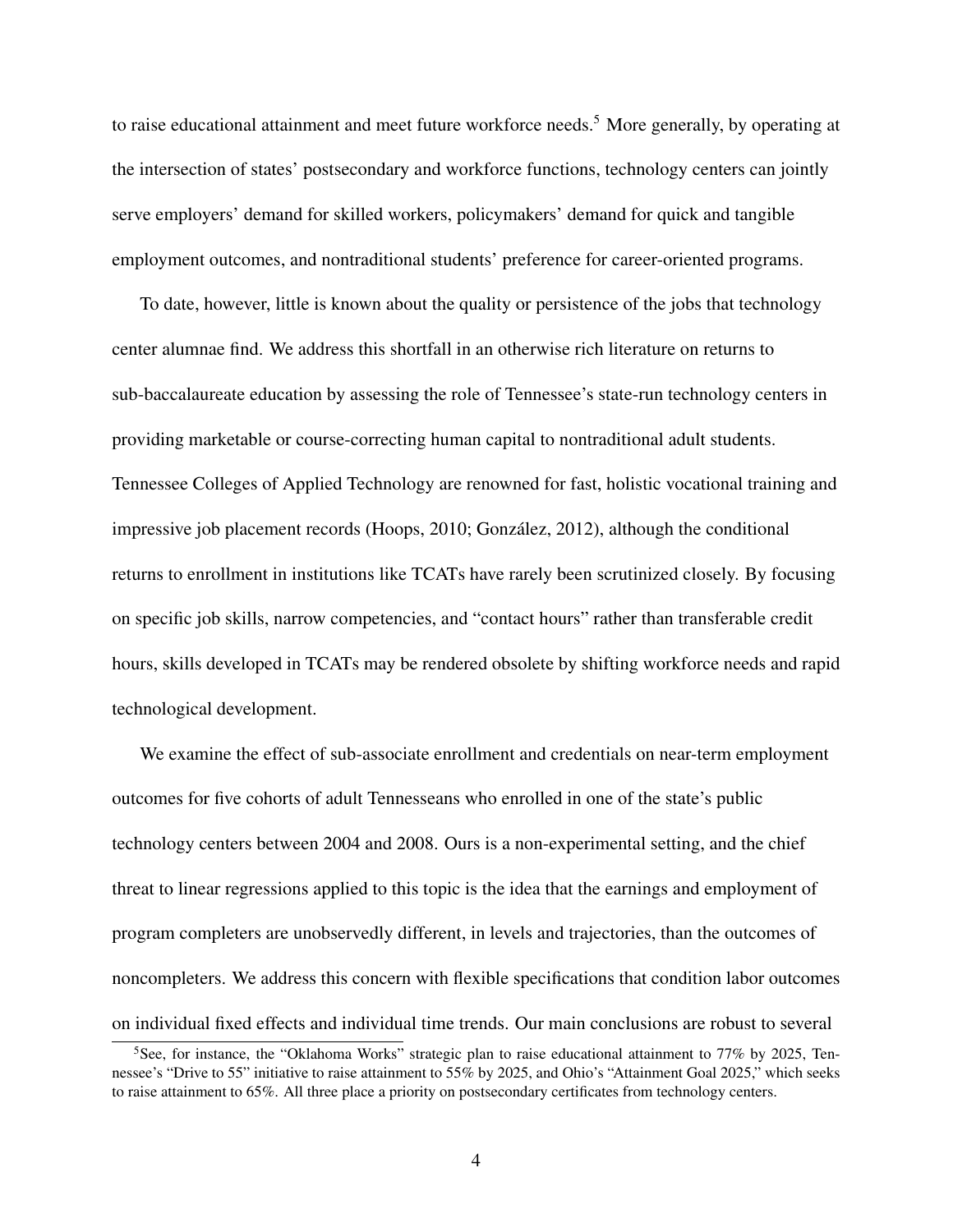alternatives discussed in the appendix, including one specification with individual heterogeneity that is quadratic in time.

Findings indicate that technology center students who complete a diploma earn \$707-1,034 more per quarter than noncompleters (13-19% of the pre-enrollment average), whereas the returns to terminal certificates are smaller and less robust. Diplomas – known as long-term certificates in states such as California, Michigan, and Washington – signify completion of a program of study (e.g., the "Diesel Technician" program), whereas shorter-term certificates are awarded for the completion of part of a program (for example, a "Diesel Engine Assembly" certificate) or for demonstration of more narrow competencies like "Manicuring." To the question of why the labor market values these credentials, we delve into two potential mechanisms. The metaphor for one mechanism is that of a launching pad, in that technology centers facilitate the transition to better jobs. Indeed, we find that TCAT credentials increase access to new industries, particularly health, and that industrial mobility explains at least half of short-term gains in employment following postsecondary diploma receipt and upwards of three-quarters of the earnings gains from technology center certificates. Industrial mobility is much smaller factor in explaining large returns to TCAT diplomas, however, suggesting that the most time-intensive form of TCAT training deepens rather than broadens industrial expertise.

Nevertheless, the fact that adults in our sample typically enter college after a marked decline in earnings and employment raises the question of whether college is little more than a way station for the temporarily unemployed. Completers may benefit more than non-completers from temporarily diverting to a technology center, but would students have been better off by not enrolling at all? Would their employment have rebounded to the same extent without college? Relative to a sample of non-student workers, both linear and matching-based empirical designs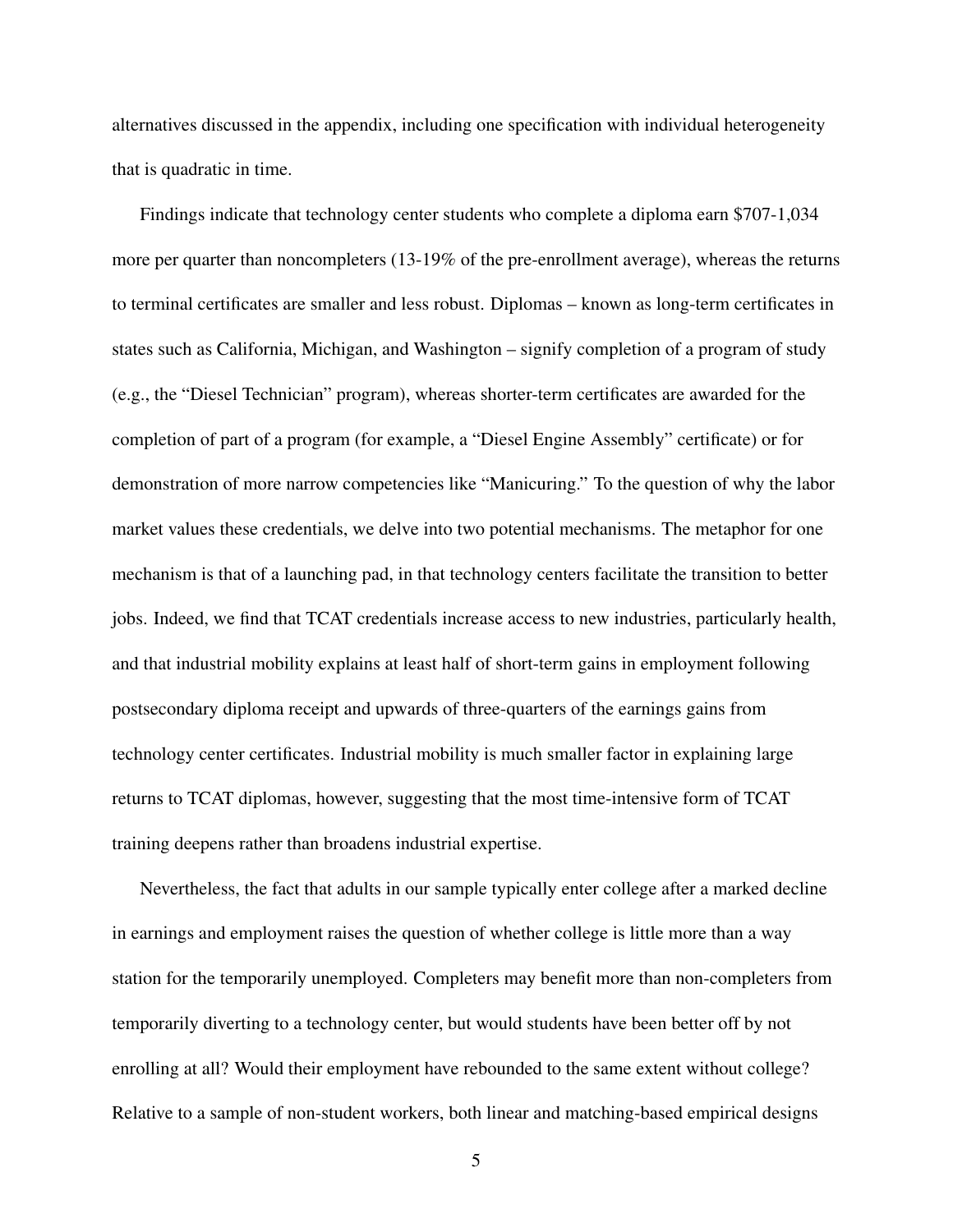suggest non-completers realize significantly higher earnings than non-students up to four years after starting college, suggesting that students attain something other than the signal value of completion. Candidate explanations for noncompleters' evident returns include the signal value of enrolling as well as new skills and human capital.

# 2 Related Research

Conceptually, we build on work by [Leigh & Gill](#page-36-0) [\(1997](#page-36-0)), who extend related work by [Kane &](#page-36-0) [Rouse](#page-36-0) ([1995\)](#page-36-0) and show that adult community college students in the NLSY realize roughly the same returns to education as traditional students who make a seamless transition between high school and community college. Methodologically, our work builds directly from several recent studies using state administrative data to estimate longitudinal wage returns to two-year college credentials.<sup>6</sup> [Belfield & Bailey](#page-33-0) [\(2017](#page-33-0)) summarize this literature as showing "positive but modest returns" to certificates of varying intensity, with nominal quarterly gains of null to \$1,680.<sup>7</sup> Collectively, this research base suggests that associate's degrees increase earnings more than diplomas, which in turn increase earnings more than short-term certificates,<sup>8</sup> that returns to health credentials tend to dominate other fields, and that women benefit from these credentials more than men (conditional on individual heterogeneity in selection of program). These results echo related studies of nationally representative survey data, which also find small or inconsistent impacts of certificates on employment outcomes, but without the benefit of pre-college data on student

<sup>6</sup>Settings include Kentucky [\(Jepsen et al.](#page-36-0), [2014\)](#page-36-0), Washington ([Dadgar & Trimble,](#page-34-0) [2015](#page-34-0)), Michigan ([Bahr et al.,](#page-33-0) [2015\)](#page-33-0), Ohio ([Bettinger & Soliz](#page-34-0), [2016](#page-34-0)), and California ([Stevens et al.,](#page-37-0) [forthcoming](#page-37-0)), among others.

 ${}^{7}A$  large and methodologically related literature uses administrative or register data to longitudinally examine returns to public job training programs. See, among others, [Mueser et al.](#page-37-0) [\(2007](#page-37-0)); [Andersson et al.](#page-33-0) [\(2013](#page-33-0)); [Heinrich](#page-35-0) [et al.](#page-35-0) ([2013\)](#page-35-0); [Biewen et al.](#page-34-0) [\(2014\)](#page-34-0). Also see [Marcotte](#page-37-0) ([2016\)](#page-37-0) for recent evidence on the labor market returns to a community college education for traditional students making a quick transition between high school and college.

<sup>&</sup>lt;sup>8</sup>In fact, estimated returns to certificates are mixed in this literature, with some specifications and subsamples returning small negative yields.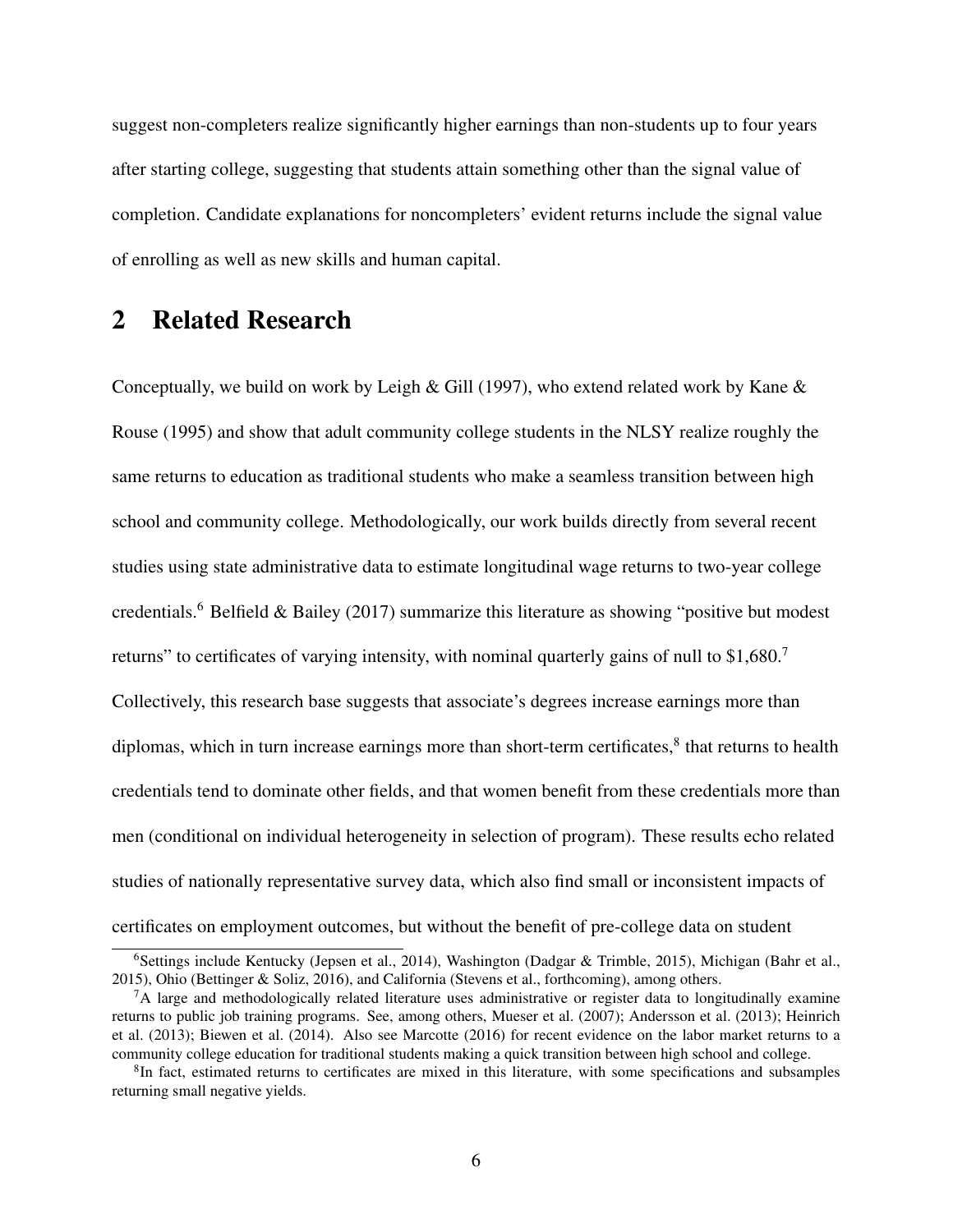earnings to control for heterogeneous selection into diploma or certificate programs [\(Grubb,](#page-35-0) [1997,](#page-35-0) [2002a,b](#page-35-0); [Bailey et al.,](#page-33-0) [2004;](#page-33-0) [Marcotte et al.](#page-37-0), [2005](#page-37-0)).

Our study of nontraditional postsecondary technical education – which often follows job loss – is also informed by Jacobson et al. ([2005a,](#page-36-0) [2005b\)](#page-36-0), who study the effects of community college training on displaced workers in Washington state. They find significant labor market returns on the order of 7-13 percent per year of schooling. TCAT programs share some features with federal Workforce Investment Act (WIA) training, which have been linked to 15-30% returns in multiple states ([Heinrich et al.,](#page-35-0) [2013](#page-35-0)). These premia foreshadow some of the findings we report for TCAT students.

We add to existing research in three ways. First, we focus on students who move through sub-associate technology centers, a setting with a high degree of investment in students' workforce success but, to date, with few close examinations of returns to enrollment and completion.<sup>9</sup> Second, we partially deconstruct the returns to adults' technology center credentials to better understand industrial mobility as one potential causal pathways. And third, we evaluate the returns to adult higher education at two margins: one separating completers from noncompleters, and one separating enrollees from other workers. Much of the research on returns to two-year credentials has not examined of the counterfactual where individuals stay away from two-year institutions completely, an omission that is due largely to the absence of data on non-students. [Cellini & Turner](#page-34-0) ([forthcoming\)](#page-34-0) provide an important exception: they examine the returns to for-profit certificate programs relative to students and matched non-students, finding

<sup>&</sup>lt;sup>9</sup>[Bettinger & Soliz](#page-34-0) [\(2016](#page-34-0)) study the earnings premium from completing a certificate or associate's degree in one of Ohio's community colleges or technical colleges, finding significant returns to completing a credential in either sector (\$1,040 - \$1,250 quarterly), with some heterogeneity by gender and field. But without records of students' pre-enrollment earnings, they rely heavily on contemporaneous observable characteristics and students' self-reported intentions to characterize counterfactual outcomes. Nevertheless, their findings are generally consistent with those in the related literature reviewed by [Belfield & Bailey](#page-33-0) ([2017\)](#page-33-0), as well as with some of our results to follow.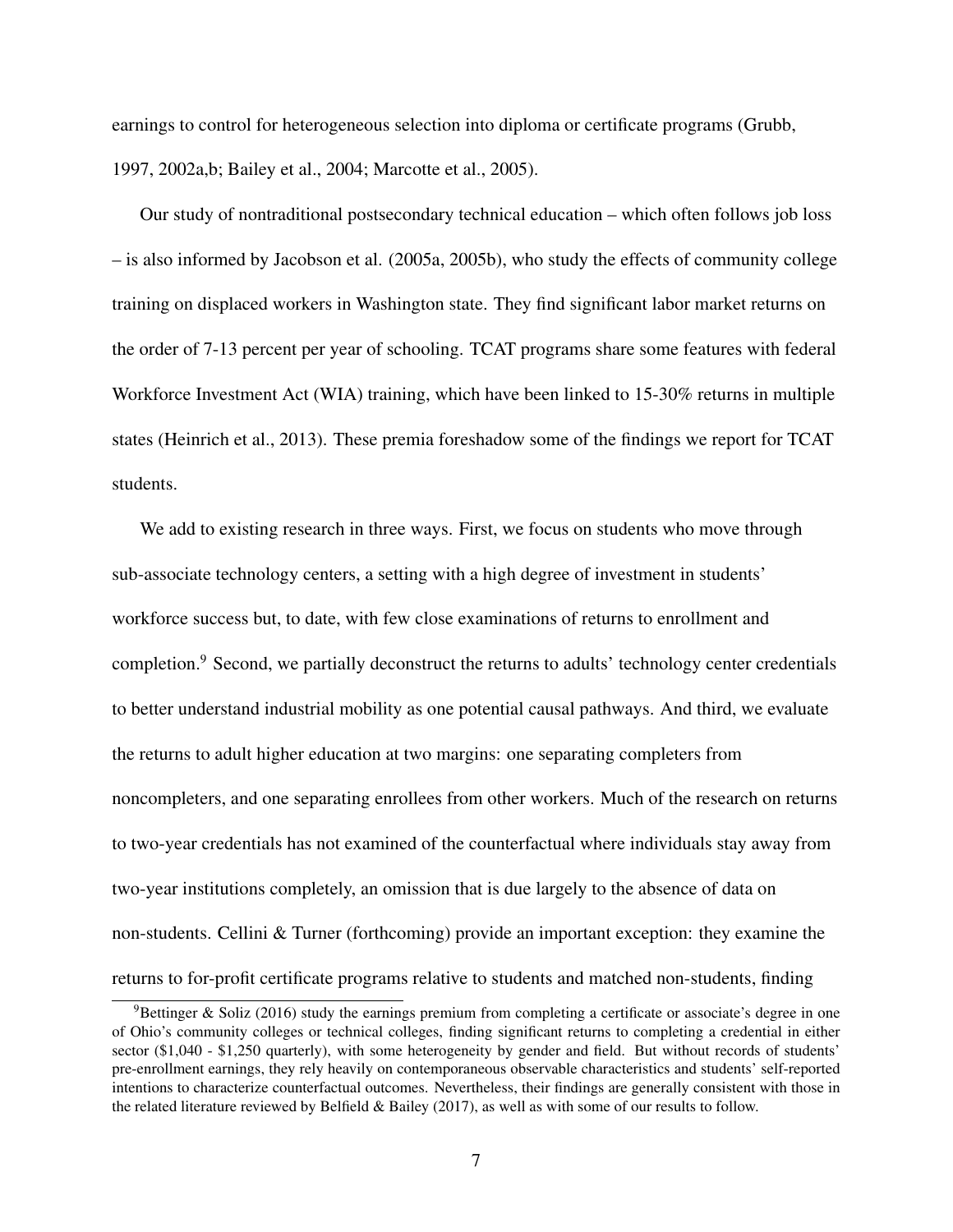<span id="page-7-0"></span>that the return to public college attendance dominates the return to for-profit attendance by  $11\%$ , and that for-profit student earnings are statistically indistinguishable from the earnings of matched non-students.<sup>10</sup> These inferences are particularly relevant for our study, since for-profit certificate programs share many of the same occupational foci as public technology centers, but at much higher cost to students and with less oversight from state governments.

To review the most pertinent evidence from other settings and help to shape priors, we note that completing a certificate or diploma program from a community colleges raises earnings by up to 30% over non-completers [\(Belfield & Bailey,](#page-33-0) [2017](#page-33-0)), the return on Workforce Investment Act training is 15-30% across several states ([Heinrich et al.,](#page-35-0) [2013\)](#page-35-0), while certificate programs from for-profit colleges yield no distinguishable difference in earnings relative to the counterfactual of not attending college [\(Cellini & Turner,](#page-34-0) [forthcoming\)](#page-34-0). If non-degree institutions like TCATs perform on par with degree-granting community colleges and non-degree WIA programs, we would expect returns to completion – relative to participation without completion – of up to 30%. But *ex ante* returns to attendance are uncertain and may rival weaker results from the for-profit sector.

### 3 Background, Data, and Descriptive Statistics

The Tennessee Board of Regents operates 27 Tennessee Colleges of Applied Technology throughout the state. TCATs enrolled 31,366 students in 2011-2012 [\(Tennessee Higher Education](#page-37-0) [Commission](#page-37-0), [2013](#page-37-0)). The collective mission of the TCAT system is to offer easy access to technical training and vocational certificates and diplomas. Any state resident is within about 50 miles of a TCAT campus. In contrast to the state's system of community colleges, TCATs do not

<sup>&</sup>lt;sup>10</sup>Also see [Turner](#page-37-0) ([2016\)](#page-37-0) for a study of Colorado welfare recipients, some of whom enrolled in community colleges. Findings there indicate that returns are driven by completion alone.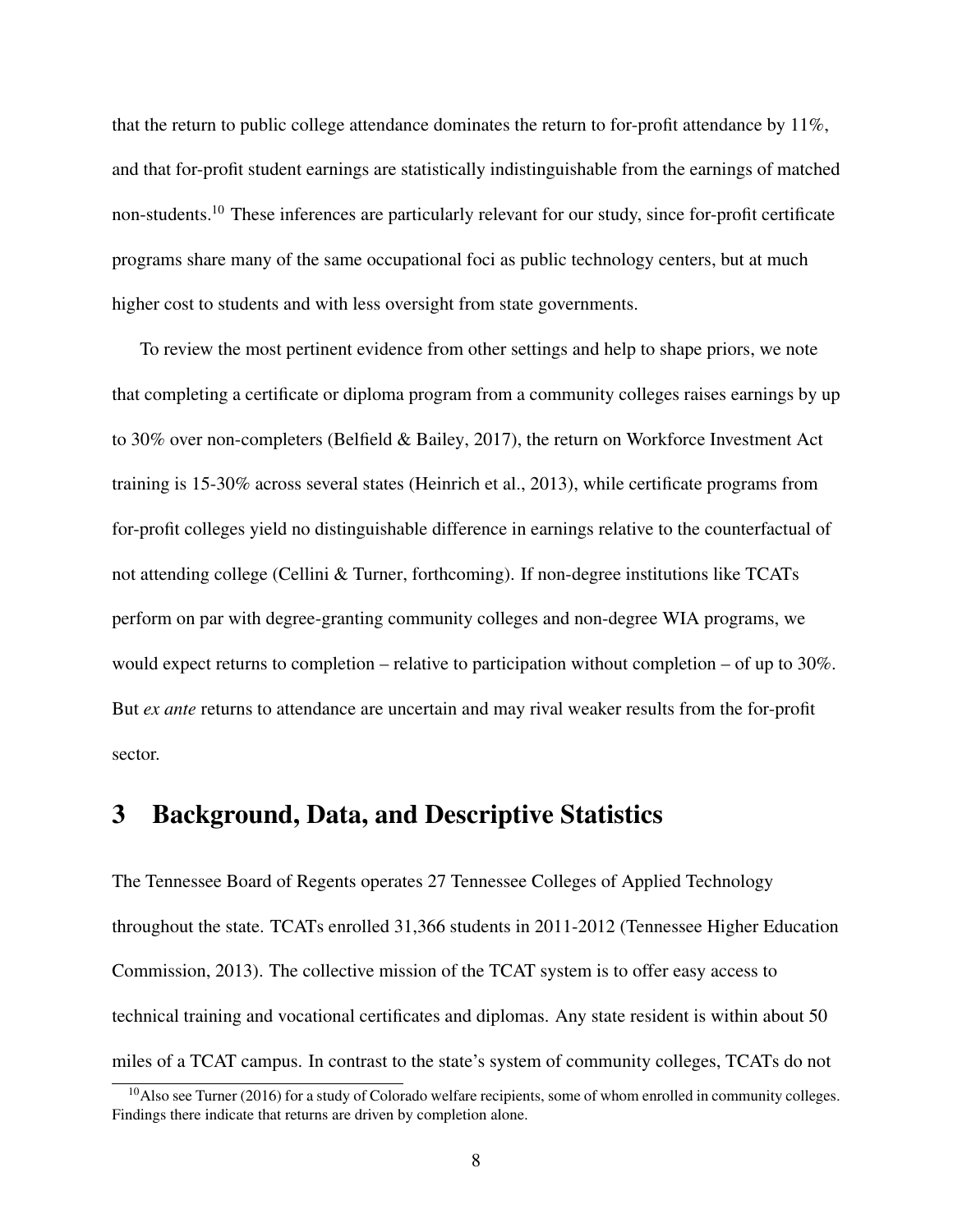have general academic programs and do not typically prepare students for transfer to degree-granting colleges. TCATs are singularly focused on training students to acquire work-ready occupational skills. The Tennessee Board of Regents also oversees 13 two-year community colleges, which enrolled about 97,000 students in the 2011-2012 academic year. Tennessee community colleges offer many of the same vocational pathways as Tennessee Colleges of Applied Technology, as well as terminal associate's programs in academic and technical disciplines and programs to facilitate transfer to four-year colleges and universities.

Although TCATs and Tennessee community colleges both offer sub-associate credentials, there are several important differences between these two sectors.<sup>11</sup> Foremost, technology center enrollment and credentials are measured by clock or contact hours rather than credit hours. Most TCAT hours are not transferable to community college or university systems,<sup>12</sup> and student transfer from a TCAT is very rare in practice.<sup>13</sup> Unlike most degree programs in community colleges and universities, TCAT programs of study are competency-based and are not accumulations or sequences of self-contained courses. A TCAT student chooses her program and intensity (full-time or part-time), but does not need to select courses or manage graduation requirements across multiple disciplines. A full-time program fills about 430 hours over a four-month period, or roughly six hours per day four days a week. Diploma-granting programs tend to require many more hours than certificate-granting programs or sub-programs. A small

 $11$ See [Hoops](#page-35-0) [\(2010](#page-35-0)) for a longer discussion of the TCAT model. Like community colleges, TCATs require a high school diploma or equivalent secondary credential prior to admission. Some TCAT programs require background checks, physicals, and/or occupational permits prior to enrolling.

 $12$ TCAT diplomas can count toward 30 credits of an associate of applied science degree, a work-ready credential that cannot be converted into four-year college credits.

<sup>&</sup>lt;sup>13</sup>TCAT transfer students accounted for just 2.3% of all transfers between public institutions in the state [\(Tennessee](#page-37-0) [Higher Education Commission,](#page-37-0) [2015\)](#page-37-0), versus 15% of overall enrollment. About two-thirds of TCAT students who later enroll in a community college or university are returning or readmitted students, and a small number of others are high school students taking advantage of dual enrollment programs.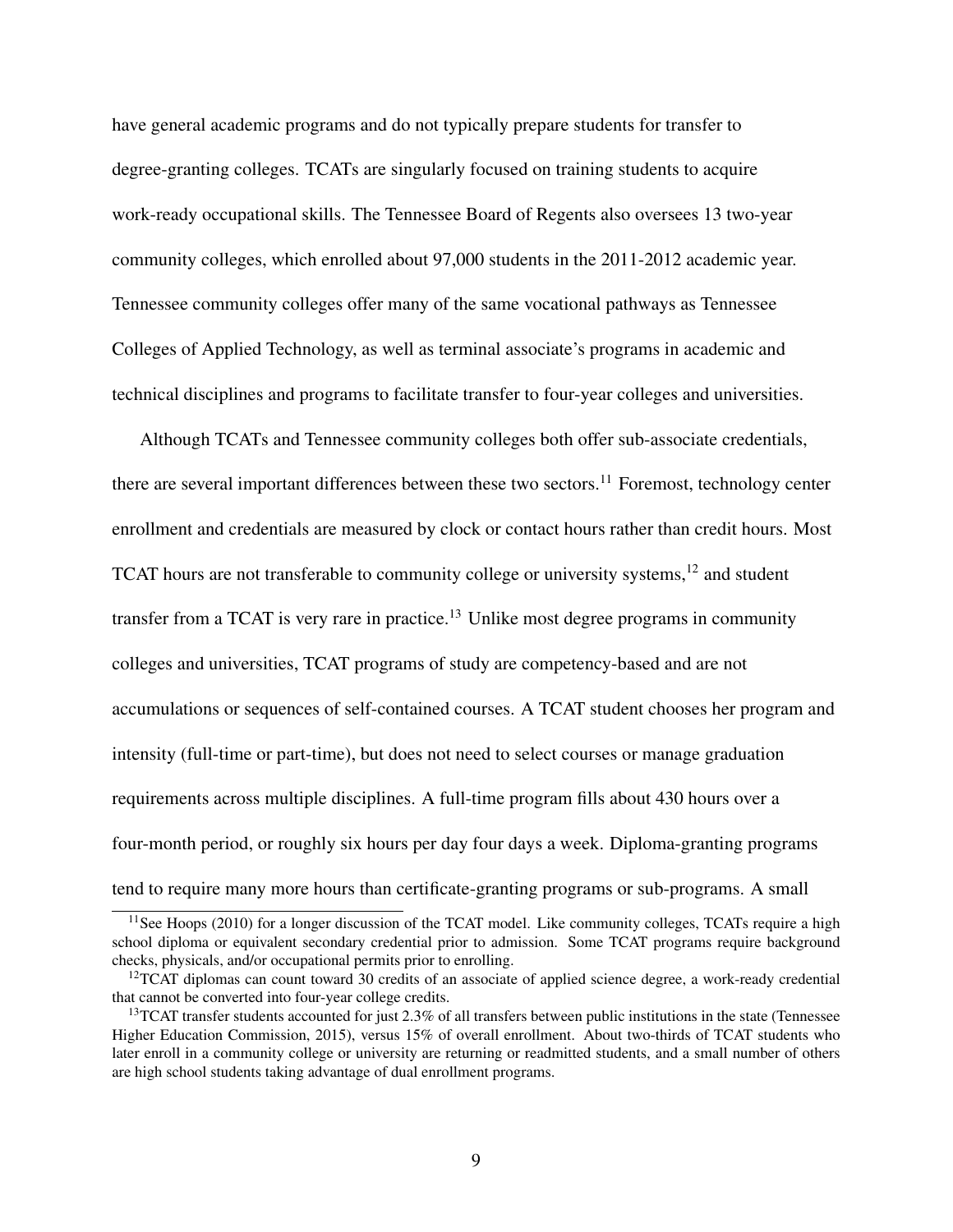core of program faculty work with students for almost all of these contact hours, typically in a lab or workfloor environment. TCAT programs of study are open to student entry and exit, with multiple cohorts working simultaneously on competencies that are assessed in terms of "theory" (technical knowledge), skills, and professionalism. TCATs and community colleges also treat remedial education differently: community college students test into and out of remedial education, whereas all but nursing TCAT students take "Technology Foundations," a self-paced, computer-aided course in basic skills whose duration varies by program but averages 30 clock hours.<sup>14</sup> Tennessee community colleges are accredited by the Southern Association of Colleges and Schools, along with the state's major research universities. TCATs join a mix of public and private occupational schools under the accrediting arm of the Council on Occupational Education.

Two-year technology center credentials are offered at multiple levels of attainment within fields of study. Post-secondary diplomas are awarded at the culmination of a program lasting one to two years, and short-term certificates are awarded for the successful completion of portions of those programs, sometimes within one or two trimesters. These vocational credentials signal a narrower but potentially deeper scope of human capital development.<sup>15</sup> Associate's degrees, by contrast, are accredited two-year degrees whose requirements include general education and major-specific coursework (which may be vocational in nature), both of which can feasibly be applied toward a four-year bachelor's degree.

We rely on student data from administrative files maintained by the Tennessee Higher

<sup>&</sup>lt;sup>14</sup>Nursing programs meet accreditation requirements by having prospective students pass the HESI exam (or COM-PASS, until recently) prior to admission.

<sup>&</sup>lt;sup>15</sup>New vocational graduates, rich with occupation-specific human capital, may find work more rapidly than their academic counterparts, but long-term employment prospects for vocational skills are at greater risk of obsolescence from technical change. Results are mixed as to the lifetime impact of vocational versus general education ([Malamud](#page-37-0) [& Pop-Eleches](#page-37-0), [2010;](#page-37-0) [Hanushek et al.](#page-35-0), [2017](#page-35-0)). Many of the skilled trades that vocational students are trained for are especially sensitive to economic fluctuations.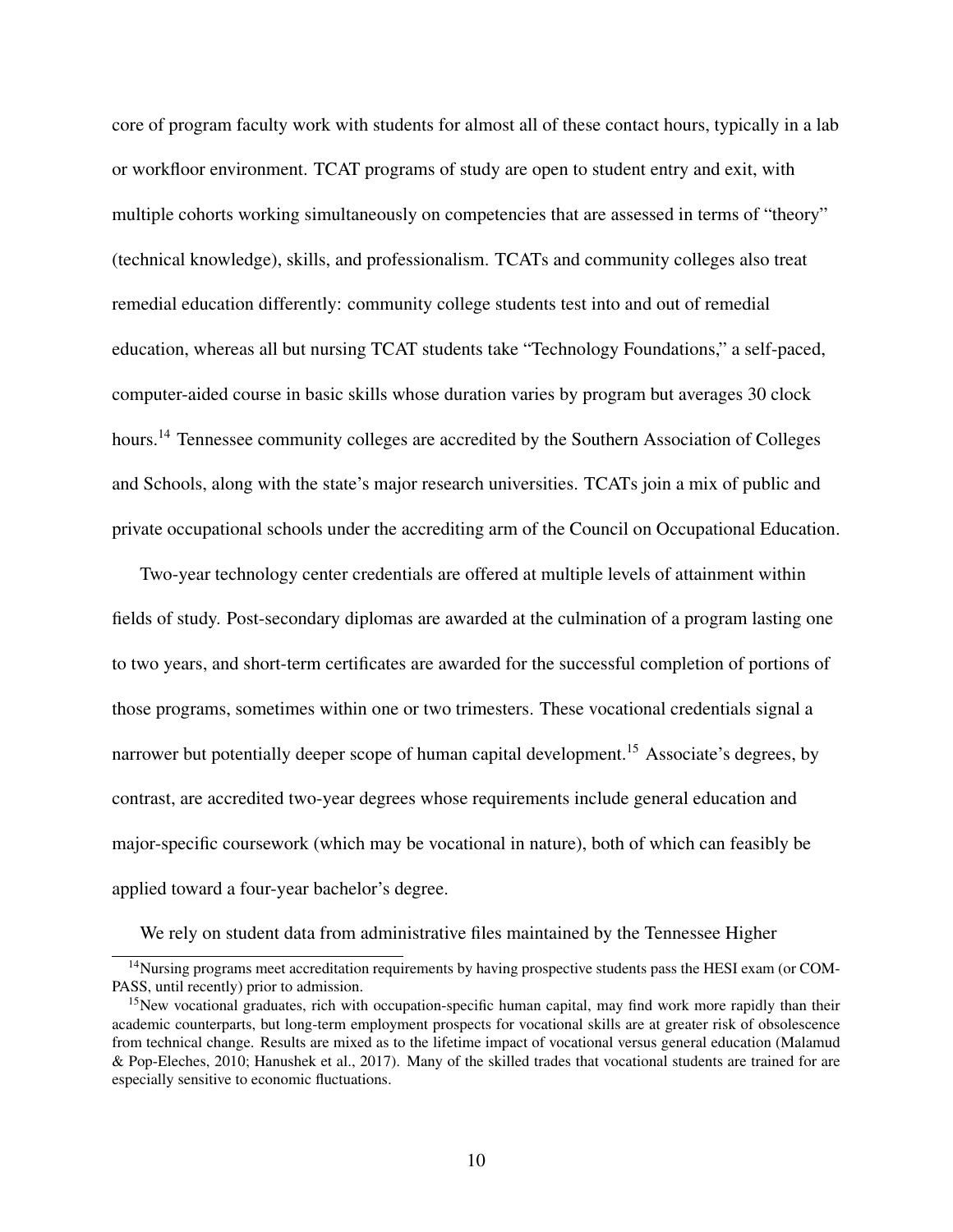Education Commission. We identify students who entered a TCAT between 2004 and 2008, and in addition to the timing of their enrollment we observe a small set of demographic and financial aid fields as well as the timing of their highest TCAT credential within a program of study.<sup>16</sup> We link post-secondary data to histories of in-state earnings and industries from 2001 through the second quarter of 2012. Earnings data are drawn from files maintained by the Tennessee Department of Labor and Workforce Development and include all in-state earnings covered by Unemployment Insurance. Earnings that are not covered by Tennessee's Unemployment Insurance system, and are therefore censored from the data on hand, include earnings from self-employment, some federal and agricultural occupations (e.g., military, seasonal), and earnings from employment in other states. Workers who leave the state or migrate across state boundaries to work are necessarily censored from the earnings data.<sup>17</sup>

Each record of quarterly earnings is associated with one or more industries, codified by the North American Industry Classification System (NAICS). We group two-digit NAICS codes into thirteen broad categories. The most common among individuals who at some point enroll in a TCAT or community college are utilities (including power, water, and waste management),

manufacturing, retail, business services (including staffing contractors), education, health, and

<sup>&</sup>lt;sup>16</sup>Unfortunately, we do not observe which program of study a student in these cohorts completed. Alignment between particular programs and industrial placements is a topic for future research.

 $17$ The limitations of administrative earnings data are not unique to this study. The internal validity of results would be threatened if, for instance, diploma and certificate recipients are differentially more or less apt to leave the state or work in occupations that are not covered by unemployment insurance, relative to TCAT students who do not complete programs of study, and moreover, if the earnings of individuals who are censored from the wage data are selectively higher or lower. A plausible selection story is one where positive returns to diplomas and certificates are biased toward zero because credentials from TCATs lead individuals to broader employment opportunities in other states. In support of this story, mobility estimates from the [U.S. Census Bureau](#page-38-0) ([2006\)](#page-38-0) indicate that adults in the Southern region aged 25-65 with some college or an associate's-level education were more apt to move between states than adults with no more than a high school education. Findings reviewed below, however, suggest that TCAT attendance and credentials raise the likelihood of having non-missing, in-state earnings. At the same time, we do not observe the extent to which TCATs connect students to less lucrative self-employment (e.g., cosmetology or part-time contracting). Just two percent of the TCAT students we observe major in cosmetology, so that particular path of negative selection is likely to be small.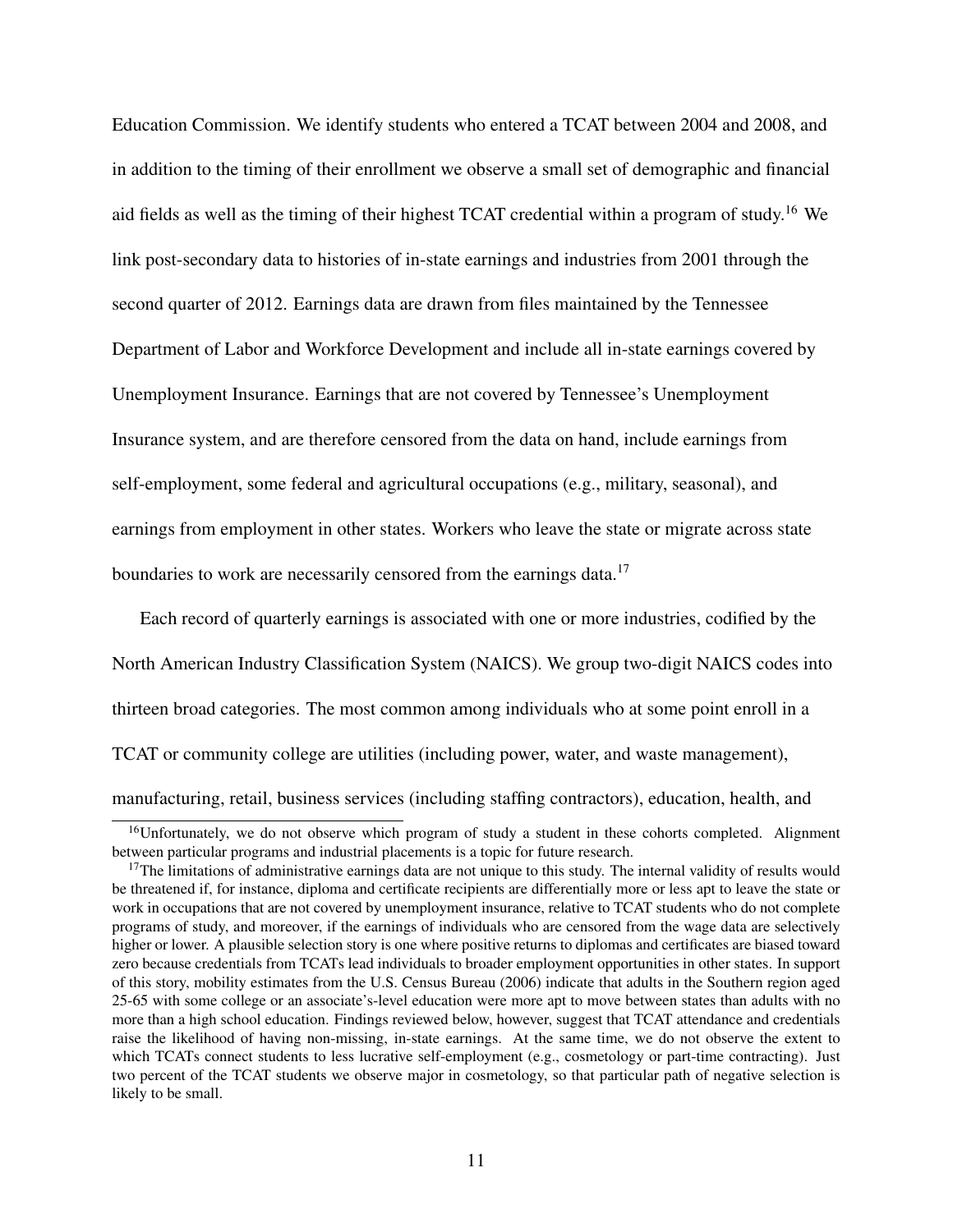food/accommodation services.<sup>18</sup> We allow for participation in more than one industry at a time.

From the universe of 2004-2008 TCAT entrants, we focus on students of working age (20-60) at the time of enrollment, with non-zero earnings prior to enrollment, at least four quarters of non-zero earnings prior to TCAT entry, and no known record of attendance at a four-year college or university in the state. This allows us to eliminate young, traditional postsecondary students (who were rare among TCAT enrollees in these cohorts), focus on nontraditional adult students with prior work experience and without degree aspirations beyond a TCAT credential, and examine student earnings before, during, and after entry in the TCAT system.<sup>19</sup> The 20-60 age band is of particular interest in Tennessee, where legislative and programmatic efforts are underway to raise postsecondary attainment among the working-age population.<sup>20</sup> We extrapolate student age to terms prior to and after enrollment, omitting quarters where a student would have been under age 18 or over 64. We omit students whose college start date was left-censored, i.e., who were enrolled in the first term of the panel.<sup>21</sup> Within these parameters, we collect earnings and employment outcomes up to four years prior TCAT enrollment and up to four years after TCAT enrollment.

Students work and attend college year-round, but data for work and college outcomes are reported with different frequencies. Since students spend a small share of the panel enrolled, we

 $18$ Others include public services, construction, wholesale trade, transportation, professional services, and services not categorized elsewhere (arts, mining, forestry, and agriculture).

<sup>19</sup>Consistent with the [Tennessee Higher Education Commission](#page-37-0) ([2015\)](#page-37-0) transfer report, just 5% of all 2004-2008 TCAT entrants had any record of four-year university attendance during the 2004-2012 window of higher education records that we observe, and another 2% attended a community college at some time during that window. We exclude the former group of students but not the latter.

<sup>&</sup>lt;sup>20</sup>As we show in the appendix, employment gains differ somewhat by student age groups, with younger students realizing much higher earnings gains conditional on employment. For older students, a TCAT credential was more important in raising the likelihood of having any earnings.

 $21$ Since we do not observe college entry dates, we are not able to completely identify and omit returning students. Some earn diplomas almost immediately, suggesting that they enter with existing credits. As we show in the appendix, results are robust to the exclusion of subjectively early completers.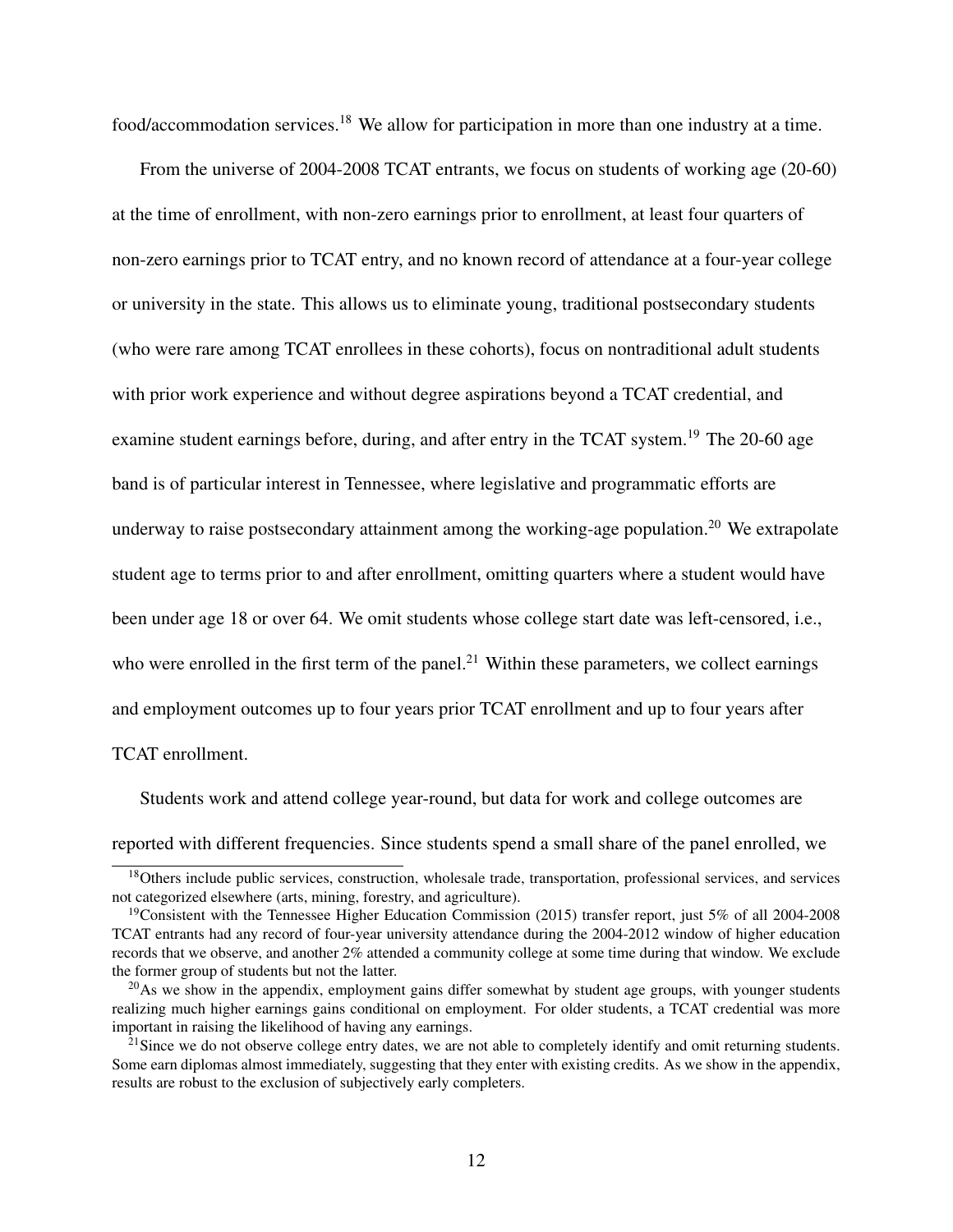transform trimesterly enrollment into quarterly enrollment, assigning spring/winter enrollment to the first and second quarters of the year, summer enrollment to the second and third quarters, and fall enrollment to the third and fourth quarters.

Table [1](#page-39-0) provides descriptive statistics for the student panel prior to each individual's initial enrolled quarter. The first three variables – any earnings, quarterly earnings, and log quarterly earnings – are our primary outcomes of interest. We define "any earnings" as having non-zero, non-missing earnings in a given quarter, which describes 82 percent of the panel prior to enrollment. We define quarterly earnings to be equal to zero for quarters with missing earnings, combining the extensive and intensive margins of work for one outcome. Earnings are inflation-adjusted and expressed in 2009 dollars. Students in the panel typically earned \$5,577 per quarter prior to entering a TCAT, including zero-wage quarters. This level of income corresponds with 153% of the 2009 federal poverty threshold for a two-person household (\$3,643), and five out of ten students had at least one year with individual earnings below the two-person poverty line prior to enrolling.<sup>22</sup> Our third outcome of interest is log-transformed earnings, which is limited to non-missing, non-zero earnings. For convenience, we refer to individuals as "students" throughout the study, even though they were enrolled during just 12 percent of the 2001-2012 quarters we observe in the workforce data. Individuals were 32 years of age, on average, and enrolled in counties with 5.8 percent unemployment. The lower panel of Table [1](#page-39-0) summarizes TCAT attainment and student demographics. The data archive each student's highest terminal TCAT attainment (i.e., we do not observe sequenced or stacked certificates), and we interpret results to follow accordingly. We find that 10.6 percent of students who entered a TCAT between

 $^{22}$ We do not observe family structure or the earnings of other household members. The median Tennessee household has 2.5 members according to Census estimates, with 61% of adults in the labor force.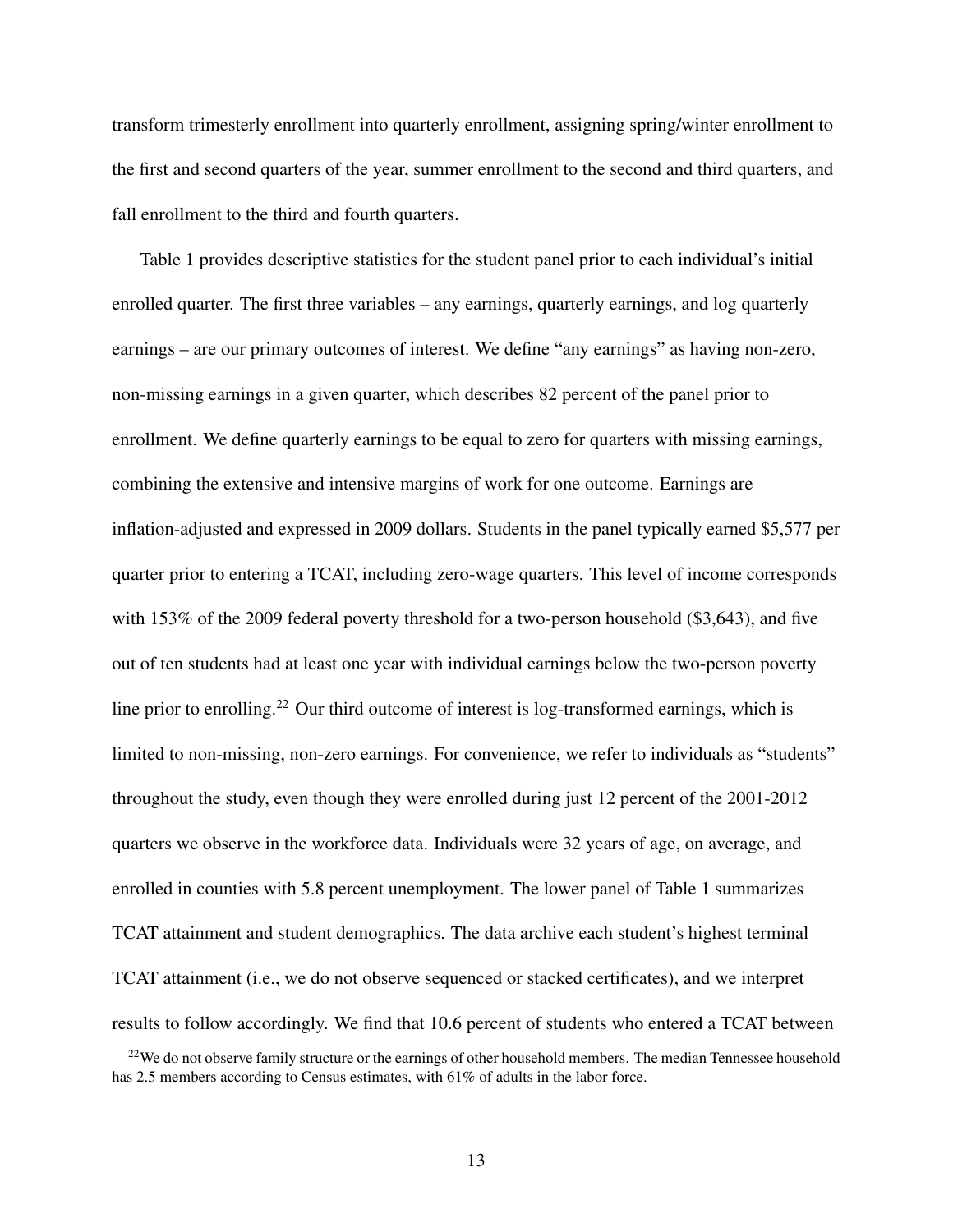<span id="page-13-0"></span>2004 and 2008 at either part-time or full-time intensity earned a TCAT certificate by 2011, with less than 1% earning two or more certificates from distinct programs,  $23$  and 26.4 percent earning a diploma. Just one percent of students attained both a TCAT certificate and diploma, likely from different programs of study. These levels of attainment are considerably lower than the system's celebrated graduation rates of 62 - 94 percent ([Hoops,](#page-35-0) [2010\)](#page-35-0), a consequence of the fact that we do not limit the sample to first-time, full-time students, who are a minority of the TCAT student body. Nevertheless, these broad TCAT completion rates easily exceed 26 percent attainment among first-time full-time students in the state's community colleges ([Tennessee Higher](#page-37-0) [Education Commission,](#page-37-0) [2013\)](#page-37-0). The gender distribution among TCAT students is roughly even, and 81 percent identify as white, somewhat higher than the statewide share of 78 percent.

Sample means do not lend insight to the dynamics of student earnings prior to and following technology center attendance, nor do they allow for comparisons of TCAT students at different points of the age-earnings profile. With this in mind, we first visualize the typical path of earnings before, during, and after TCAT enrollment, conditional on time fixed effects and a limited set of observable features. Specifically, we estimate the following:

$$
Y_{it} = \tau_0 + Z_{it}\theta + \tau_t + \nu_{it},\tag{1}
$$

where  $Y_{it}$  represents employment or wages,  $Z_{it}$  controls for observable student features (gender, race, and a third-degree polynomial function of age), and  $\tau_t$  controls for quarter *t* fixed effects.

Figure [1](#page-40-0) plots mean-smoothing polynomial residuals, *νit*, along with quarterly average residuals, for binary employment (panels I-II) and earnings (III-IV). There, we see clearly that TCAT students exhibit the Ashenfelter's [\(1978](#page-33-0)) dip common to studies of training programs, in

<sup>23</sup>See the appendix for estimates of returns to a rare second certificate.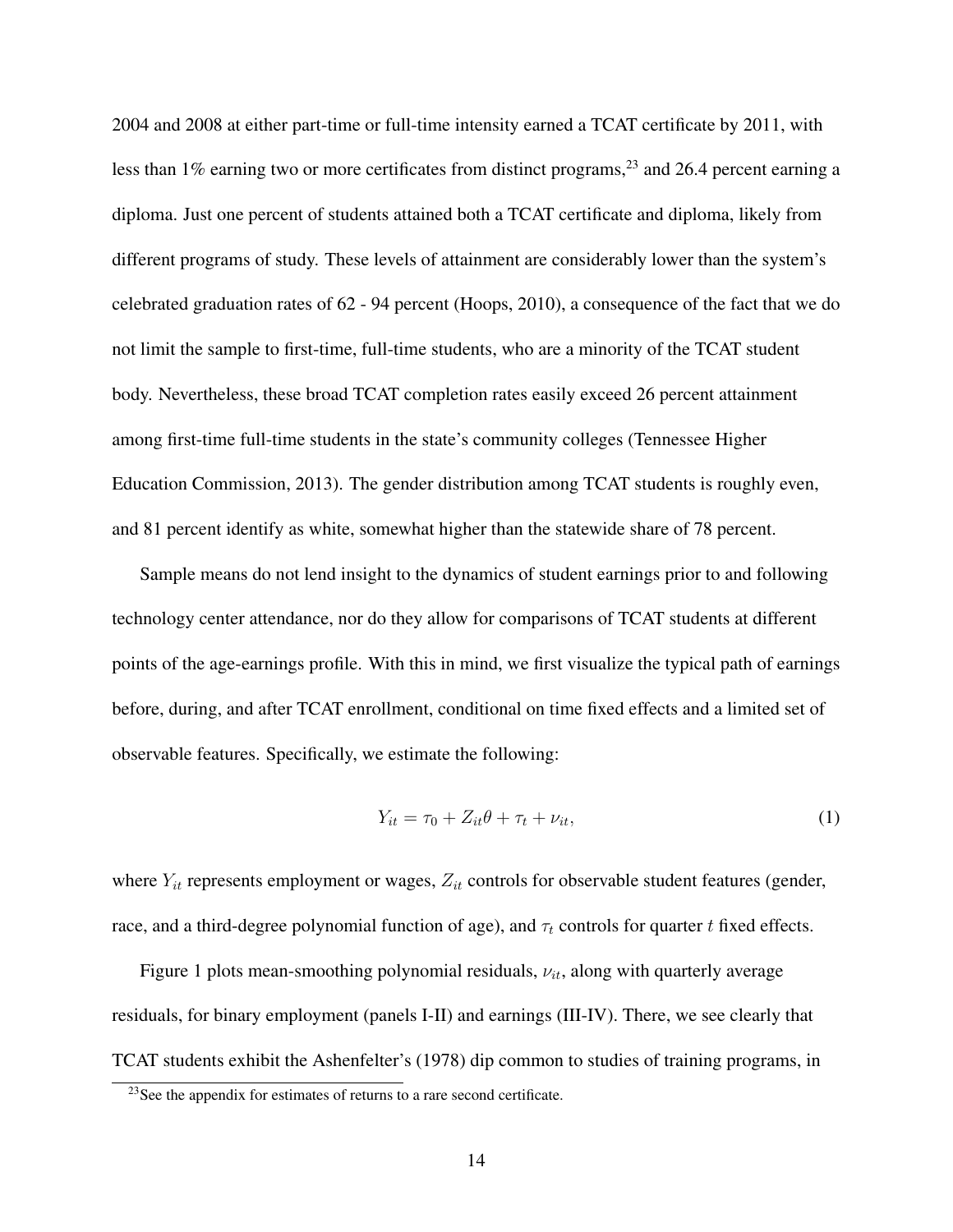<span id="page-14-0"></span>that earnings decline noticeably prior to enrollment. This is suggestive of the notion that many of these nontraditional TCAT students were separated from the workforce prior to enrolling. Employment and earnings regain ground shortly after enrolling but then taper and even decline toward the end of the panel. The dip in employment and earnings is much more pronounced and more prolonged for certificate and diploma completers than it is for non-completers, whereas the post-enrollment taper is more pronounced for non-completers. Completers spend just 1-2 more quarters enrolled than non-completers, $24$  indicating that non-completers are much more apt to work and attend TCATs at the same time.

On their own, these descriptive figures are consistent with meaningful short-term returns to TCAT enrollment, albeit questionable medium-term returns. But it is not clear what might be driving the post-TCAT pattern of earnings, or if students would have recovered and fared just as well (or better) without enrolling in a TCAT program. The empirical strategies described in the following section are designed to test for a causal impact of TCAT awards and enrollment, controlling for student heterogeneity and parsing the industrial mechanisms connecting adult higher education to higher earnings.

## 4 Empirical Strategy

#### 4.1 Linear specification

Consider a simple model of the returns to education that allows for contemporaneous as well as dynamic impacts of human capital and other inputs.

$$
Y_{it} = \alpha_0 + E_{it}\beta + Z_{it}\theta + \tau_t + \gamma_i + \delta_i f(t) + \varepsilon_{it},\tag{2}
$$

<sup>&</sup>lt;sup>24</sup>Non-completers enroll for 3.8 quarters, on average, versus 4.6 for certificate completers and 5.8 for diploma completers.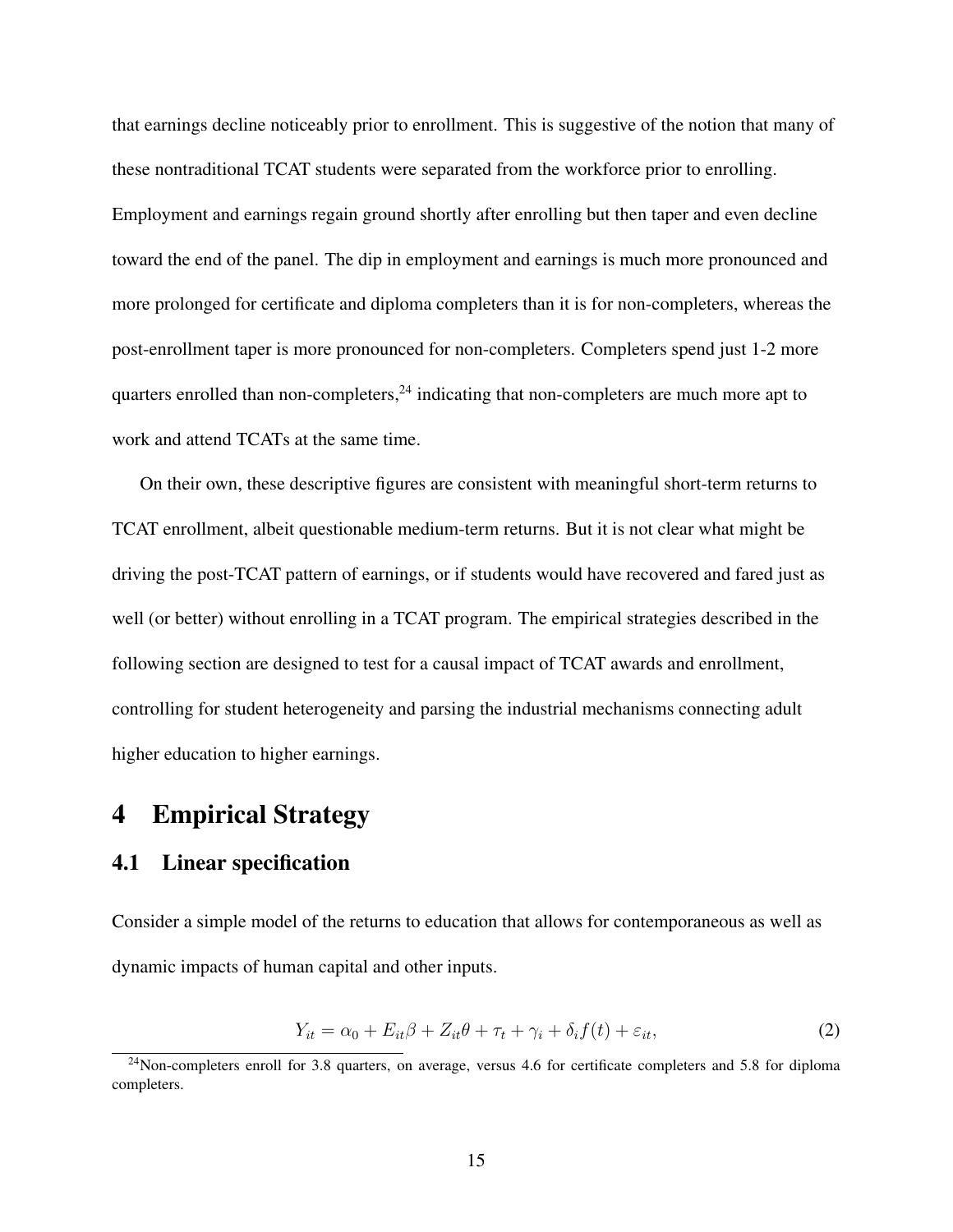where  $Y_{it}$  is quarter *t* employment or earnings for individual *i*, and  $E_{it}$  describes educational attainment. In most of the analyses to follow, *Eit* contains binary indicators for attaining a TCAT certificate or diploma at or before quarter *t*, and these need not be mutually exclusive. The coefficients of interest are in the vector  $\beta$ , interpreted as the average returns to each credential, relative to students who enroll but do not complete a certificate or diploma. This specification, motivated by [Jacobson et al.](#page-36-0) [\(2005a](#page-36-0)), is designed to control for individual heterogeneity in earnings as well as the tendency for earnings to be depressed during the search phase immediately after college.

The vector *Zit* encompasses time-varying student, family, and labor market inputs, including indicators for current enrollment, local unemployment rates,<sup>25</sup> and a third-degree polynomial function of age. Interactions between the age-earnings polynomial and time-invariant student characteristics allow the former to vary by gender, Caucasian race designation, and indicators for missing data.

*Zit* also includes a set of thirteen indicators denoting *i*'s proximity to enrollment. This vector controls for non-monotonic patterns of earnings (i.e., the [Ashenfelter](#page-33-0) ([1978\)](#page-33-0) dip illustrated in Figure [1](#page-40-0)) that are commonly observed among nontraditional students. Failing to account for the pre-program earnings dip can overstate the effectiveness of college programs in raising earnings ([Heckman & Smith,](#page-35-0) [1999\)](#page-35-0). Six variables in *Zit* denote working terms where enrollment is one to six quarters in the future. We also control for a binary indicator of active enrollment to account for the expected drop in earnings that represents the opportunity cost of enrollment. Another six variables denote working terms one to six periods after a student leaves college.<sup>26</sup> Quarter fixed

 $25$ County-level monthly unemployment rates are averaged over the relevant quarter. We do not observe student addresses, but we do observe the institution they ultimately attended and the county where this institution resides. *Zit* controls for term *t* average unemployment rates in the county where *i* attends, will attend, or has attended a TCAT.

<sup>&</sup>lt;sup>26</sup>Results are not sensitive to controls for the window of time around enrollment. An alternative way to control for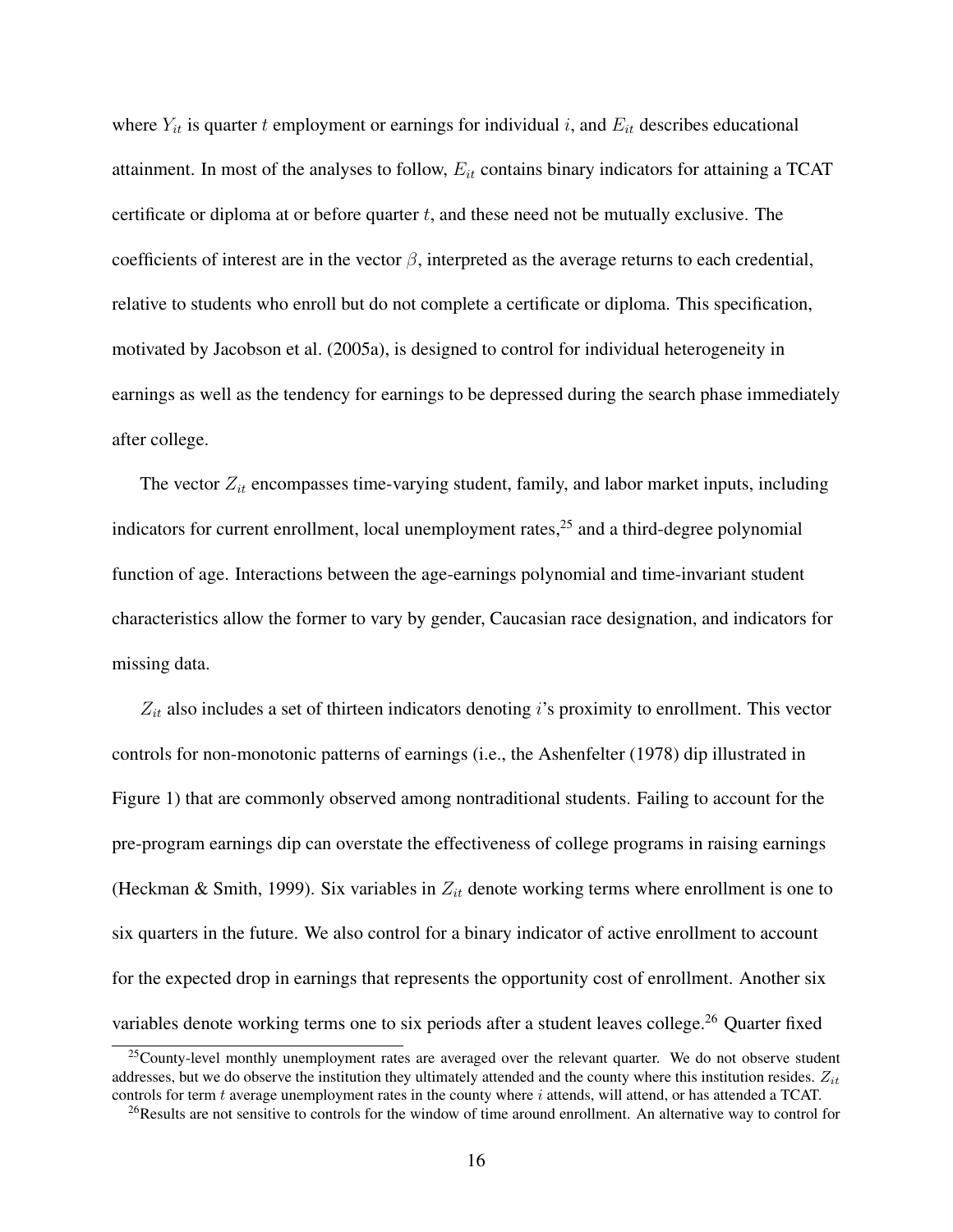effects  $(\tau_t)$  control for time-specific shocks to employment outcomes.

Lastly, the function  $\gamma_i + \delta_i f(t)$  represents an individual's inherent productivity level and trajectory. Equation [2](#page-14-0) is a generalization of two-way fixed effects models used in much of the literature on community college credentials, which implicitly assumes that  $f(t) = 1$ , i.e., that heterogeneous earnings potential given by  $\delta_i f(t)$  has the same impact each quarter and is absorbed into the individual fixed effect, *γ<sup>i</sup>* . Though student fixed effects control for time-invariant dimensions of heterogeneity, the internal validity of a levels specification with  $f(t) = 1$  rests on the assumption that underlying, heterogeneous trends in productivity are uncorrelated with the propensity to complete a certificate or diploma. For instance, if future TCAT diploma holders would have had steeper earnings growth with or without a degree, relative to noncompleters, Equation [2](#page-14-0) will overstate the returns to diploma attainment. Alternatively, differentially shallower earning paths prior to enrolling could ambiguously bias returns to TCAT credentials depending on the degree of reversion to the mean that completers later experience.<sup>27</sup> With this in mind, we join [Dynarski et al.](#page-34-0) [\(2017\)](#page-34-0) and [Stevens et al.](#page-37-0) [\(forthcoming](#page-37-0)) in specifying Equation [2](#page-14-0) to control for linear individual-specific time trends in addition to individual fixed effects, i.e.,  $\gamma_i + \delta_i t$ , where *t* is zero in the first quarter of the panel and rises by one unit each quarter thereafter.<sup>28</sup> In order to identify  $\beta$  as a causal effect of TCAT completion, we need to

these short-term labor deviations is to replace lagged and leading indicators with  $1/k_{it}$ , where  $k_{it}$  is the number of quarters until ( $k_{it}$  < 0) or since ( $k_{it}$  > 0) TCAT entry. We find that doing so yields very similar results. Likewise, inferences are unchanged when we exclude controls for proximity to enrollment. See appendix Tables A5-A7 and related discussion. Also in the appendix, we briefly review Equation [2](#page-14-0) results for several subgroups defined by gender, race, or age. Leading conclusions from that analysis are that women, white students, and students who are under age 36 at TCAT entry tend to accrue greater returns to TCAT credentials.

<sup>&</sup>lt;sup>27</sup>See [Dynarski et al.](#page-34-0) ([2017\)](#page-34-0) for a richer discussion of the importance of allowing for student-specific slopes when estimating labor market returns to college credentials. [Jepsen et al.](#page-36-0) ([2014\)](#page-36-0) and [Bettinger & Soliz](#page-34-0) [\(2016\)](#page-34-0) address timevarying individual heterogeneity in part with controls for self-reported student aspirations, which we do not observe for Tennessee students. [Bahr et al.](#page-33-0) [\(2015](#page-33-0)) allow secular time trends to vary by fixed student characteristics. Alternatively, [Jaggars & Xu](#page-36-0) ([2016\)](#page-36-0) first fit flexible growth curves to individual earnings and then assess how community college education shapes those growth curves.

<sup>&</sup>lt;sup>28</sup>See [Correia](#page-34-0) [\(2015](#page-34-0)) for computational details. As we show in the appendix, preferred results from specifications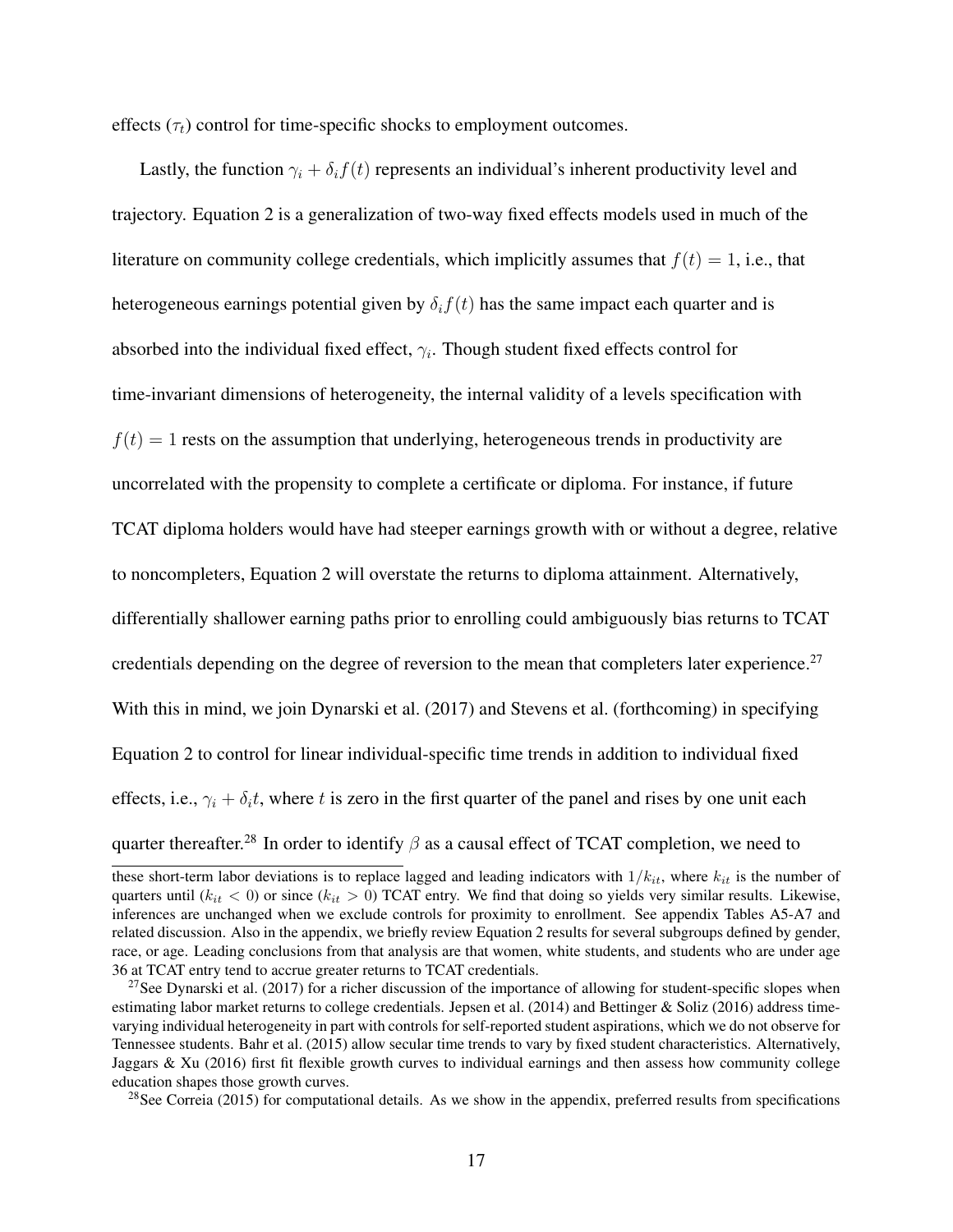assume that completion was orthogonal to unobserved, non-linear trends in human capital or earnings.<sup>29</sup> That is, if an unobserved intervention affecting the trajectory of one's earnings (major life changes such as marriage or the birth of a child, for example) and coincided with TCAT completion, we would incorrectly attribute any change in that trajectory to the TCAT credential.

Our preferred characterization of individual heterogeneity is supported by a pre-enrollment balancing test. Figure [2](#page-41-0) depicts four kernel densities that summarize a series of falsifications tests for estimated earnings premia after receipt of a placebo TCAT certificate (Panel I) or diploma (Panel II). Each density is comprised of 1,000 estimated returns from Equation [2,](#page-14-0) limited to quarters prior to TCAT entry, where we change the analytical sample in two ways for each iteration. First, we draw a one percent random sample of students, and then we reassign dates of student *i*'s certificate or diploma receipt to randomly selected pre-enrollment quarters. We repeat this procedure for specifications of Equation [2](#page-14-0) with and without student-specific linear time trends. The figures illustrate distributions of *β* estimates for the false effect of reassigned certificates and diplomas on earnings (the appendix includes analogous figures for log earnings and employment). The distribution of placebo estimates for the fixed effects specification (with solid density outlines) is centered at a negative value for both certificate and diploma returns, suggesting that future TCAT credential holders were on a conditionally weaker earnings trajectory relative to non-completers. If that pre-existing trend continued after TCAT entry, fixed effects models would understate the effect of certificates and diplomas on subsequent earnings. Or, completers may revert to the mean in such a way that Equation [2](#page-14-0) overstates the returns to

with  $\delta_i t$  suggest larger premia than specifications with student fixed effects alone, but are conservative with respect to an even more flexible specification with  $\gamma_i + \delta_{1i}t + \delta_{2i}t^2$ . See appendix Tables A5-A7 and related discussion.

<sup>&</sup>lt;sup>29</sup>In the appendix we formally estimate the direction and magnitude of completers' differential quadratic trends in labor outcome prior to enrollment. We find small but significantly negative second-order trends among future completers.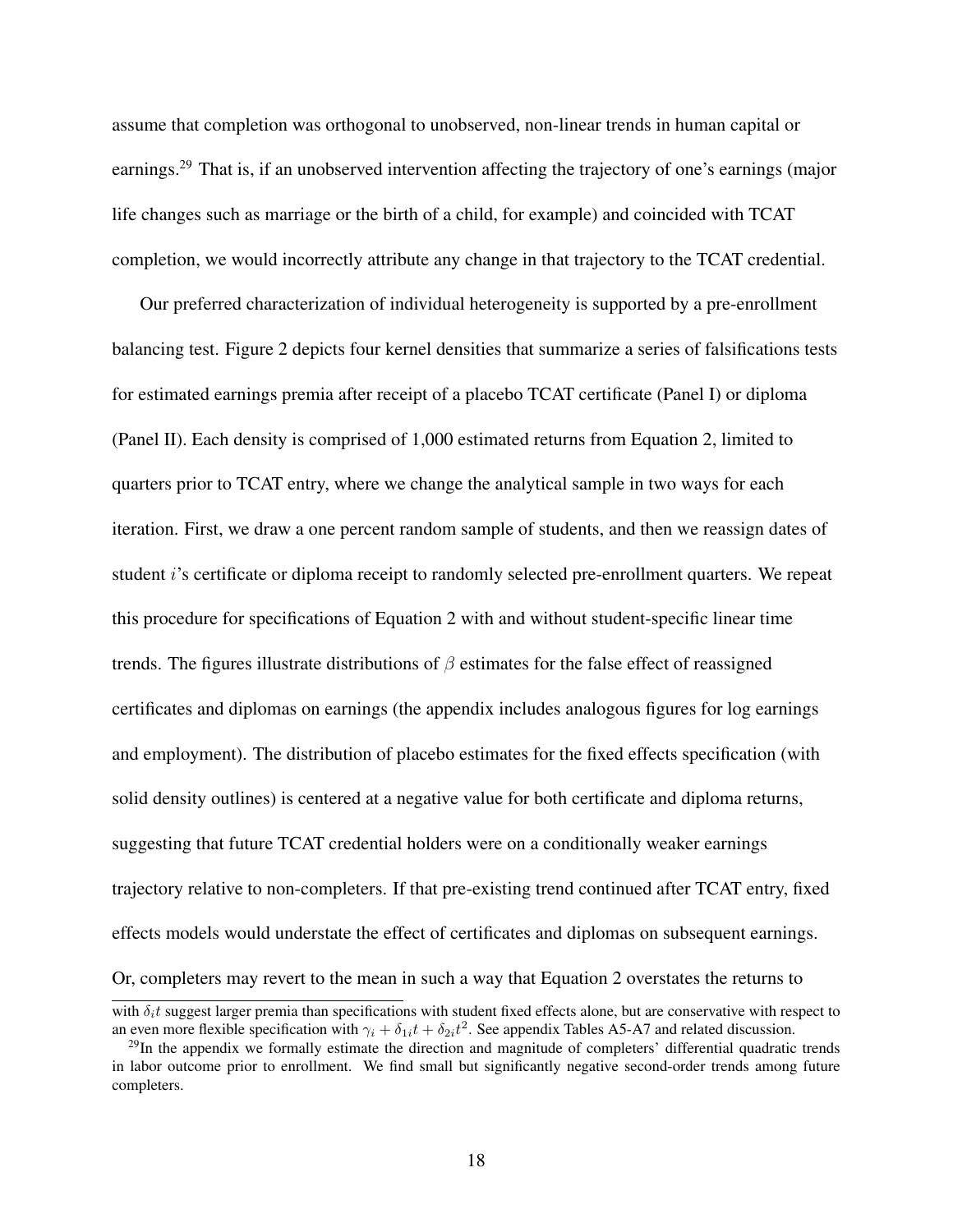TCAT credentials. Distributions of placebo estimates controlling for student fixed effects and time trends (dashed density outlines) are centered above but close to zero.<sup>30</sup> As we show in Section [5,](#page-23-0) linear returns to TCAT certificates fall within a standard deviation of the placebo mean, but estimated returns to diplomas are more exceptional.

In some specifications, we append the student panel to a panel of non-students from across the state. Specifically, we select a random sample of 250,000 unique Tennessee workers with non-missing earnings recorded in the unemployment insurance system between 2004 and 2008. We track their earnings histories back to 2001 and forward through 2012. Very little is known about the random non-student sample. We observe longitudinal earnings and industry by quarter, but no data describing demographics, socioeconomic status, or location. We omit any who enroll in a Tennessee TCAT, community college, or public four-year institution between 2004 and 2008 (14.6%), leaving 214,138 individuals who represent the counterfactual to not enrolling in public higher education. As in the student panel, we assume that earnings are zero where they are missing and ignore terms prior to each individuals' first observed record of non-zero earnings. When we apply Equation [2](#page-14-0) to the combined panel of students and non-students, we expand the *E<sub>it</sub>* attainment vector to include a binary indicator for having left a TCAT without a credential. This allows us to estimate the return to enrolling without completing a program of study. By necessity, specifications with non-students exclude local unemployment rates and interactions between age and demographics. As we show in the appendix, however, these fields have much less bearing on results than controls for time-varying individual heterogeneity, which we include for both the student and combined samples.

<sup>&</sup>lt;sup>30</sup>Placebo returns to certificates, controlling for student fixed effects and time trends, are \$42 on average with a standard deviation of \$511. Placebo returns to diplomas under the same specification are \$64 on average with a standard deviation of \$320.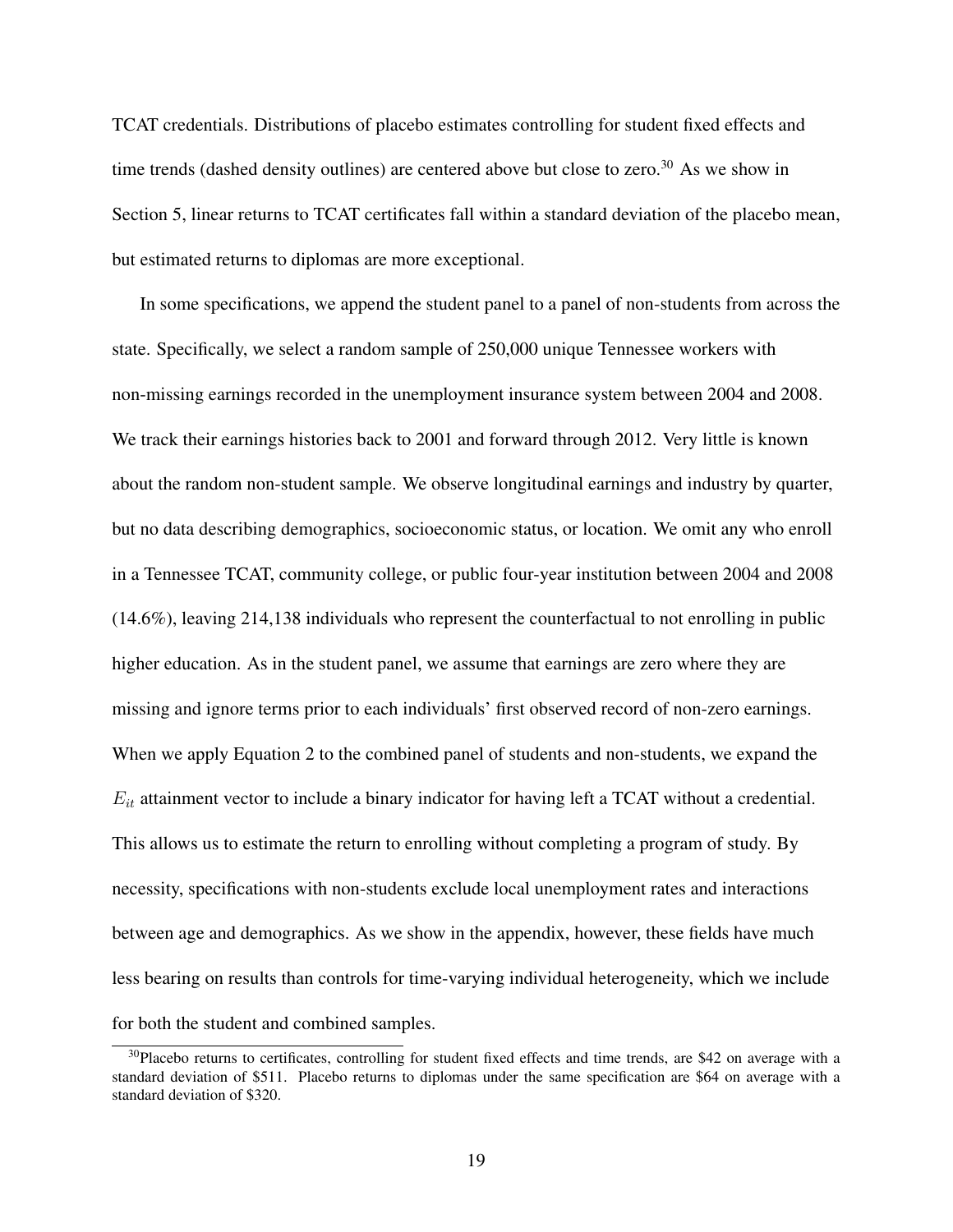<span id="page-19-0"></span>In order to test whether industrial mobility is a mechanism explaining higher earnings, we adapt Equation [2](#page-14-0) to see if the returns to TCAT credentials are higher for students who migrate to new industries after college. Specifically, we estimate the following:

$$
Y_{it} = \alpha_0 + E_{it}\beta_0 + NewInd_i * E_{it}\beta_1 + Z_{it}\theta + \gamma_i + \delta_i f(t) + \tau_t + \varepsilon_{it},\tag{3}
$$

where  $NewInd_i$  is an indicator for students whose modal pre-college industry is different from their modal post-college industry. The *β*<sup>1</sup> coefficients on the *NewInd<sup>i</sup> ∗ Eit* interaction are interpreted as the additional returns to particular credentials that accrue to students who migrate to new industries, and  $\beta_0$  represents the baseline return to  $E_{it}$  components for students who complete college but do not change industries.

#### 4.2 Matching extensions

Figure [1](#page-40-0) suggests that many TCAT students enroll after a protracted period of reduced employment and earnings, that is, that involuntary separation from the labor force oftentimes precedes their enrollment. It could be the case, then, that TCATs serve as way stations for unemployed workers and that employment outcomes would have rebounded with or without new postsecondary credentials. This regression to the mean would overstate Equation [2](#page-14-0) returns to technology center credentials if completers were inherently more apt to bounce back from unemployment. Even with very flexible controls for unobserved heterogeneity, non-experimental linear estimates are vulnerable if students turn to TCATs around the time they would have reached their employment trough regardless of college opportunities, and if thereafter, unobserved productivity drives both credential and workforce outcomes. In order to investigate this possibility, as well as returns to enrollment *per se*, we estimate counterfactual earnings patterns for each TCAT student using workforce outcomes from students or non-students who followed a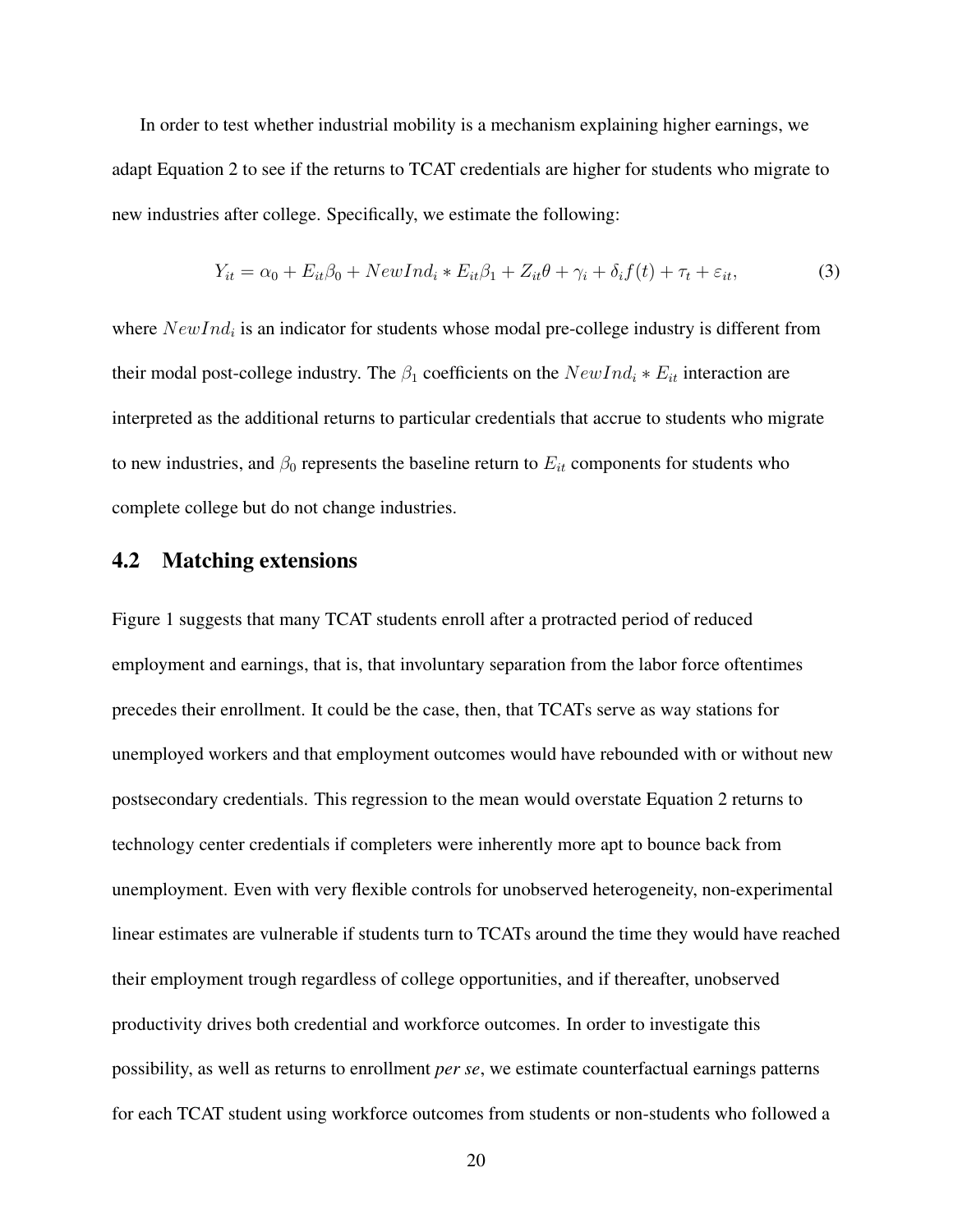similar earnings trajectory prior to his enrollment.

We pre-process the student and non-student pools by limiting the analytical sample to the common support of propensity to enter a TCAT in a given quarter. The enrollment propensity is estimated by logit:

$$
Enroll_{it} = \Lambda(W_{it}\zeta),\tag{4}
$$

where Λ is the logistic distribution, and *Enrollit* is the likelihood of student *i* entering college in quarter *t*. The vector *Wit* controls for eighteen components that describe the intersection of what we know about both students and non-students: earnings lagged by six quarters, seven quarter-to-quarter lagged changes in earnings, full-time employment and six lagged full-time employment indicators, tenure in the earnings data (a rough proxy for age and experience, equal to the total number of working quarters observed), an industrial score, and a six-quarter-lagged industrial score. The industrial score is equal to predicted earnings from a regression of quarterly earnings on a full-time indicator and indicators for each of thirteen broad NAICS categories. This is intended to characterize *i*'s potential earnings in a given industry. The regression is limited to the year 2001, and parameter estimates are mapped to later years to avoid contaminating the score with industrial changes just before, during, and after TCAT enrollment.

Parameter estimates are used to predict  $\hat{E} nroll_{it}$ , the likelihood of enrolling in a TCAT, for each individual in the combined panel of students and non-students. We omit individuals (both students and non-students) whose propensity estimate is in the top or bottom one percent of students'  $\hat{E}nroll_{it}$  distribution. Limiting the sample to individuals with non-missing and un-trimmed propensity brings the analytical sample of students to 33,758 and the reservoir of non-student controls to 121,610 workers. Propensity estimates are subjectively low, averaging 21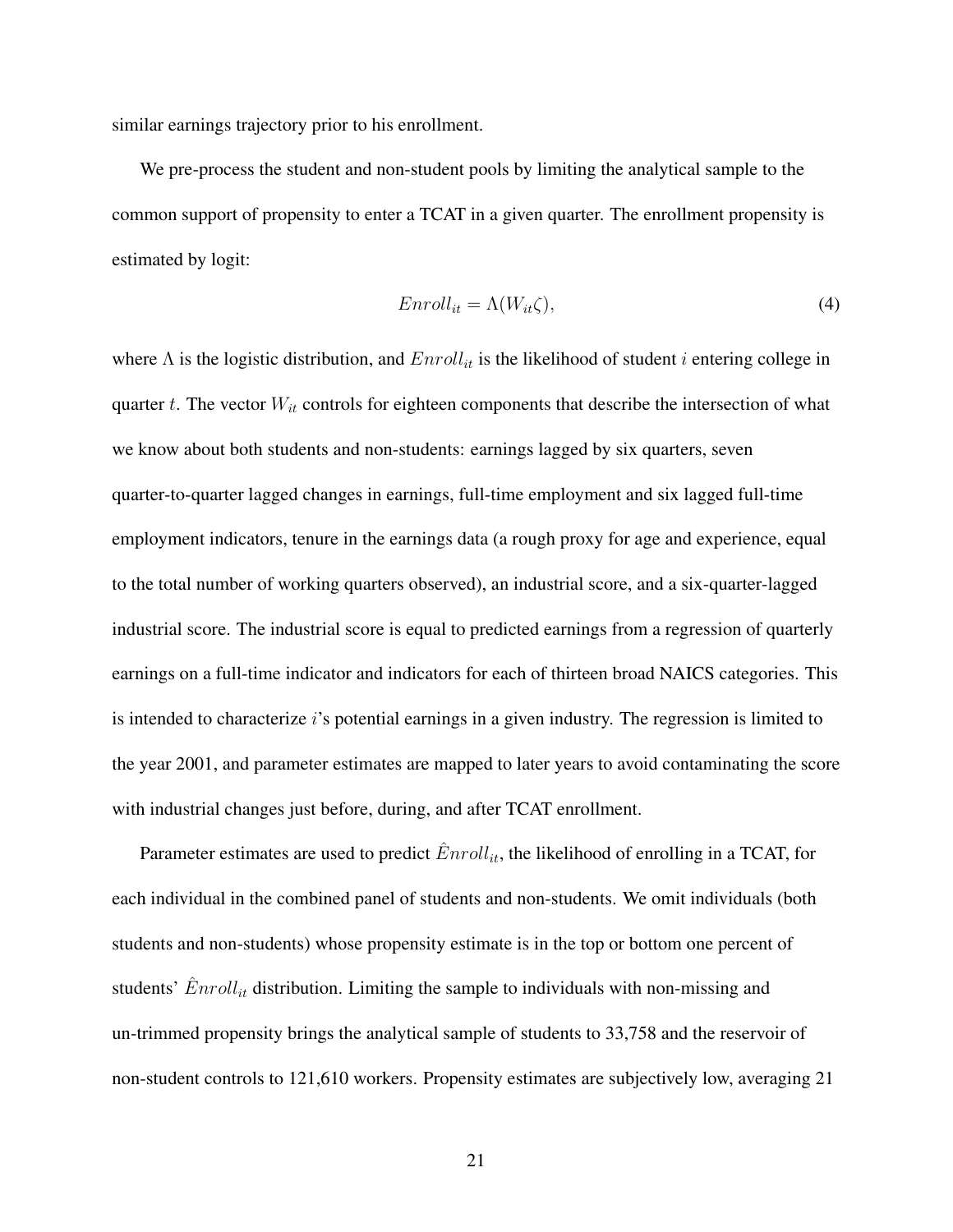percentage points just before an individual actually enrolls in a TCAT and 18 percentage points overall. This means that earnings, industry, and employment fluctuations are limited signals of individual demand for a TCAT program, and that unobserved factors largely dictate why some in our sample enroll in a TCAT while others do not. The direction in which these unobservables could bias matching-based returns is unclear, although as we show in the next section, the estimated effect of TCAT credentials on earnings (interpreted as across individuals with and without credentials) is considerably smaller than within-student inferences discussed in Section [4.1.](#page-14-0)

For the benefit of comparing matching results with the fullest version of Equation [2](#page-14-0), we begin by estimating the returns to TCAT credentials as the post-enrollment earnings gap between non-completing students and matched certificate or diploma completers. We then turn our attention to TCAT enrollment *per se*, taking the post-enrollment earnings gap between students and matched non-students as our estimated treatment effect of attending a TCAT. Rather than pair each student with a donor who has a similar (but small) propensity to enter a TCAT, our goal is to match each TCAT student to a donor who experienced a very similar pattern of employment and earnings up to the point that she enrolled in a TCAT. We do so by grouping individuals with quantitatively similar *Wit* vectors.

Specifically, enrollees are matched to donors according to Mahalanobis distance metrics, which measure the standardized distance between a vector of controls,  $W_j$  and  $W_k$ , for each  $j - k$ pair of treated and control individuals. *Wit* contains some of the same set of elements that we use to compute the propensity score. To best mimic Equation [2](#page-14-0) in estimates of the returns to completion over non-completion, *Wit* also includes local unemployment and a third-degree polynomial function of age intersected with time-invariant demographics (race, gender, and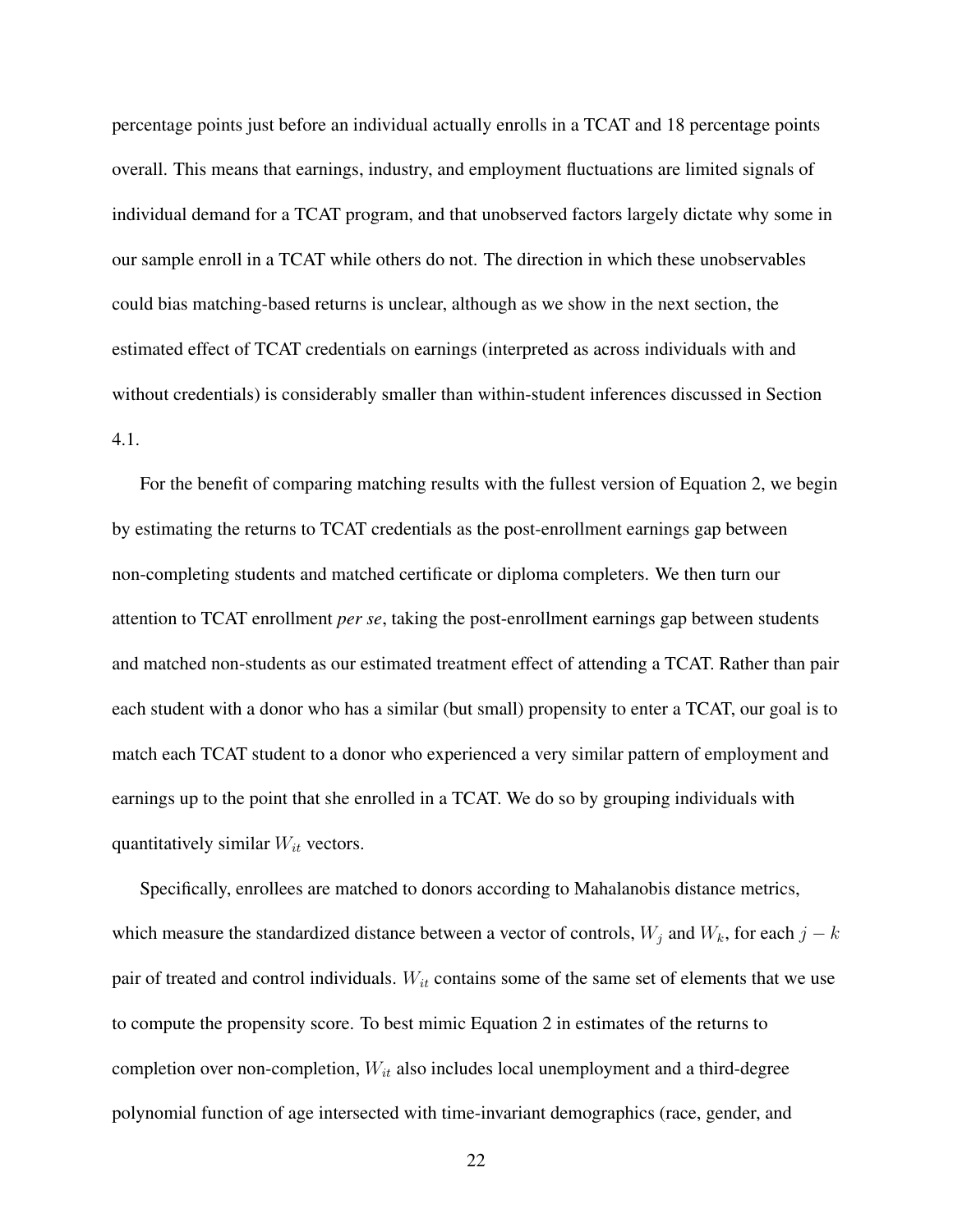indicators for missing data). The distance metric  $M_{ik}$  is given by

 $M_{jk} = (W_j - W_k)'V^{-1}(W_j - W_k)$ , where *V* is the covariance matrix for *W*. Matched counterfactual outcomes for treated students are identified by finding the nearest neighbor in terms of  $M_{jk}$ .<sup>31</sup>

Mahalanobis matching requires tremendous computing power in this application, with over 155,000 individuals in the analytical sample and earnings outcomes spanning several quarters. We reduce the magnitude of the task by selecting one matching quarter for each non-student. By nature, each student typically has one focal quarter coinciding with his entry into college.<sup>32</sup> We match students to non-students based on *Mjk* distance metrics associated with *that* quarter. But non-students lack such a focal term. Rather than allow a non-student to serve as a match at any point (or multiple points) in his time series, we randomly select one quarter in the 2004-2008 window to serve as his focal point. This adequately reduces the dimensionality of the problem.

Matching results are the average treatment-control difference in inflation-adjusted earnings for each term  $t \in [\bar{t} - 6, S_T]$ , where  $\bar{t}$  is the term a student enters college and  $S_T$  is the latest term (up to 16 quarters after enrollment) that student *i* outcomes are matched to donor outcomes. Pre-enrollment trends are less of a concern in this exercise than they are in the fixed effects strategy, because we are explicitly matching treated students to non-students based on pre-enrollment earnings and employment. Indeed, we find that the matching procedure yields pretreatment differences that hew very close to zero for earnings outcomes in the six quarters prior to enrollment,  $t \in [\bar{t} - 6, \bar{t} - 1]$ . We take the gap between student and non-student outcomes in the window  $t \in [\bar{t}, S_T]$  to be an estimate of the treatment effect from enrolling in a TCAT or

<sup>&</sup>lt;sup>31</sup>We execute the procedure in Stata, version 14.1, using the user-written command "psmatch2" ([Leuven & Sianesi,](#page-36-0) [2010\)](#page-36-0). Standard errors are derived following [Abadie & Imbens](#page-33-0) ([2006\)](#page-33-0).

 $32$ There are rare exceptions where students left and re-entered the TCAT system.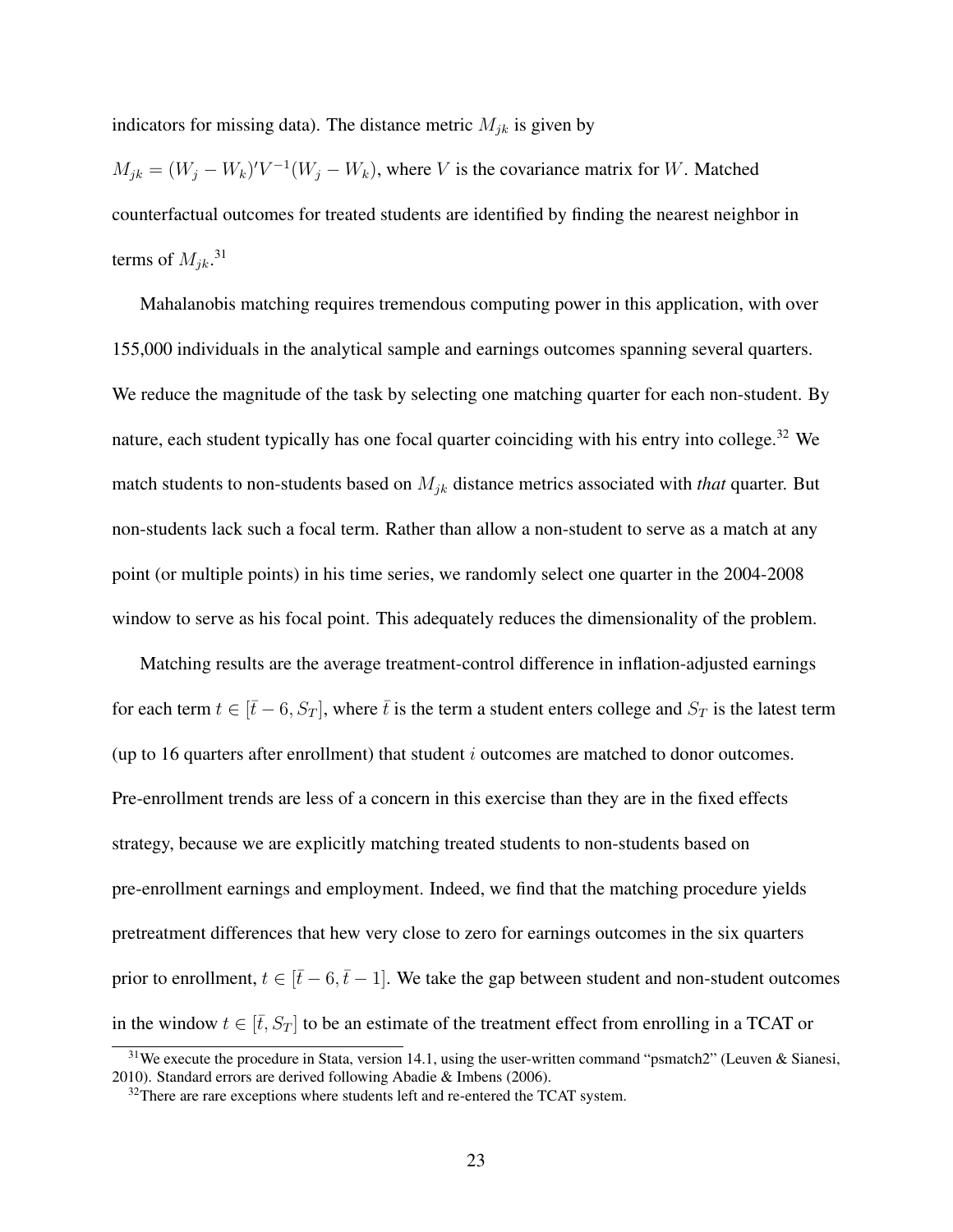<span id="page-23-0"></span>community college. Results complement those from Section [4.1](#page-14-0) linear models, although we emphasize that inferences here reflect gaps across matched individuals rather than within-student deviations from underlying trends.

### 5 Results

### 5.1 Returns to technology center attendance and credentials: Linear estimates

Table [2](#page-42-0) lists *β* parameter estimates from Equation [2](#page-14-0) for earnings (Column 1), log earnings for those with non-missing, non-zero earnings (Column 2), and the likelihood of having any earnings (Column 3). The top panel of Table [2](#page-42-0) reports results when we limit the analytical sample to TCAT students, identifying the returns to completion relative to the counterfactual of enrolling without earning a certificate or diploma. Recall that Equation 2 controls for a series of indicators denoting time until or since TCAT enrollment; as such, *β* is best thought of as a steady state return net of short-term deviations from long-term trends. TCAT certificates precede a significant conditional rise in earnings, by \$292 per quarter, which is largely driven by gains in employment *per se*. The likelihood of recording any earnings rises 5.5 percentage points in the wake of TCAT certificate attainment, but among workers, log earnings rise by a statistically insignificant one percent.

TCAT diplomas appear to raise both employment and earnings relative to noncompleters, and by a substantial degree. We estimate that real earnings rise by \$1,034 each quarter after attaining a TCAT diploma, or 18.5% relative to the pre-enrollment mean from Table [1,](#page-39-0) and employment rises 11.3 percentage points. These premia are at the lower end of comparable estimates from WIA training [\(Heinrich et al.](#page-35-0), [2013](#page-35-0)) and well within the range of estimated returns from comparable community college credentials [\(Belfield & Bailey](#page-33-0), [2017](#page-33-0)). If noncompleters represent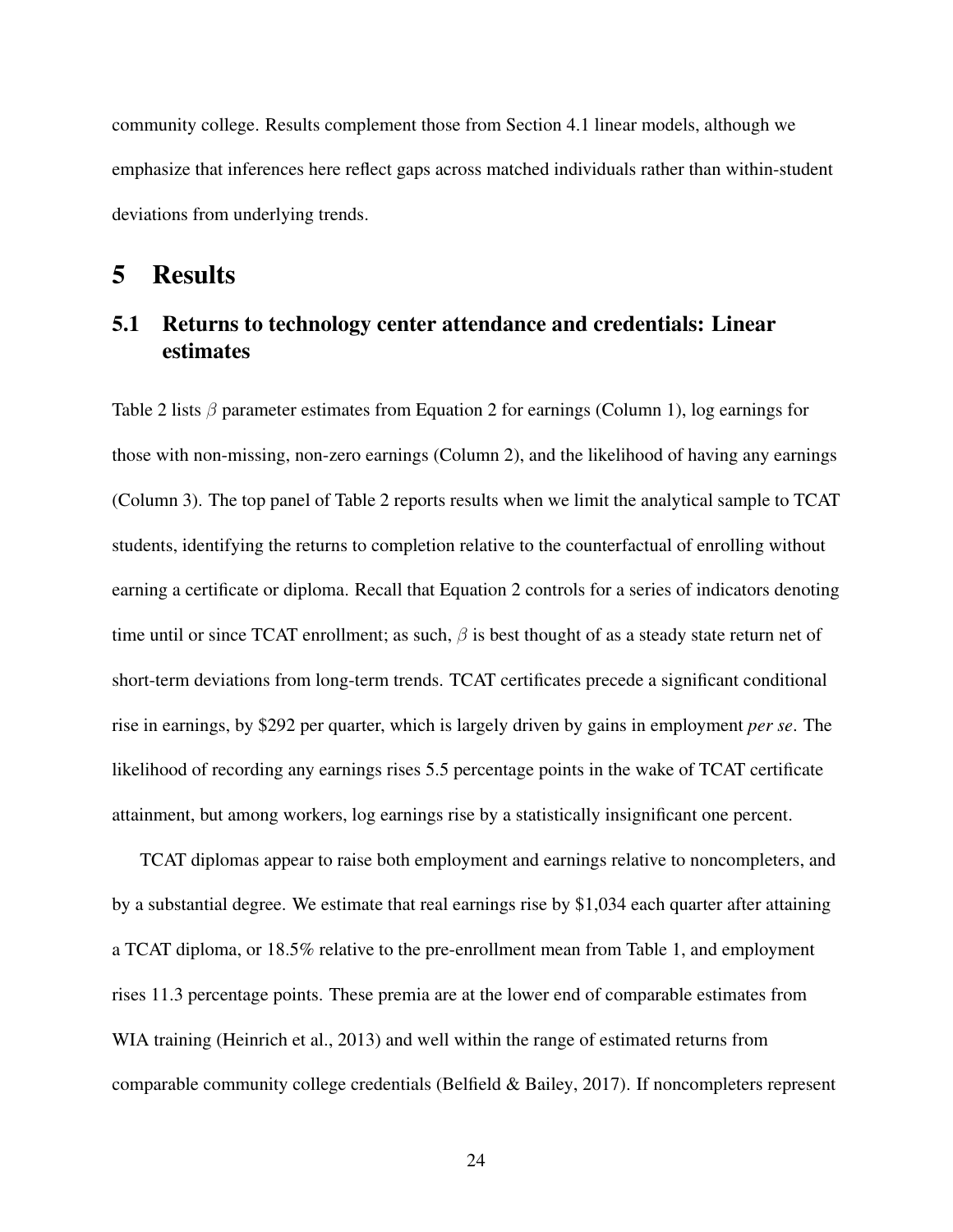the best counterfactual, earnings gains such as these would have moved a median earner to the 59<sup>th</sup> percentile of the earnings distribution.<sup>33</sup> At an annualized rate, estimated returns to TCAT diplomas could have lifted a single-earner family of four from the poverty line to 119% of the poverty line.

Looking back to Figure [1](#page-40-0), it may be the case that returns to completion manifest as a more prolonged rise in post-enrollment earnings and a later taper. It is also helpful to refer back to Figure [2](#page-41-0) when interpreting the magnitude of returns to TCAT diplomas and certificates. Quarterly premia of \$292 following a TCAT certificate are well within the \$511 standard deviation of false certificate returns with respect to pre-enrollment earnings. TCAT diplomas, however, yield \$1,034 in quarterly gains, more than three standard deviations above the pre-enrollment placebo mean. This foreshadows results to come, which generally show diploma returns to be more robust than certificate returns.

The bottom panel of Table [2](#page-42-0) reports results from a more restricted version of Equation [2](#page-14-0), where the analytical sample is expanded to include non-students. This exercise is unique in that we abstract away from our previous focus (and much of the related literature) on returns to technical credentials to examine the broader impact of technical enrollment *per se*. It may well be the case that the labor market values participation in formal adult education as well as program completion. And given that a minority of sub-baccalaureate enrollees complete a program of study (true among TCAT students as well as two-year communality college students nationwide), the merits of enrolling without finishing deserve further examination. With the addition of non-student labor outcomes, we can look to enrollment itself as the treatment of interest.

<sup>&</sup>lt;sup>33</sup>The median TCAT noncompleter earned \$5,951 at least two years after leaving. This figure plus \$1,034 is at the 59*th* percentile.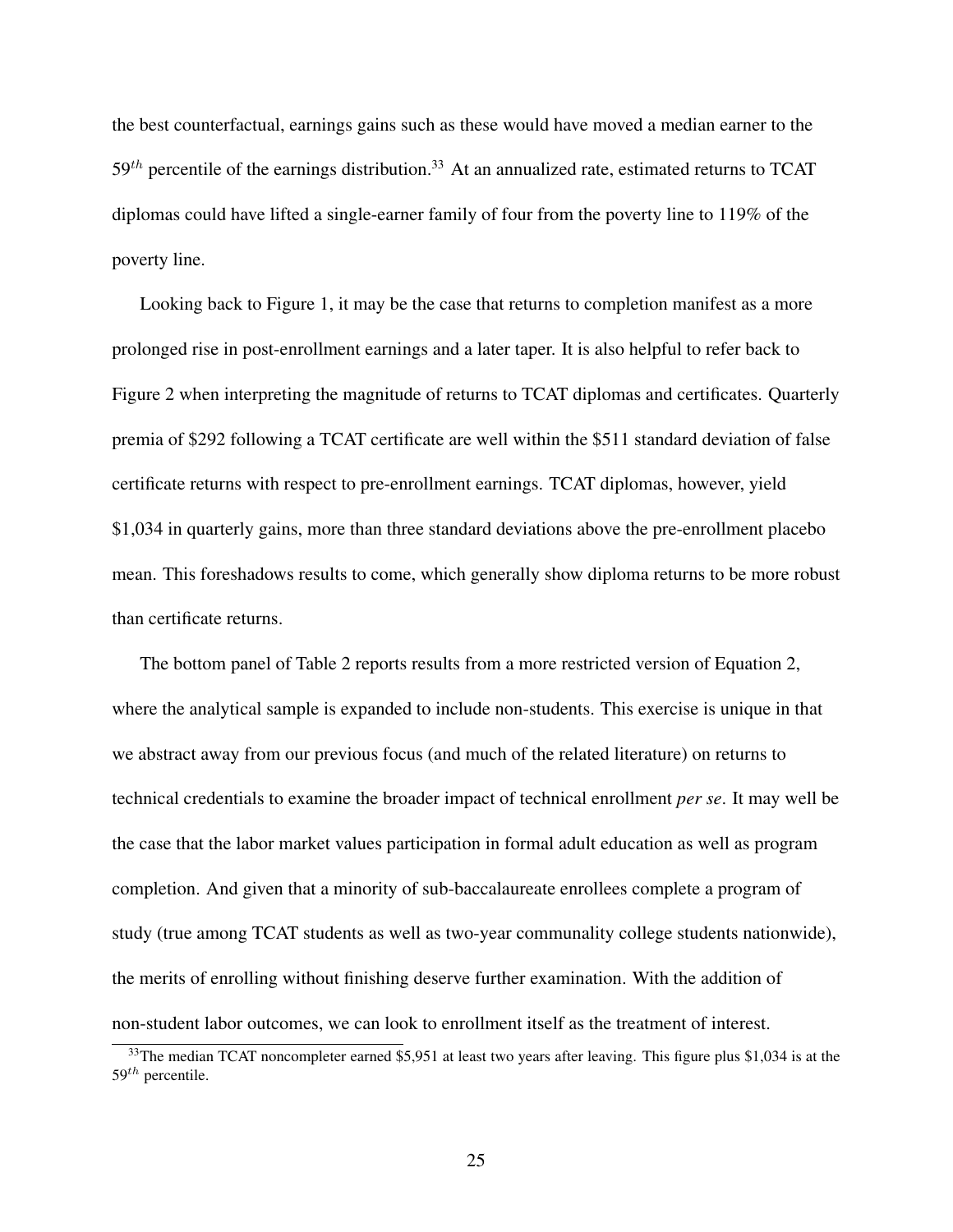<span id="page-25-0"></span>In the Equation [2](#page-14-0) specification, non-students help to identify quarterly shocks  $\tau_t$ , which spanned the nationwide economic expansion of 2001-2007 as well as the trough of the Great Recession. Estimated returns to TCAT attendance are represented in the "Post-TCAT" row, and can be interpreted as within-student gains from attendance, net of student fixed effects, student time trends, short-term deviations in earnings around the time of enrollment, and  $\tau_t$  shocks experienced by students and non-students alike. We estimate these gains to be \$242 per quarter after one leaves a TCAT, or about 10.8 log points conditional on having any earnings. The likelihood of having any earnings falls, however, by a small but precisely estimated 0.7 percentage points. Looking to the last two rows of Table [2,](#page-42-0) we estimate that attaining a TCAT certificate precedes \$166 in quarterly earnings premia *in addition* to gains from attendance, whereas a diploma yields \$707 in additional earnings.

### 5.2 Returns to technology center attendance and credentials: Further evidence from matching

The linear specification of Equation [2](#page-14-0) affords us great flexibility in controlling for unobserved heterogeneity in individual productivity – both fixed and time-varying – but relies on extrapolation between counterfactual outcomes, drawn from either non-completers or non-students, and completers who typically followed a deeper dip in earnings and employment prior to enrollment. Next, we use matching-based identification to explore the question of whether students – and completers, in particular – follow the same upward earnings path as others who have reached a similar nadir. If so, this would be more consistent with regression to the mean than with gains from new human capital.

As described in Section [4.2](#page-19-0), we first use Mahalanobis matching to identify for each TCAT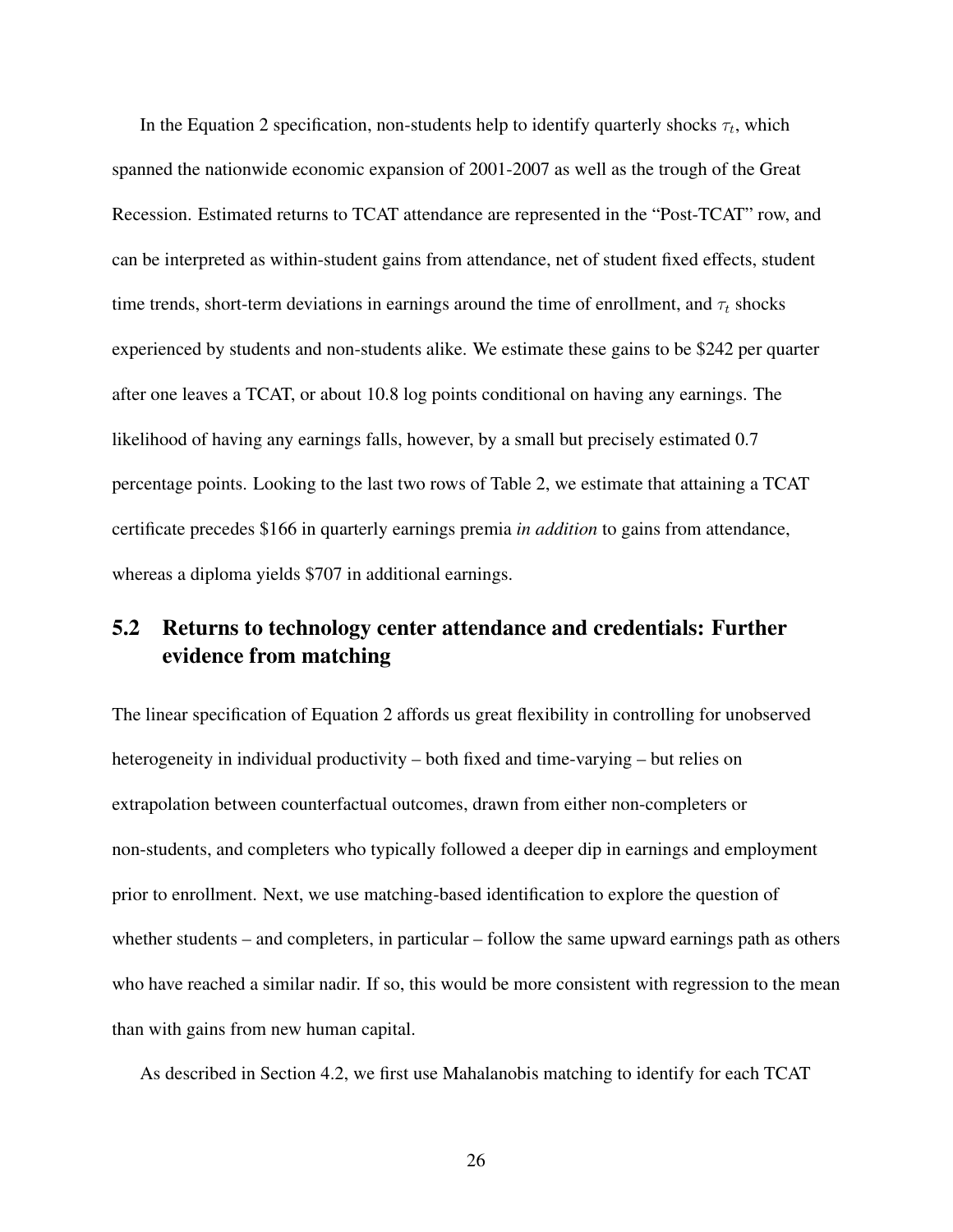completer, at the point of entry into college, the best available counterfactual wage outcomes observed among non-completers. We then extend the donor pool to include non-students and estimate the returns to attendance, with or without a credential. There, the matching vector excludes variables that are not common to students and non-students: specifically, local unemployment and age-by-demographic functions.

In parallel to Section [5.1,](#page-23-0) we first examine wage gaps between TCAT certificate or diploma completers and their counterparts who enrolled and left without a credential. Figure [3](#page-43-0) depicts matching estimates for returns to certificates (Panel I) and diplomas (Panel II). By design, matched treatment effects hew close to zero for quarters prior to enrollment, although we are not able to completely eliminate statistical differences in the pre-TCAT earnings gap between completers and non-completers. Given the deep Ashenfelter's [\(1978](#page-33-0)) dip depicted in Figure [1](#page-40-0) for earnings, a minimal albeit statistically significant gap in pre-enrollment earnings means that certificate and diploma completers are typically matched to non-completers who have also experienced a deep decline in earnings. Each panel traces two sets of estimated treatment effects. Echoing Equation [2,](#page-14-0) one controls for all available information about students, including local unemployment and age-by-demographic profiles ("matched on past earnings and other observables"). In order to assess the importance of controls not uniformly available across student and non-student samples, the other series of matching treatment effects relies on prior earnings levels, earnings differences, and industries of occupation ("matched on past earnings"), as articulated in Section [4.2.](#page-19-0) With respect to certificate and diploma premia, Figure [3](#page-43-0) shows that non-wage student observables have very little bearing on treatment effect estimates. Now considering the pattern of matched earnings gaps between completers and non-completers, we detect no significant difference in post-enrollment earnings for certificate completers. Diploma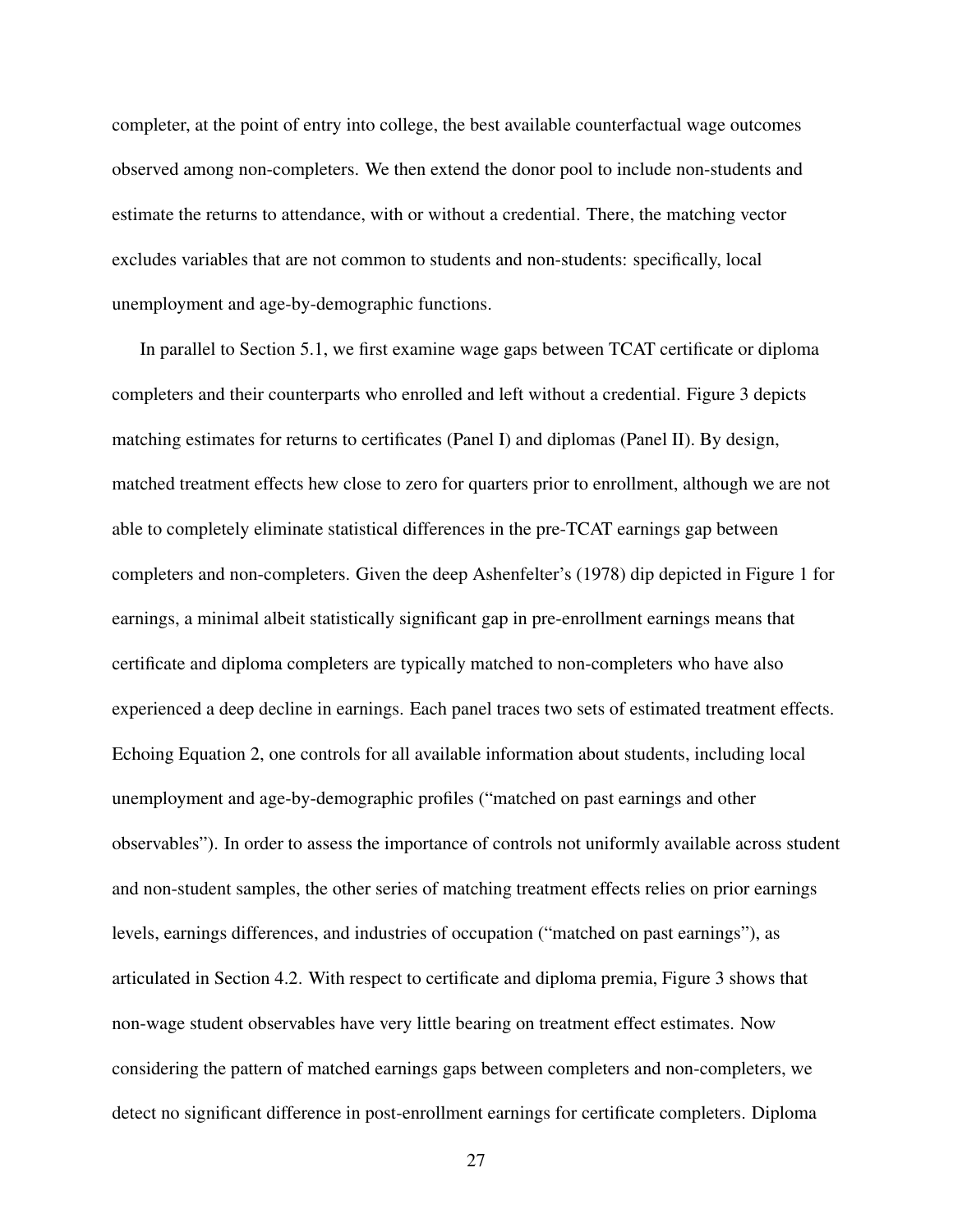recipients, however, typically out-earn matched non-completers by \$653 per quarter after initial enrollment, and up to \$1,372 after two years.

Perhaps more policy relevant is the return to enrolling in a TCAT at all, given low completion rates and the opportunity cost that nontraditional students face. Figure [4](#page-44-0) depicts matching results for TCAT enrollment, overall (Panel I) and by attainment (Panel  $II^{34}$ ). For TCAT entrants, estimated wage gaps remain close to zero for three quarters after enrolling and climb for about two years, averaging \$428 across all post-enrollment quarters, and levelling at \$800 - 1,000 per quarter 2-4 years after enrollment.

Though estimated with a fundamentally different donor pool, key insights from Figure [3](#page-43-0) are repeated in Panel II of Figure [4](#page-44-0): matched wage gaps for TCAT diploma completers quickly dominate those of certificate completers and noncompleters, and certificate completers fare about as well as non-completers in the years following TCAT entry. Would individuals who left the system without a certificate or diploma have been better off by staying away from this form of postsecondary education? Contrary to that notion, matching results imply that TCAT noncompleters consistently out-earned their non-student counterparts as early as five quarters after initial enrollment, with post-enrollment earnings gaps ranging from an insignificant \$80 one quarter after enrollment to a significant \$555 four years later.

### 5.3 Launching pad? The role of industrial mobility

Do postsecondary technical credentials increase access to different industries? To assess this question descriptively, we first identify each student's modal industry prior to and following

<sup>&</sup>lt;sup>3[4](#page-44-0)</sup>Confidence intervals are omitted from Panel II of Figure 4 for clarity. Markers indicate statistical significance at 95% confidence or greater.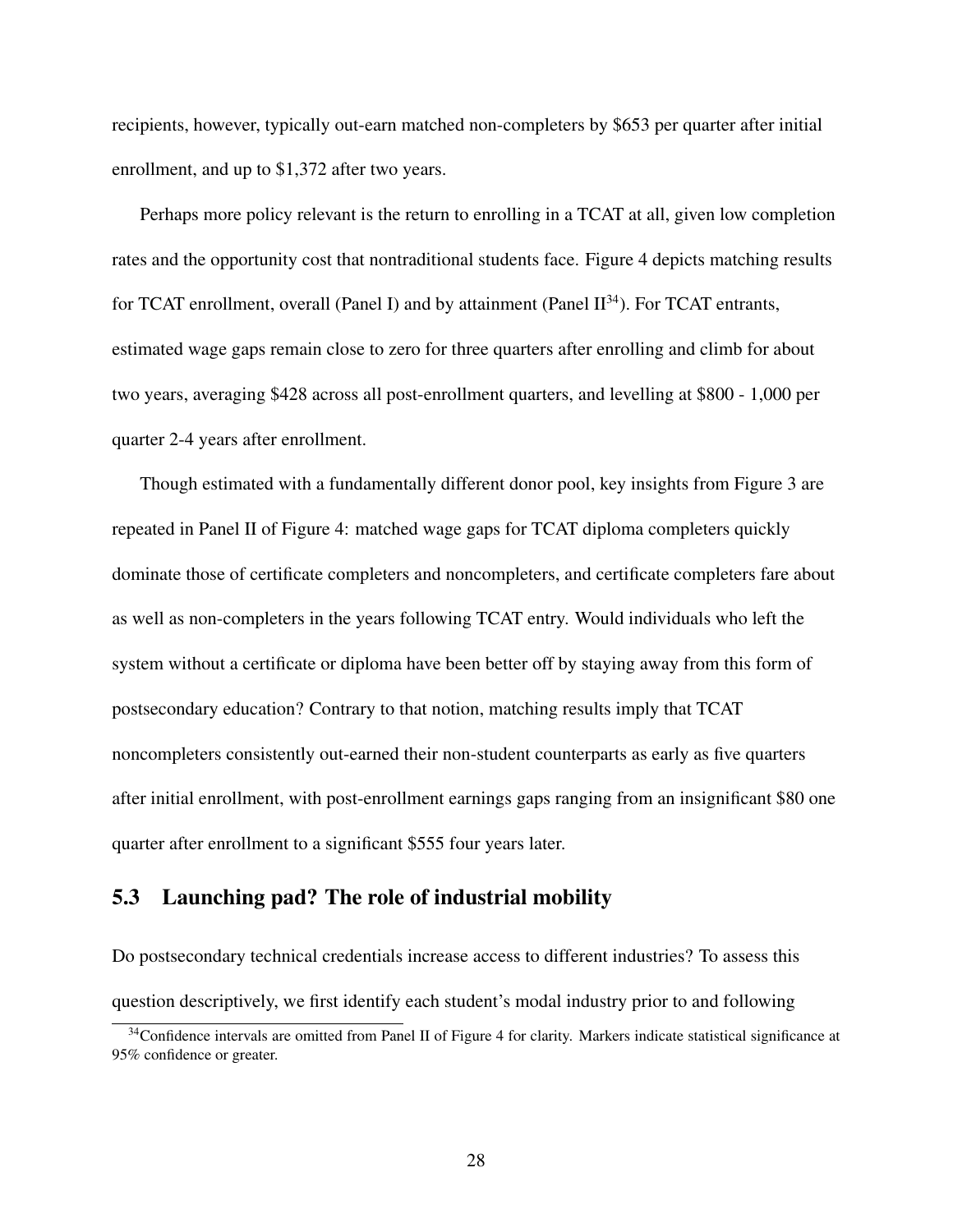enrollment.<sup>35</sup> Two stylized facts stand out: TCAT students flow disproportionately into the health industry after college and flow disproportionately out of manufacturing into a variety of industries, including a large share who flow from manufacturing to health. The volume of individuals working in health occupations rises by 69% after TCAT enrollment, whereas manufacturing falls by 32%. Other net sending industries include retail and food/accommodation services. After health, the largest net receiving industries include education, transportation, and public services.

To better quantify the impact of technical education on choice of industry, we apply our preferred, fully specified version of Equation [2](#page-14-0) to the student panel and the linear probability of working in one of the thirteen broad industry groups, conditioning on student fixed effects, student time trends, and other variables described in Section [4.1](#page-14-0). Results are found in Table [3.](#page-45-0) We show that TCAT credentials meaningfully increase the likelihood of employment in the health industry (Column 9), by 4 percentage points following certificate attainment and nearly 11 percentage points following diploma attainment (28 and 74%, respectively, of pre-TCAT participation in health). Construction employment rise by 1-2 percentage points (18-38%), and employment in the transportation industry rises by up to 71% of its 2-percentage-point pre-TCAT mean. Manufacturing employment (Column 3) falls by on net by 6% after earning a diploma, and employment also falls in food/accommodation service (Column 11) and retail (Column 5). The popularity of manufacturing programs such as Industrial Maintenance and Industrial Technology, combined with a small rate of conditional outmigration from the manufacturing sector, underscores the roles that technical colleges can play in advancing workers within aging sectors (by offering middle-skilled manufacturing programs), or instead, redirecting workers toward

<sup>&</sup>lt;sup>35</sup>Industrial mobility is comprehensively depicted in appendix Figure A1, a Sankey diagram of students' pre-TCAT and post-TCAT industries.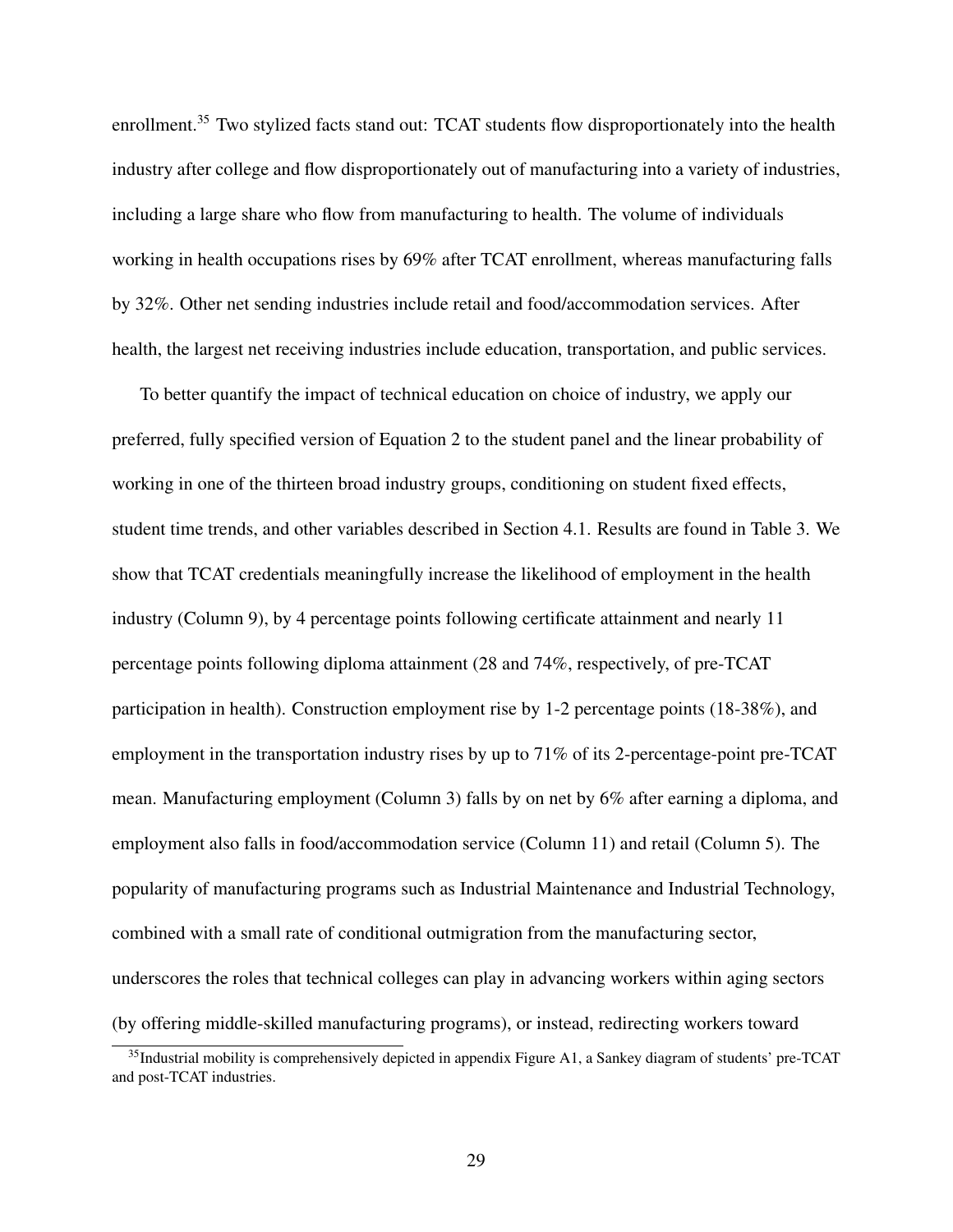growing hubs for vocational skills (e.g., from manufacturing to health). In terms of the earnings potential of students' new industries, we find that the industrial score rises by \$238 after certificate receipt and \$373 after diploma receipt. Subjectively small movements in the industrial score (4-7% of the pre-TCAT mean), pitted against comparatively larger gains in earnings overall (18.5% for diploma completers) emphasize that industrial mobility is likely not the entire reason that TCAT completers outperform their peers.

We turn to Equation [3](#page-19-0) to test whether higher earnings and new industries are connected, i.e., whether returns accrue more strongly to completers who migrate to new fields. Table [4](#page-46-0) lists coefficients for credentials and their interaction with industrial mobility indicators. Column 1 of Table [4](#page-46-0) reports that students who parlay a TCAT certificate into a new industry attain higher earnings on the order of \$459 per quarter, on top of an imprecisely estimated \$136 premium awarded to certificate holders whose primary industry does not change. Depending on how we view the insignificant baseline effect of a TCAT certificate, this means that 77 - 100 percent of returns to TCAT certificates accrue to students who change industries. Table [4](#page-46-0) Column 2 results similarly suggest that any positive gains from certificates go to students who changed industries (recall from Table [2](#page-42-0) that overall log-earnings returns to certificates are null). Employment gains favored industrial mobility among certificate holders as well; movers realized a 7.2 percentage point increase in employment relative to non-movers, who themselves gained 3.2 percentage points over noncompleters.

Industrial mobility explains less of the evident returns to TCAT diplomas. There are \$1,041 quarterly returns to diplomas in terms of earnings, but the additional premia for changing industries after enrolling and completing a diploma program is just \$193. There were, however, substantial changes in employment for industrially mobile TCAT diploma holders. Diploma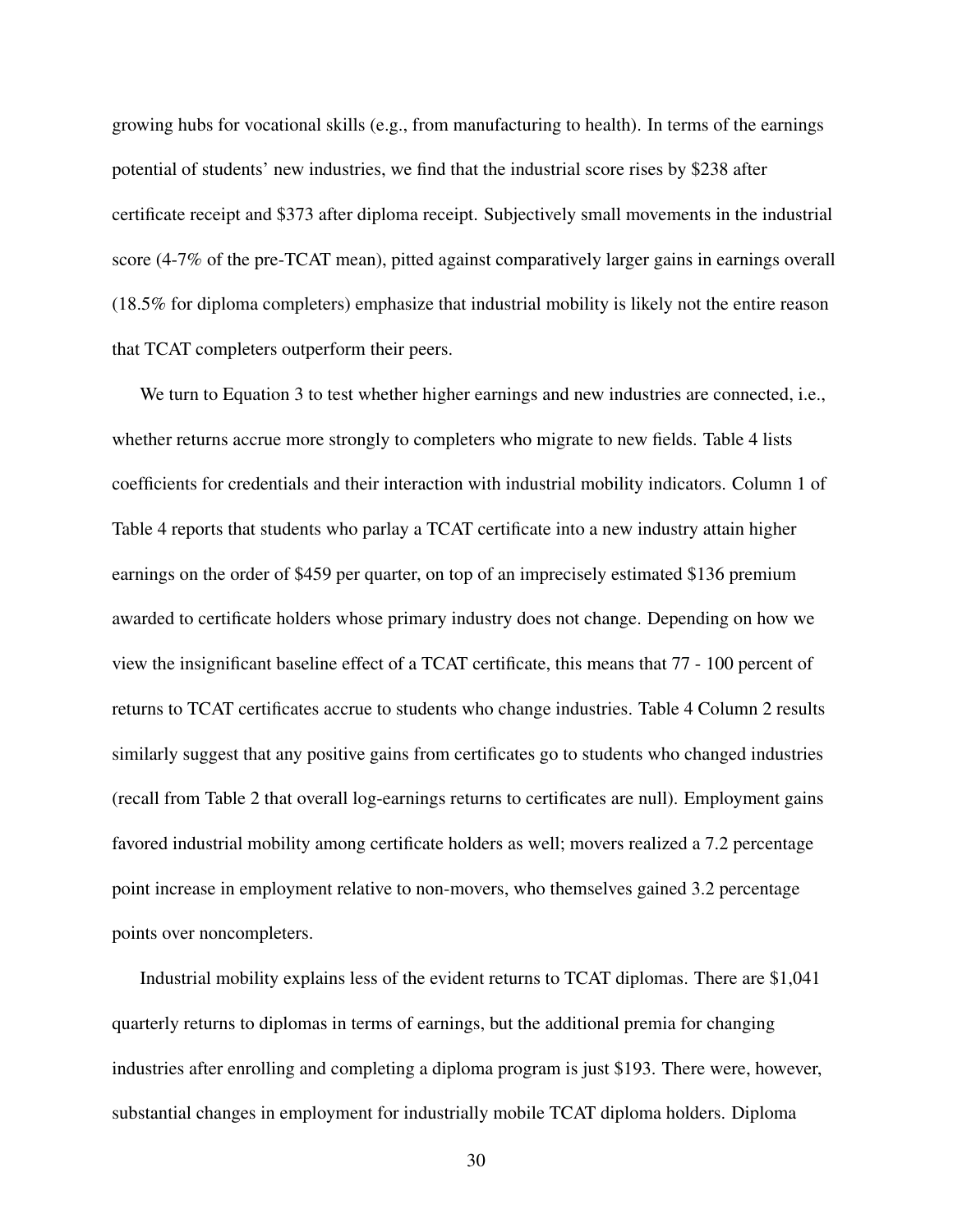recipients who returned to (or never left) their pre-TCAT modal industry were 6.4 percentage points more likely to have earnings in any given quarter than non-students, while those who moved to a new industry were an additional 9.2 percentage points more likely to be working. Together, these insights suggest that diploma programs deepen students' expertise in their field while providing entrée to  $-$  but not necessarily higher earnings in  $-$  new fields.

## 6 Conclusions

The emerging importance of sub-baccalaureate institutions in facilitating course corrections for nontraditional adult students comes at a time when the returns to two-year credentials, and in particular, to those earned outside of traditional community colleges, are little understood. A rapidly growing volume of work in this area shows that there are meaningful returns to sub-baccalaureate credentials like diplomas (also known as long-term certificates) or associate's degrees, although results for short-term certificates are mixed. Our analysis extends this literature to consider nondegree granting public institutions typically known as technology centers, or in Tennessee, as Tennessee Colleges of Applied Technology. These settings offer intensive and competency-based technical education, integrated and universal remedial education, a high volume of student-faculty contact hours, part-time accessibility, and reputations for outstanding completion and job placement rates. Yet, to date, the research base on technology centers is largely qualitative or descriptive and does not speak to student selection into technology center enrollment or completion.

We take a three-part approach to evaluating the labor market returns to TCAT enrollment in Tennessee. First, we build on recent work that quantifies the returns to community college awards relative to enrolling without completing by estimating the linear return to TCAT diplomas and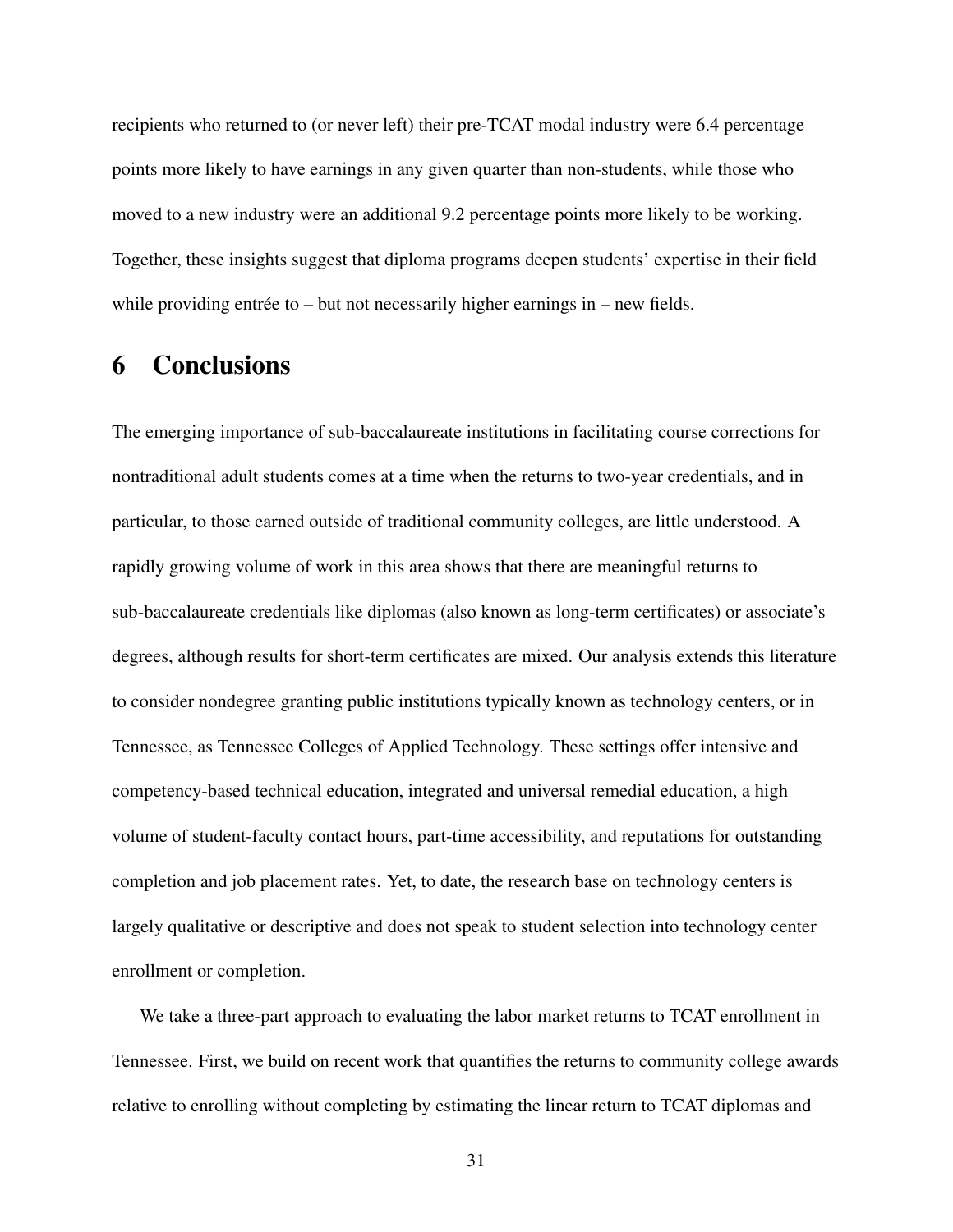certificates for five cohorts of TCAT students. With regards to earnings and employment, we find substantial returns to Tennessee's technology center diplomas, measuring \$707-1,034 in additional quarterly earnings (13-19% of the pre-TCAT average), and accompanied by 11 percentage point gains in employment. This is on par with returns to similar community college credentials in other states [\(Belfield & Bailey](#page-33-0), [2017](#page-33-0)).

Second, we expand the scope of our analysis to consider the TCAT student investment against the alternative of not enrolling at all. This is particularly relevant for the majority of TCAT students who eventually leave without a certificate or diploma. Both linear and matching-based empirical designs detect significant effects of enrolling without completing a technology center credential, measuring \$242 in additional quarterly earnings within a student's individual career trajectory, or \$555 across students and matched non-students four years after TCAT entry.

Synthesizing the findings discussed Sections [5.1](#page-23-0) and [5.2](#page-25-0), we reiterate that Equation [2](#page-14-0) and matching results are not directly comparable, since linear estimates are identified primarily from within-student changes in earnings trajectories after enrollment, whereas matching estimates are identified across student pairs who experienced a similar earnings trajectory prior to enrollment. Nevertheless, both methodologies attribute large and significant premia to completing a diploma-granting TCAT program of study. Estimated returns to TCAT certificates are smaller and less consistent across identification strategies, and perhaps no better than the counterfactual of leaving college without a credential. That counterfactual, however, compares favorably to the alternative of not enrolling in a TCAT. Both linear and matching models detect small but significant earnings premia to TCAT attendance without completing a certificate or diploma. In this respect, TCAT certificate programs compare favorably to for-profit certificate programs, whose students see no discernible gain over matched non-students [\(Cellini & Turner](#page-34-0),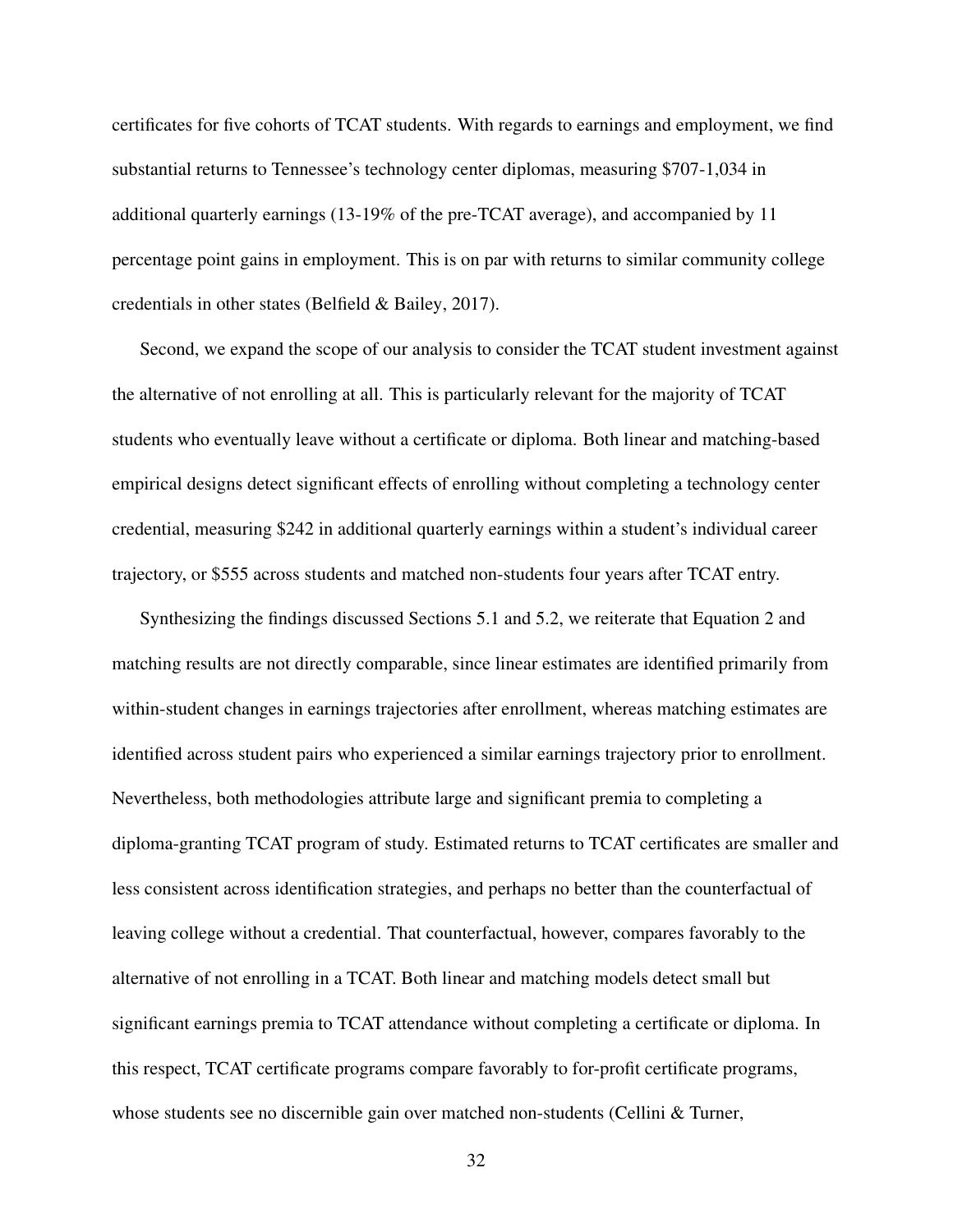[forthcoming](#page-34-0)).

The third prong of our study takes on the question of why these credentials evidently have (at least short-term) impacts on labor outcomes. We highlight and find support for industrial mobility as one mediating factor. Importantly, TCAT credentials increase students' access to the health industry and decrease participation in fields like manufacturing, retail, and accommodation. For earnings, the short-term returns to certificates are stronger for students who move into new industries, and the relative likelihood of employment *per se* is up to twice as large as it is for students who do not parlay a TCAT diploma or certificate into a new industry.

One policy inference we might draw from these results as well as those from the related literature on returns to community college credentials is that sub-baccalaureate college sectors should emphasize the completion of longer programs of study and discount the value of certificates and enrolling without earning a credential. While our results consistently find support for the added value of diploma completion, we cannot rule out the idea that even noncompleters realize returns to postsecondary education relative to the counterfactual of *not* enrolling at all. Like much of the related literature, our richest parametric results identify the effect of adult education under the notion that completers have more education than noncompleters. But when we shift the identification margin from attainment to enrollment, we find that certificate holders and noncompleters realize wage gains over matched non-students whose earnings and industrial histories are similar. This indicates that adult education serves as more than a way station, and when considered alongside our findings for industrial mobility, implies that technical education can facilitate course corrections in the form of new industries of employment, higher rates of employment, and higher earnings overall.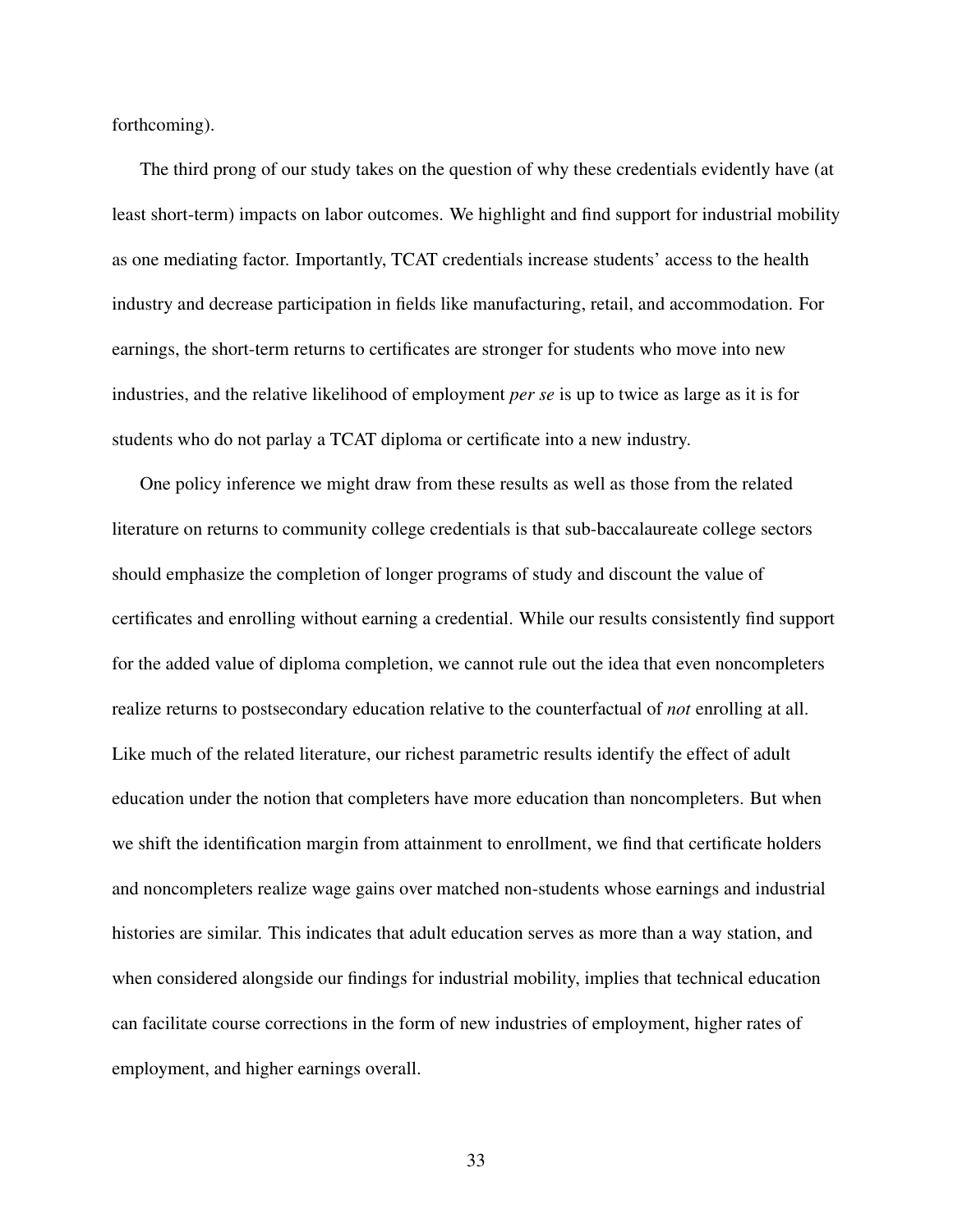# <span id="page-33-0"></span>References

- Abadie, A., & Imbens, G. (2006). Large sample properties of matching estimators for average treatment effects. *Econometrica*, *74*(1), 235–267.
- Andersson, F., Holzer, H. J., Lane, J. I., Rosenblum, D., & Smith, J. (2013). Does federally-funded job training work? Nonexperimental estimates of WIA training impacts using longitudinal data on workers and firms. National Bureau of Economic Research Working Paper No. 19446.
- Arnold, C. (2015). Economists say millenials should consider careers in trades. *National Public Radio: All Things Considered*.
- Ashenfelter, O. (1978). Estimating the effect of training programs on earnings. *The Review of Economics and Statistics*, *60*(1), 47–57.
- Bahr, P. R., Dynarski, S., Jacob, B., Kreisman, D., Sosa, A., & Wiederspan, M. (2015). Labor market returns to community college awards: Evidence from Michigan. A CAPSEE Working Paper, ERIC No. ED557080.
- Bailey, T. R., Kienzl, G., & Marcotte, D. E. (2004). The return to a sub-baccalaureate education: The effects of schooling, credentials and program of study on economic outcomes. Community College Research Center, Teachers College, Columbia University.
- Belfield, C., & Bailey, T. (2017). The labor market returns to sub-baccalaureate college: A review. a capsee working paper. ERIC No. ED574804.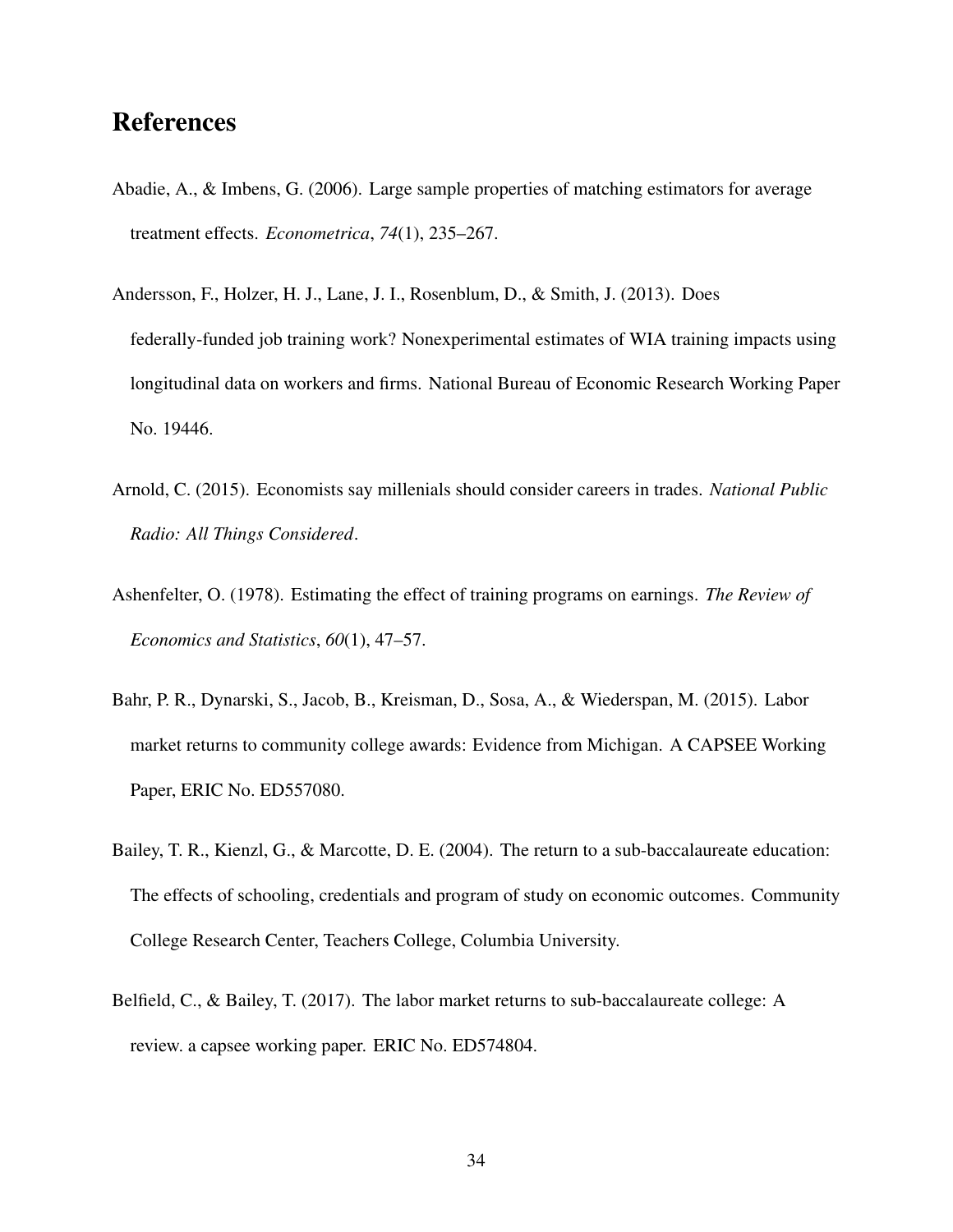- <span id="page-34-0"></span>Belfield, C. R., & Bailey, T. (2011). The benefits of attending community college: A review of the evidence. *Community College Review*, *39*(1), 46–68.
- Bessen, J. (2014). Employers Arent Just Whining–the Skills Gapis Real. *Harvard Business Review*, *25*.
- Bettinger, E., & Soliz, A. (2016). Returns to Vocational Credentials: Evidence from Ohio's Community and Technical Colleges. A CAPSEE Working Paper. ERIC No. ED571789.
- Biewen, M., Fitzenberger, B., Osikominu, A., & Paul, M. (2014). The effectiveness of public-sponsored training revisited: The importance of data and methodological choices. *Journal of Labor Economics*, *32*(4), 837–897.
- Cellini, S. R., & Turner, N. (forthcoming). Gainfully employed? Assessing the employment and earnings of for-profit college students using administrative data. *Journal of Human Resources*.
- Correia, S. (2015). Reghdfe: Stata module to perform linear or instrumental-variable regression absorbing any number of high-dimensional fixed effects. Retrieved from: https://ideas.repec.org/c/boc/bocode/s457874.html.
- Dadgar, M., & Trimble, M. (2015). Labor market returns to sub-baccalaureate credentials: How much does a community college degree or certificate pay? *Educational Evaluation and Policy Analysis*, *39*(4), 399–418.
- Dynarski, S., Jacob, B., & Kreisman, D. (2017). How Important Are Fixed Effects and Time Trends in Estimating Returns to Schooling? Evidence From A Replication of Jacobson, Lalonde and Sullivan, 2005. Working Paper.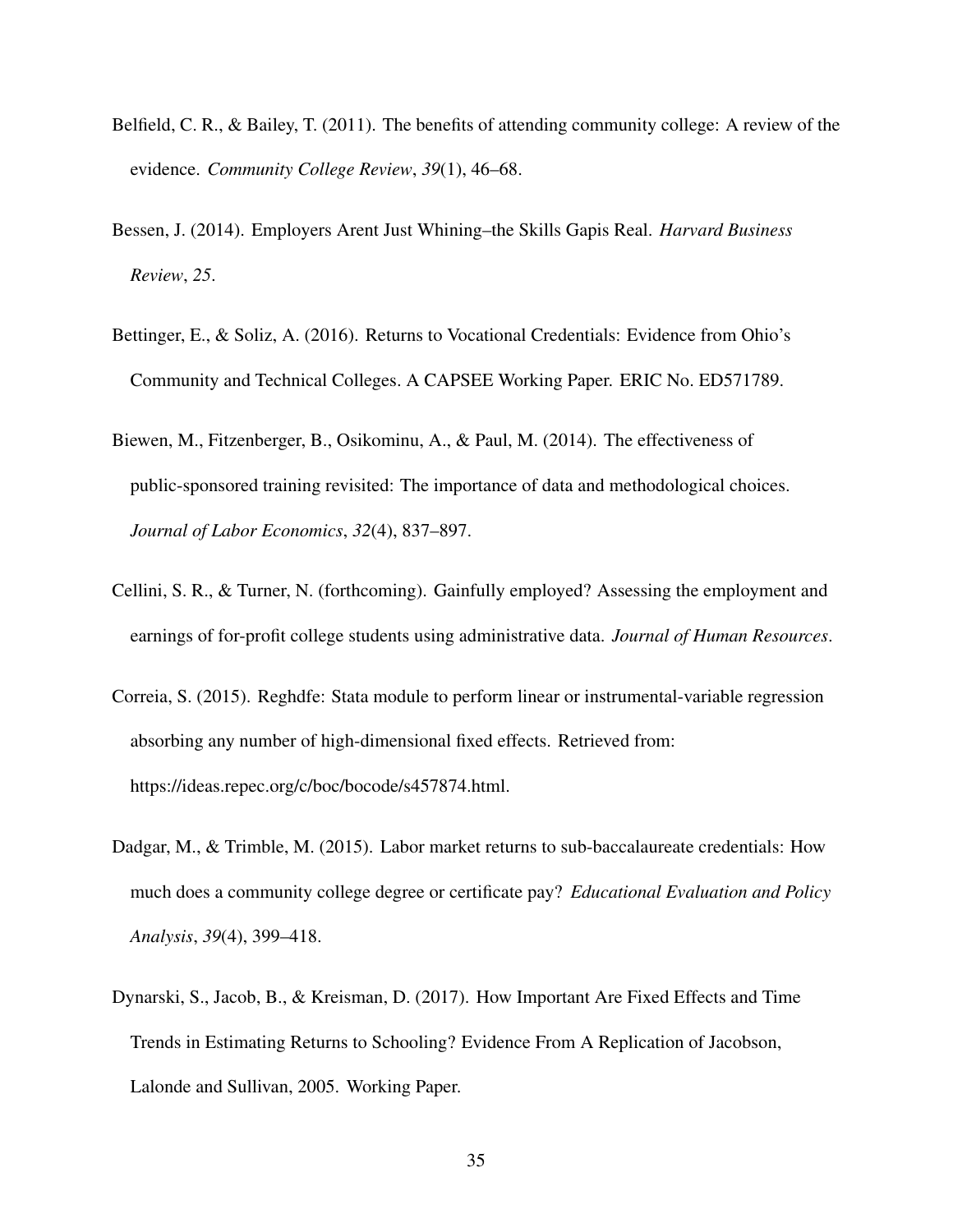- <span id="page-35-0"></span>Gill, A. M., & Leigh, D. E. (2003). Do the returns to community colleges differ between academic and vocational programs? *Journal of Human Resources*, *38*(1), 134–155.
- González, J. (2012). Less choice, more structure for students: In a Tennessee system, it works. *The Chronicle of Higher Education*, *58*(42). Retrieved from: http://www.chronicle.com/article/Less-Choice-More-Structure/133193.
- Grubb, W. N. (1997). The returns to education in the sub-baccalaureate labor market, 1984–1990. *Economics of Education Review*, *16*(3), 231–245.
- Grubb, W. N. (2002a). Learning and earning in the middle, Part I: National studies of pre-baccalaureate education. *Economics of Education Review*, *21*(4), 299–321.
- Grubb, W. N. (2002b). Learning and earning in the middle, Part II: State and local studies of pre-baccalaureate education. *Economics of Education Review*, *21*(5), 401–414.
- Hanushek, E. A., Woessmann, L., & Zhang, L. (2017). General education, vocational education, and labor-market outcomes over the life-cycle. *Journal of Human Resources*, *52*(1), 48–87.
- Heckman, J. J., & Smith, J. A. (1999). The pre-programme earnings dip and the determinants of participation in a social programme. Implications for simple programme evaluation strategies. *The Economic Journal*, *109*(457), 313–348.
- Heinrich, C. J., Mueser, P. R., Troske, K. R., Jeon, K.-S., & Kahvecioglu, D. C. (2013). Do public employment and training programs work? *IZA Journal of Labor Economics*, *2*(6), Retrieved from: http://www.izajole.com/content/2/1/6.

Hoops, J. (2010). *A Working Model for Student Success: The Tennessee Technology Centers*.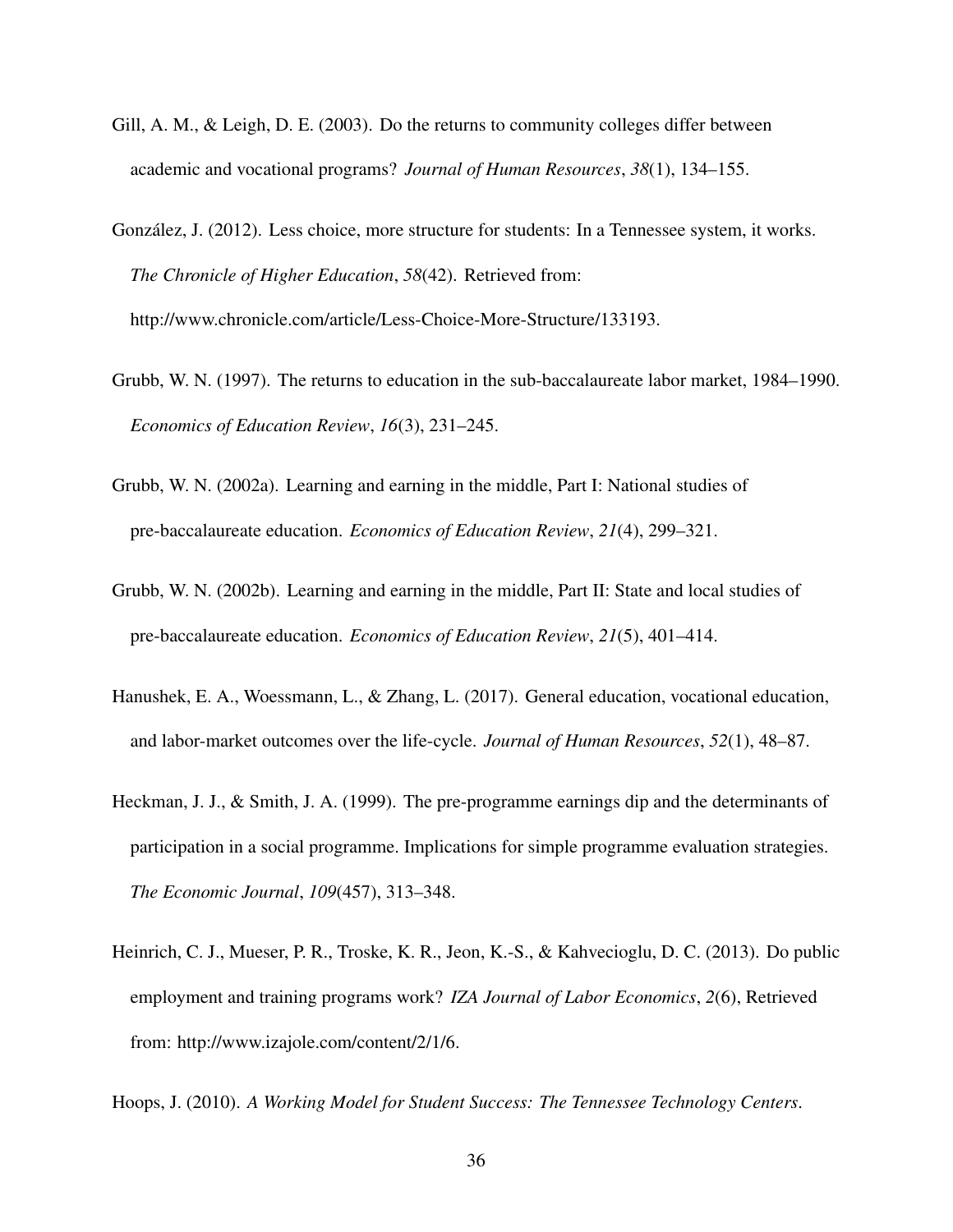<span id="page-36-0"></span>Complete College America. Retrieved from:

[http://www.completecollege.org/docs/Tennessee%20Technology%20Centers-](http://www.completecollege.org/docs/Tennessee%20Technology%20Centers-%20A%20Preliminary%20Case%20Study%281%29.pdf) [%20A%20Preliminary%20Case%20Study%281%29.pdf](http://www.completecollege.org/docs/Tennessee%20Technology%20Centers-%20A%20Preliminary%20Case%20Study%281%29.pdf).

- Jacobson, L., LaLonde, R. J., & Sullivan, D. (2005a). Estimating the returns to community college schooling for displaced workers. *Journal of Econometrics*, *125*(1), 271–304.
- Jacobson, L., LaLonde, R. J., & Sullivan, D. (2005b). The impact of community college retraining on older displaced workers: Should we teach old dogs new tricks? *Industrial and Labor Relations Review*, *58*(3), 398–415.
- Jaggars, S. S., & Xu, D. (2016). Examining the earnings trajectories of community college students using a piecewise growth curve modeling approach. *Journal of Research on Educational Effectiveness*, *9*(3), 445–471.
- Jepsen, C., Troske, K., & Coomes, P. (2014). The labor market returns to community college degrees, diplomas, and certificates. *Journal of Labor Economics*, *32*(1), 95–121.
- Kane, T. J., & Rouse, C. E. (1995). Labor-market returns to two-and four-year college. *The American Economic Review*, *85*(3), 600–614.
- Leigh, D. E., & Gill, A. M. (1997). Labor market returns to community colleges: Evidence for returning adults. *Journal of Human Resources*, *32*(2), 334–353.
- Leuven, E., & Sianesi, B. (2010). PSMATCH2: Stata module to perform full Mahalanobis and propensity score matching, common support graphing, and covariate imbalance testing. http://ideas.repec.org/c/boc/bocode/s432001.html. Version 4.0.4.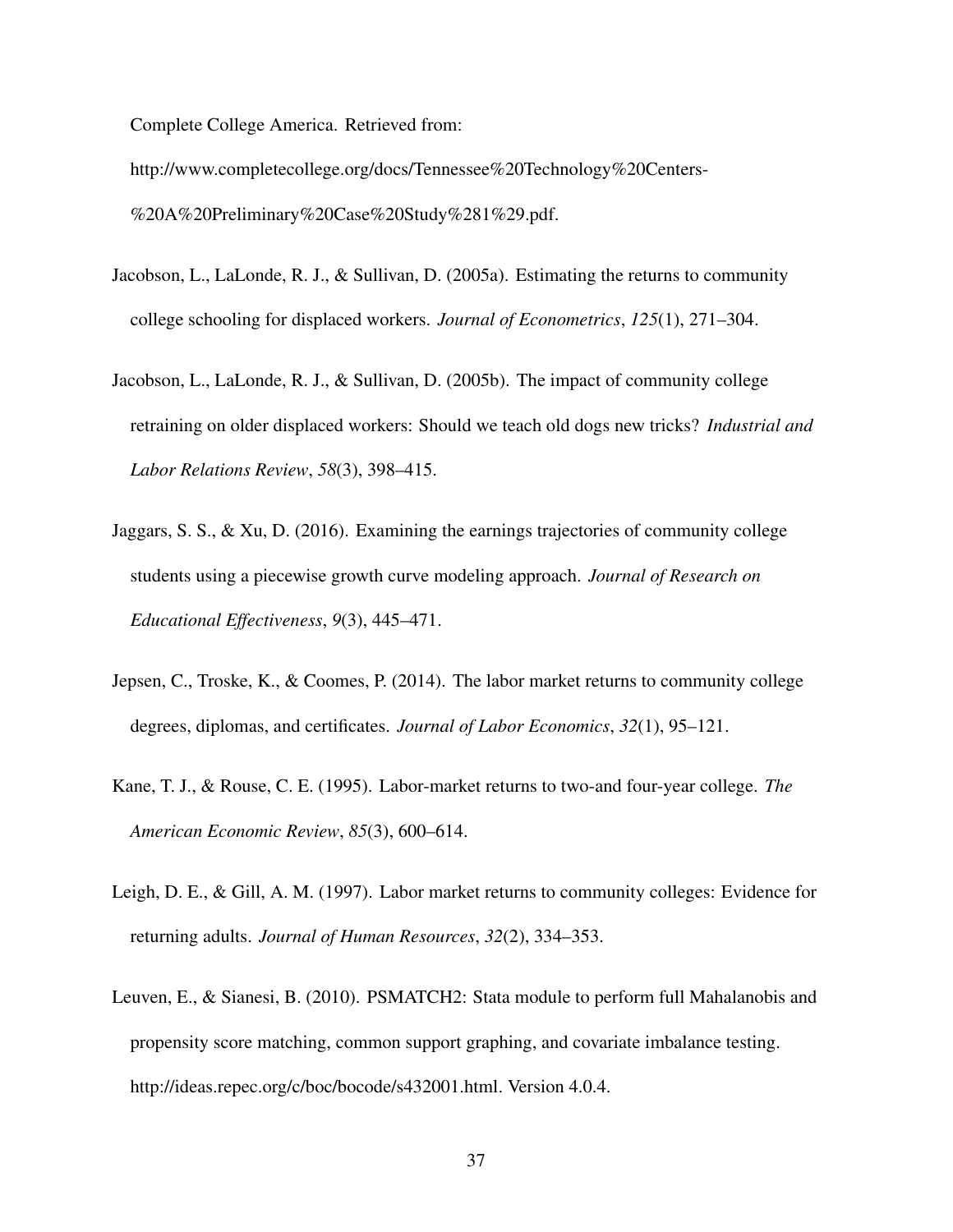- <span id="page-37-0"></span>Malamud, O., & Pop-Eleches, C. (2010). General education versus vocational training: Evidence from an economy in transition. *The Review of Economics and Statistics*, *92*(1), 43–60.
- Marcotte, D. E. (2016). The Returns to Education at Community Colleges: New Evidence from the Education Longitudinal Survey. IZA Discussion Paper 10202.
- Marcotte, D. E., Bailey, T., Borkoski, C., & Kienzl, G. S. (2005). The returns of a community college education: Evidence from the National Education Longitudinal Survey. *Educational Evaluation and Policy Analysis*, *27*(2), 157–175.
- Mueser, P. R., Troske, K. R., & Gorislavsky, A. (2007). Using state administrative data to measure program performance. *Review of Economics and Statistics*, *89*(4), 761–783.
- Oreopoulos, P., & Petronijevic, U. (2013). Making college worth it: A review of the returns to higher education. *The Future of Children*, *23*(1), 41–65.
- Stevens, A. H., Kurlaender, M., & Grosz, M. (forthcoming). Career Technical Education and Labor Market Outcomes: Evidence from California Community Colleges. *Journal of Human Resources*.
- Tennessee Higher Education Commission (2013). *2011-2012 Tennessee Higher Education Fact Book*.
- Tennessee Higher Education Commission (2015). *Articulation and Transfer in Tennessee Higher Education: Annual Report*.
- Turner, L. (2016). The returns to higher education for marginal students: Evidence from Colorado welfare recipients. *Economics of Education Review*, *51*, 169–184.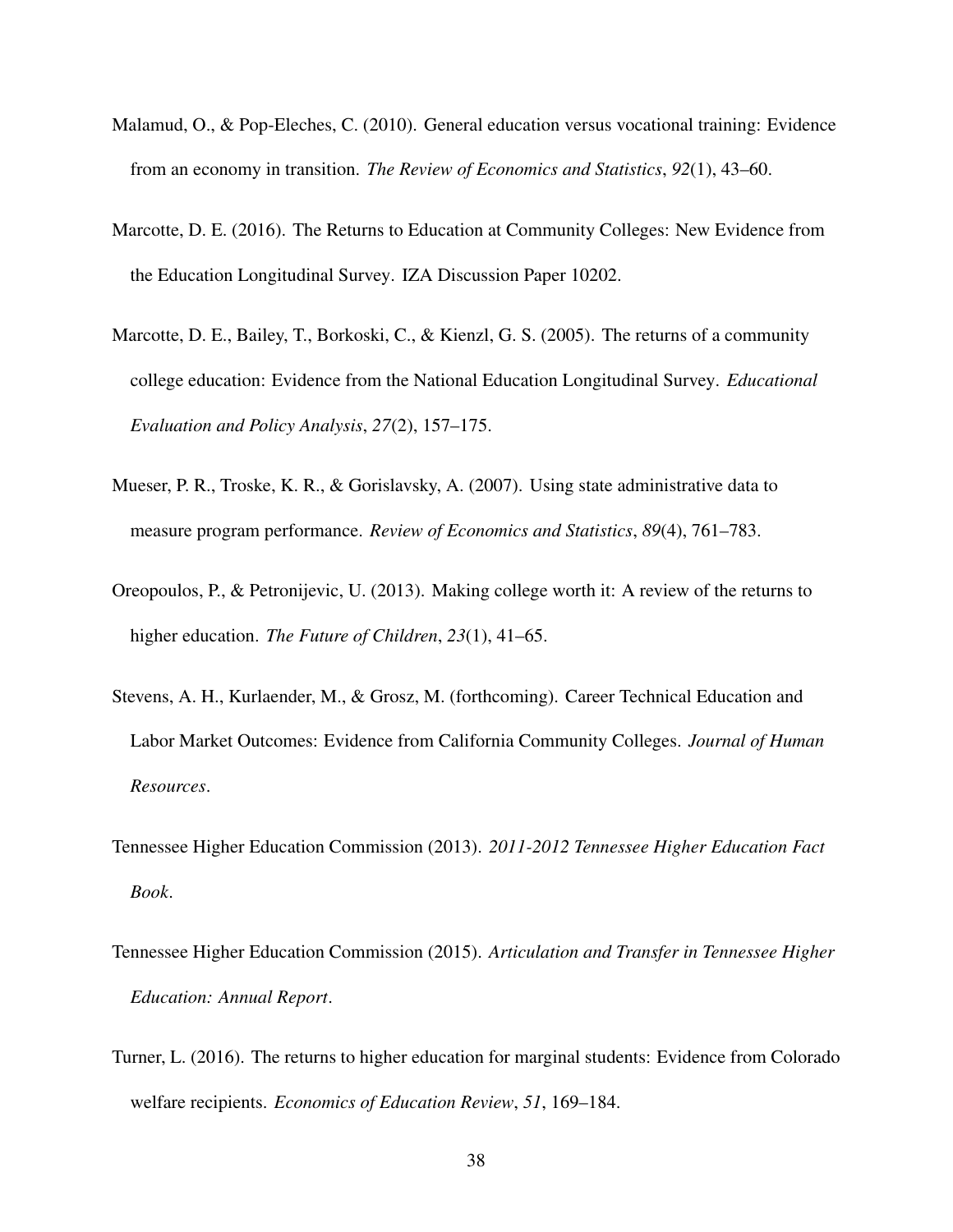- <span id="page-38-0"></span>U.S. Census Bureau (2006). Current Population Survey, 2006 Annual Social and Economic Supplement. Table 6.
- U.S. Department of Education (2011). Community College Student Outcomes: 1994-2009. NCES 2012-253.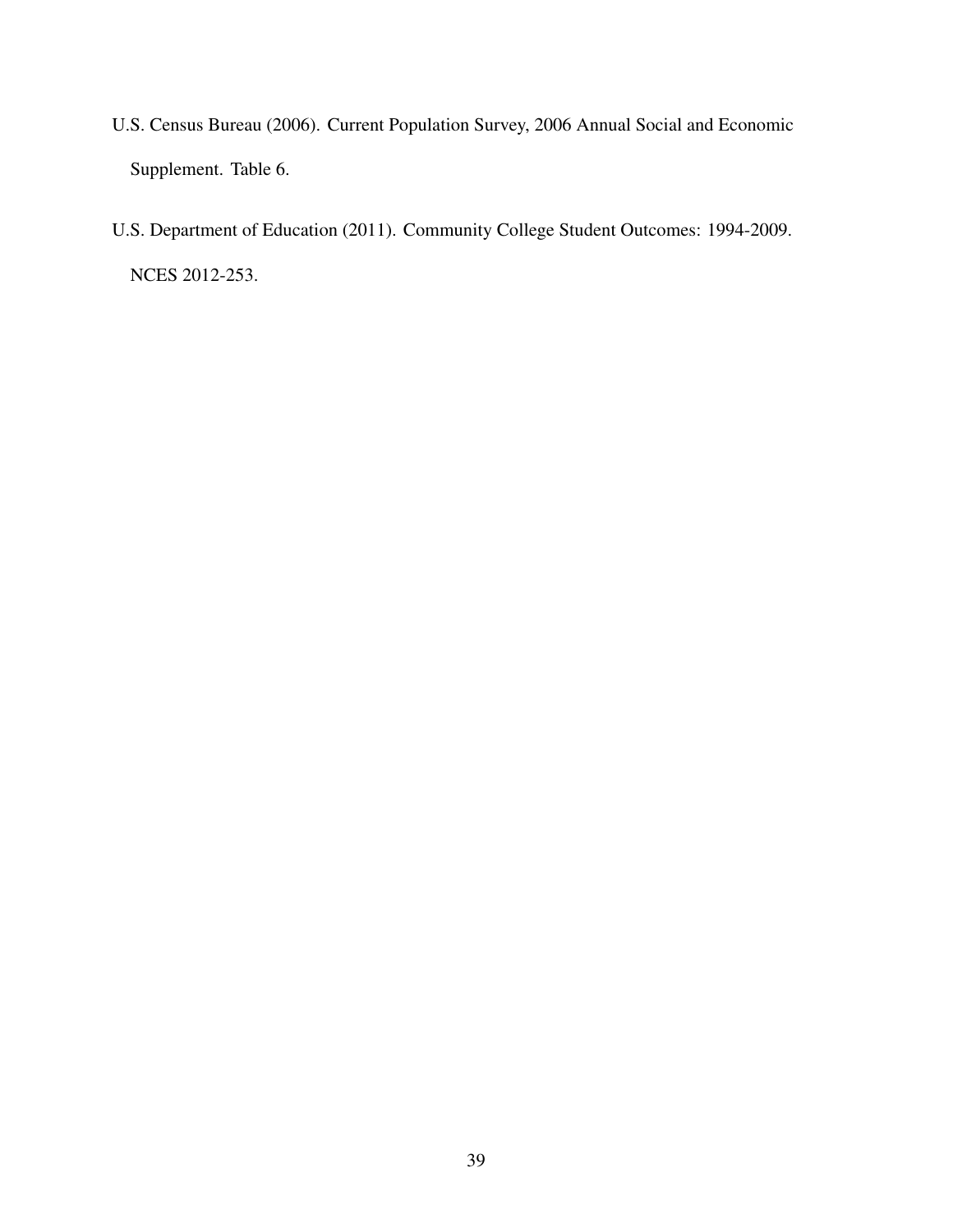<span id="page-39-0"></span>

|                                                                                     | (1)      |  |
|-------------------------------------------------------------------------------------|----------|--|
| Panel summary statistics                                                            | Mean     |  |
| Any earnings $(0,1)$                                                                | 0.823    |  |
| Quarterly earnings                                                                  | 5,577    |  |
|                                                                                     | (5,513)  |  |
| $ln$ (quarterly earnings) $\dagger$                                                 | 8.443    |  |
|                                                                                     | (1.074)  |  |
| Age                                                                                 | 31.726   |  |
|                                                                                     | (10.574) |  |
| County unemployment rate $(0,100)$                                                  | 5.801    |  |
|                                                                                     | (1.556)  |  |
| Missing age $(0,1)$                                                                 | 0.062    |  |
| $N_{it}$ (pre-enrollment student-quarters)                                          | 773,105  |  |
|                                                                                     | (1)      |  |
| Student summary statistics                                                          | Mean     |  |
| Ever attain a TCAT certificate $(0,1)$                                              | 0.106    |  |
| Ever attain 2+ distinct TCAT certificates $(0,1)$ <sup><math>\ddagger</math></sup>  | 0.006    |  |
| Ever attain a TCAT diploma $(0,1)$                                                  | 0.264    |  |
| Ever attain a TCAT diploma and certificate $(0,1)$ <sup><math>\ddagger</math></sup> | 0.010    |  |
| Female $(0,1)$                                                                      | 0.511    |  |
| White $(0,1)$                                                                       | 0.813    |  |
| Missing gender and race $(0,1)$                                                     | 0.003    |  |
| $N_i$ (students)                                                                    | 39,877   |  |

Table 1: Descriptive statistics

NOTES: *†*Log-transformed earnings exclude quarters with missing earnings. *‡*We observe the last and highest credential attained in each student's program of study. Multiple certificates or diplomas are from enrolling and completing multiple programs. Variable means are in Column 1, and standard deviations for continuous variables are in parentheses below their respective means. All summary statistics are computed from quarters prior to enrollment. Inflation-adjusted quarterly earnings are in 2009 dollars and are assumed to be zero if missing.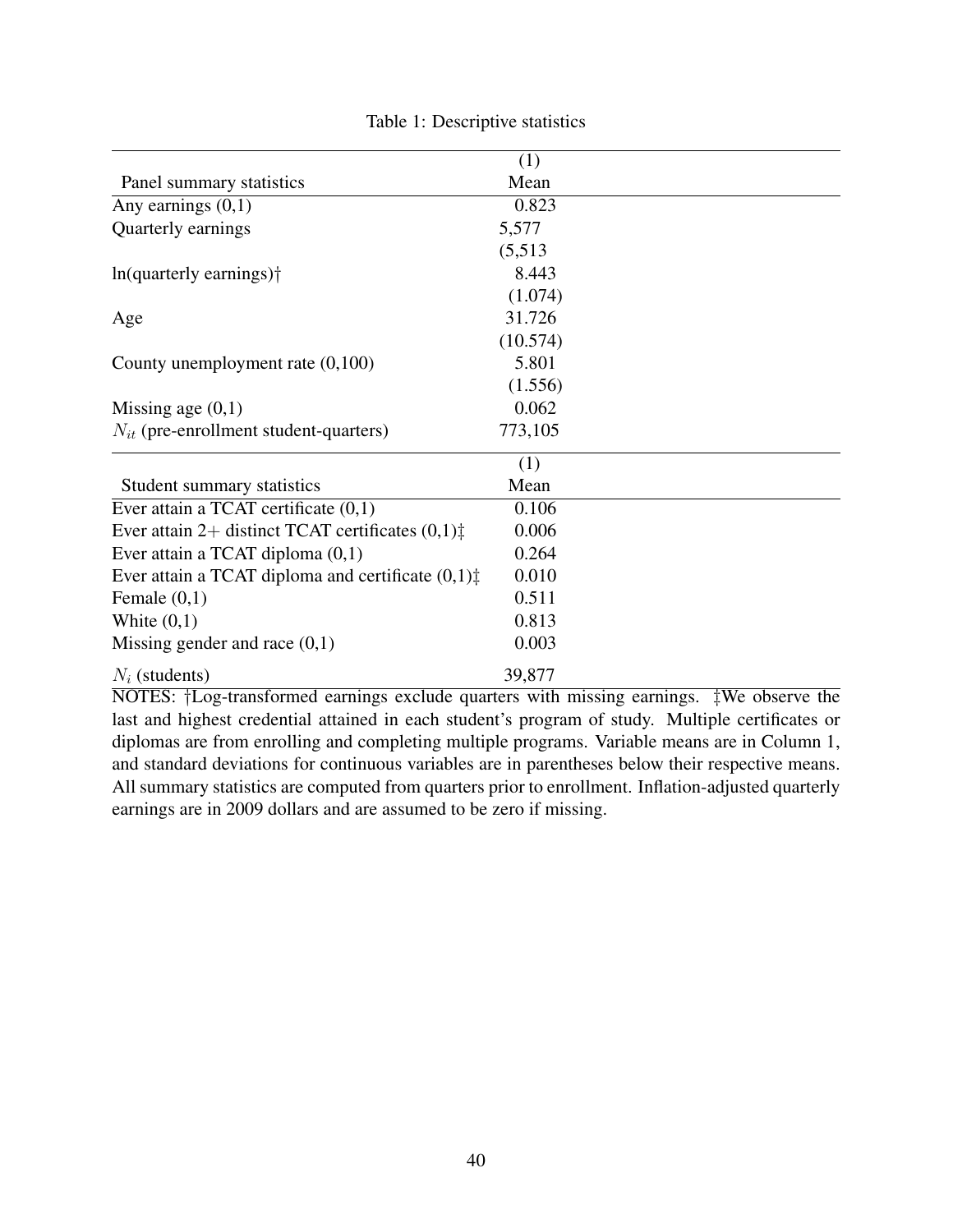

<span id="page-40-0"></span>Figure 1: Regression-adjusted employment and earnings relative to TCAT entry

NOTES:  $N_i = 39,877$  students up to four years before or after enrollment. The figure plots meansmoothing polynomials (lines) and quarterly averages (markers) for residuals from Equation [1](#page-13-0) regressions for the binary likelihood of employment (panels I-II) and inflation-adjusted earnings (panels III-IV), controlling for quarter fixed effects, county unemployment, and cubic functions of age, gender, and race.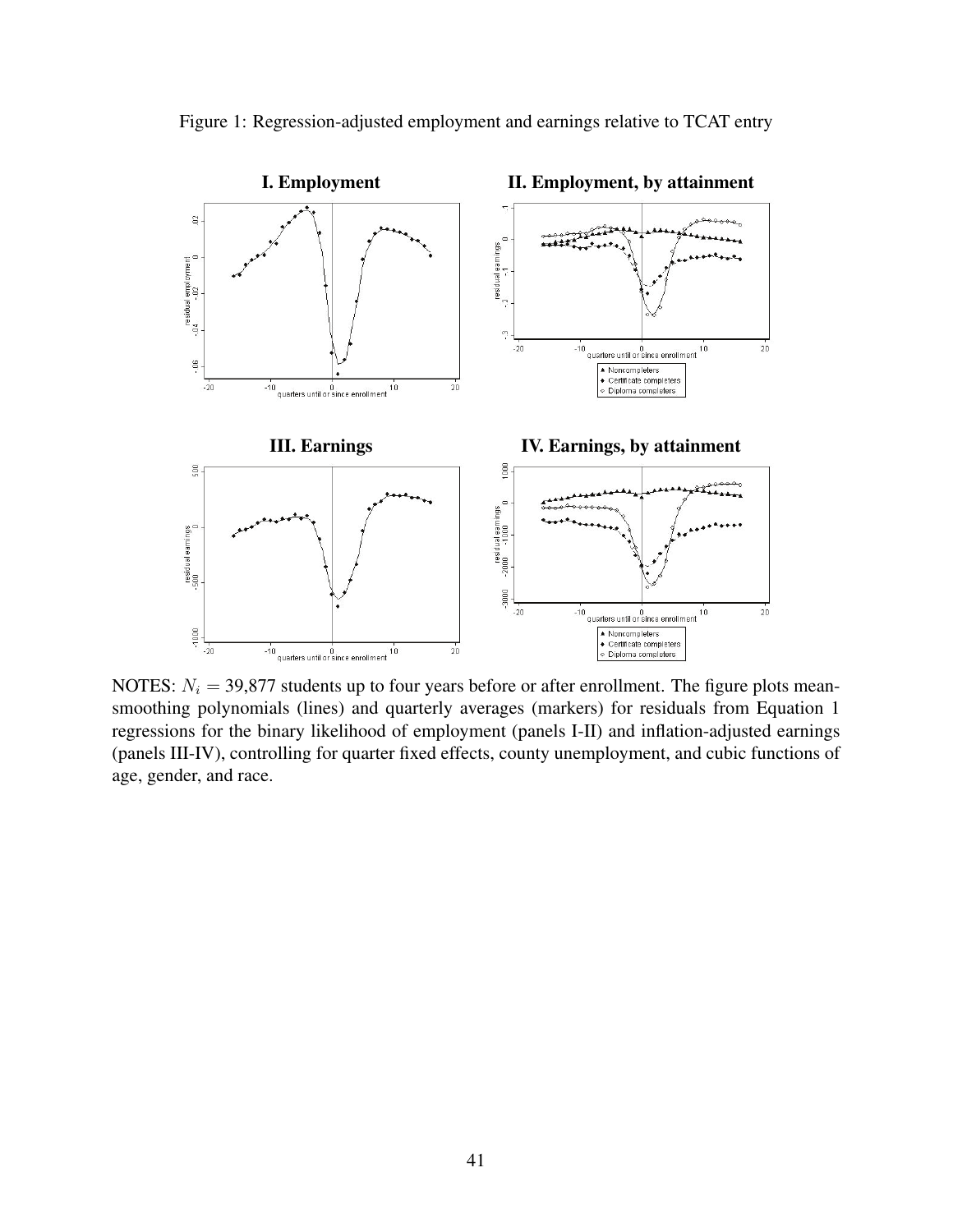<span id="page-41-0"></span>Figure 2: Permutated point estimates of false returns to pre-enrollment TCAT certificates and diplomas



NOTES: Figures plot the distribution of point estimates from 1,000 iterations of Equation [2](#page-14-0) for random one percent samples of students, limited to pre-enrollment quarters, with placebo attainment assigned to random quarters for those who later attained TCAT diplomas or certificates. Solid-line densities represent permutation results for specifications of Equation [2](#page-14-0) without individual time trends, and dashed-line densities represent permutation results for specifications of Equation [2](#page-14-0) with individual time trends. See the appendix for pre-enrollment tests of employment and log earnings.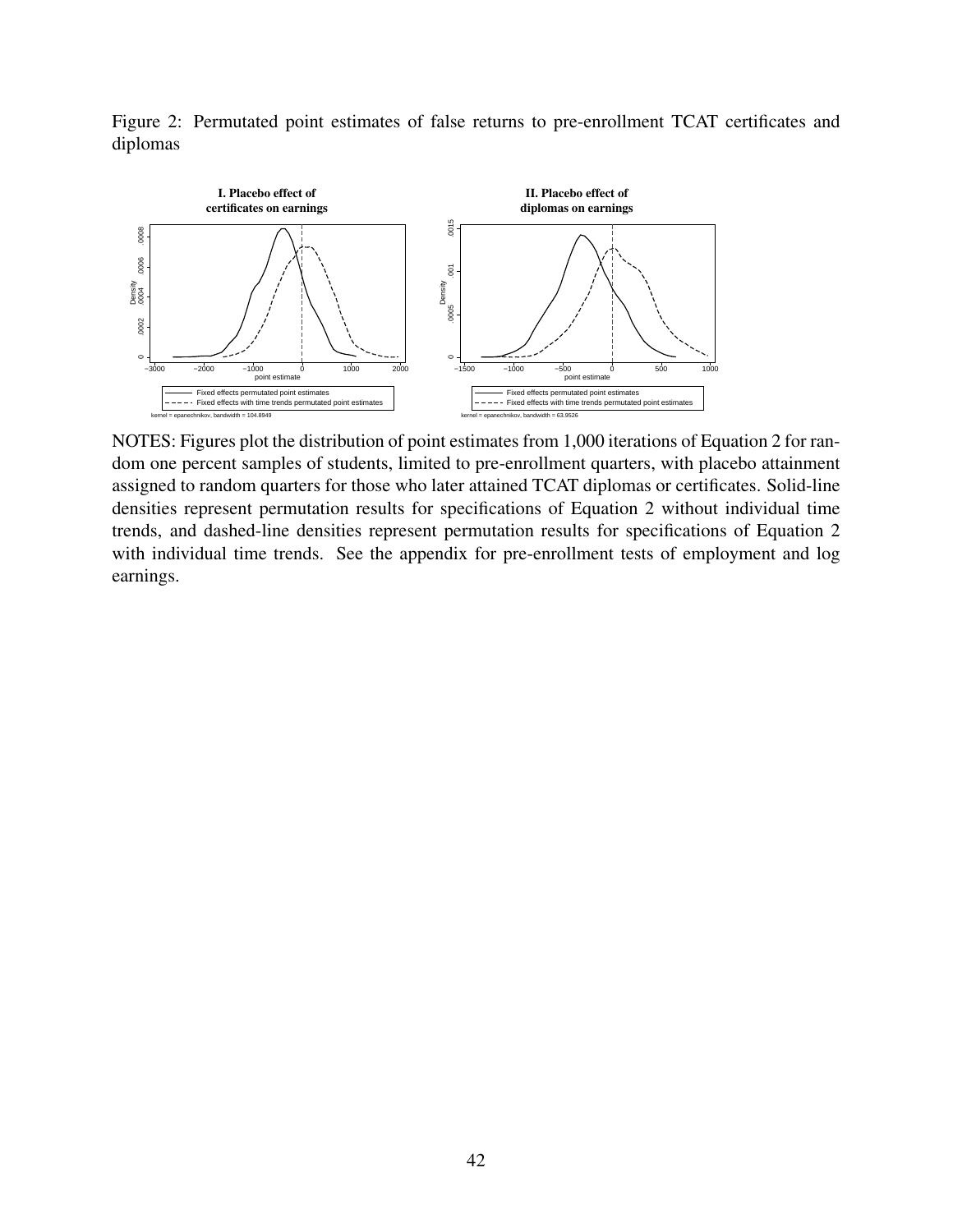<span id="page-42-0"></span>

|                                        | (1)         | (2)          | (3)                  |
|----------------------------------------|-------------|--------------|----------------------|
| Returns to completion (student sample) | Earnings    | ln(Earnings) | Any earnings $(0,1)$ |
| <b>TCAT</b> certificate                | 291.5***    | 0.0117       | $0.0547***$          |
|                                        | (59.23)     | (0.0165)     | (0.00680)            |
| TCAT diploma                           | $1034.3***$ | $0.173***$   | $0.113***$           |
|                                        | (36.88)     | (0.0105)     | (0.00434)            |
| $N_{it}$ (student-quarters)            | 1,447,619   | 1,110,763    | 1,447,619            |
| $N_i$ (students)                       | 39,877      | 39,877       | 39,877               |
| Adjusted $R^2$                         | 0.720       | 0.594        | 0.430                |
| Returns to enrollment and              | (4)         | (5)          | (6)                  |
| completion (combined sample)           | Earnings    | ln(Earnings) | Any earnings $(0,1)$ |
| Post-TCAT                              | 241.6***    | $0.108***$   | $-0.00693**$         |
|                                        | (27.06)     | (0.00690)    | (0.00282)            |
| Post-TCAT, with certificate            | $165.6***$  | $0.0335*$    | $0.0383***$          |
|                                        | (49.80)     | (0.0546)     | (0.0173)             |
| Post-TCAT, with diploma                | $707.4***$  | $0.138***$   | $0.0899***$          |
|                                        | (31.89)     | (0.0112)     | (0.00414)            |
| $N_{it}$ (person-quarters)             | 10,714,383  | 7,826,889    | 10,714,383           |
| $N_i$ (persons)                        | 258,258     | 251,106      | 258,258              |
| Adjusted $R^2$                         | 0.501       | 0.708        | 0.579                |

Table 2: Linear estimates of returns to TCAT enrollment and awards

NOTES: The table lists results of Equation [2](#page-14-0). For Columns 1-3, the sample is limited to individuals who enrolled in a TCAT between 2004 and 2008, and Equation [2](#page-14-0) controls include time-varying local unemployment, student fixed effects and time trends, enrollment proximity indicators, and a third-degree polynomial function of age interacted with gender and race. Specifications reported in Columns 4-6 include students and non-students, but without time-varying unemployment and demographic controls. Robust standard errors clustered at the student level are in parentheses below each coefficient.

\* significant at 10%; \*\* significant at 5%; \*\*\* significant at 1%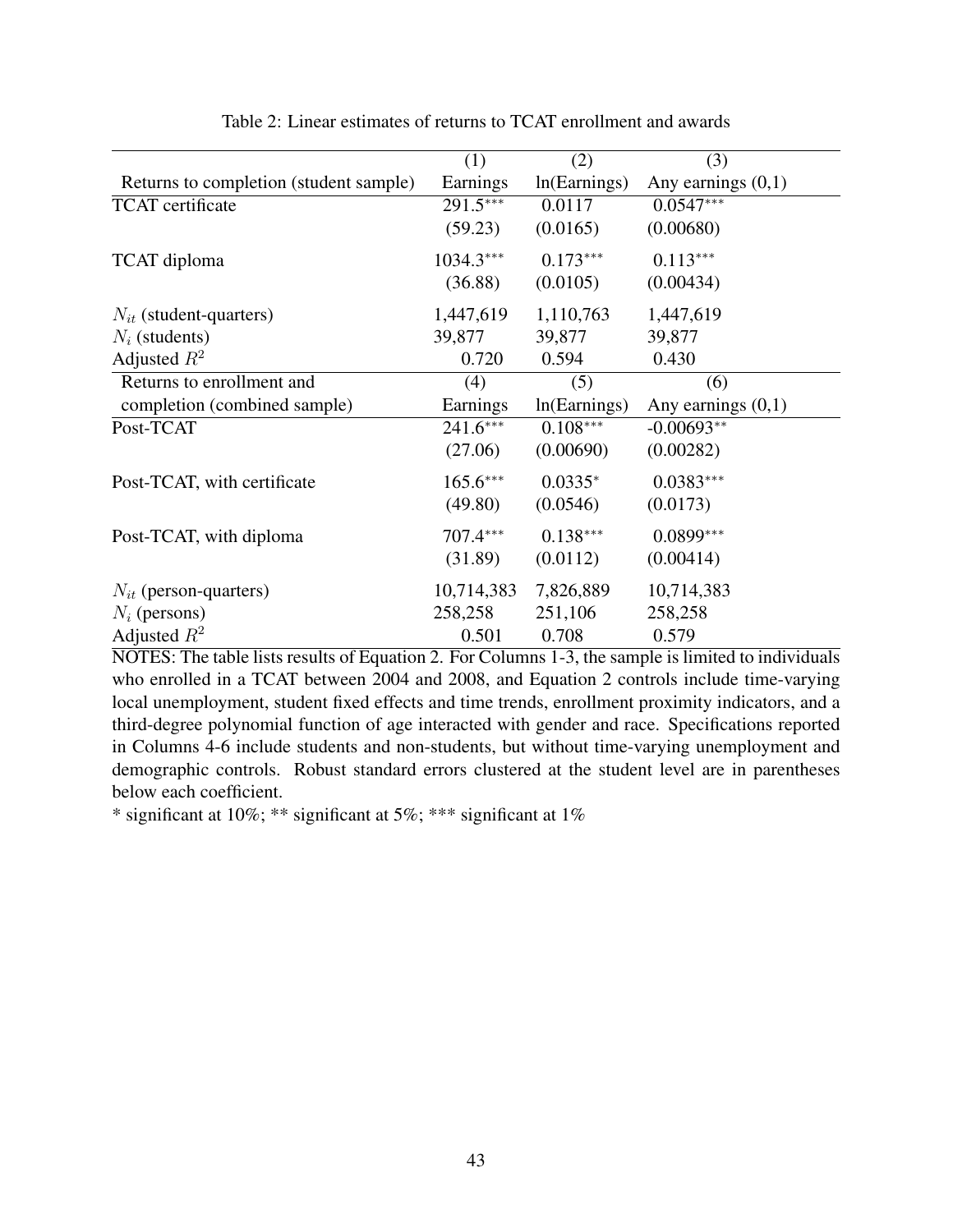<span id="page-43-0"></span>Figure 3: Matching estimates of returns to TCAT awards among students



I. TCAT certificate returns relative to matched non-completing students

II. TCAT diploma returns relative to matched non-completing students



NOTES:  $N_i = 33,758$  individuals with TCAT entry propensity estimates. Quarterly earnings differences between completers and non-completers (ATT) are estimated by Mahalanobis matching. "Other observables" include third-degree polynomial functions of age interacted with gender, race, and indicators for missing demographic data.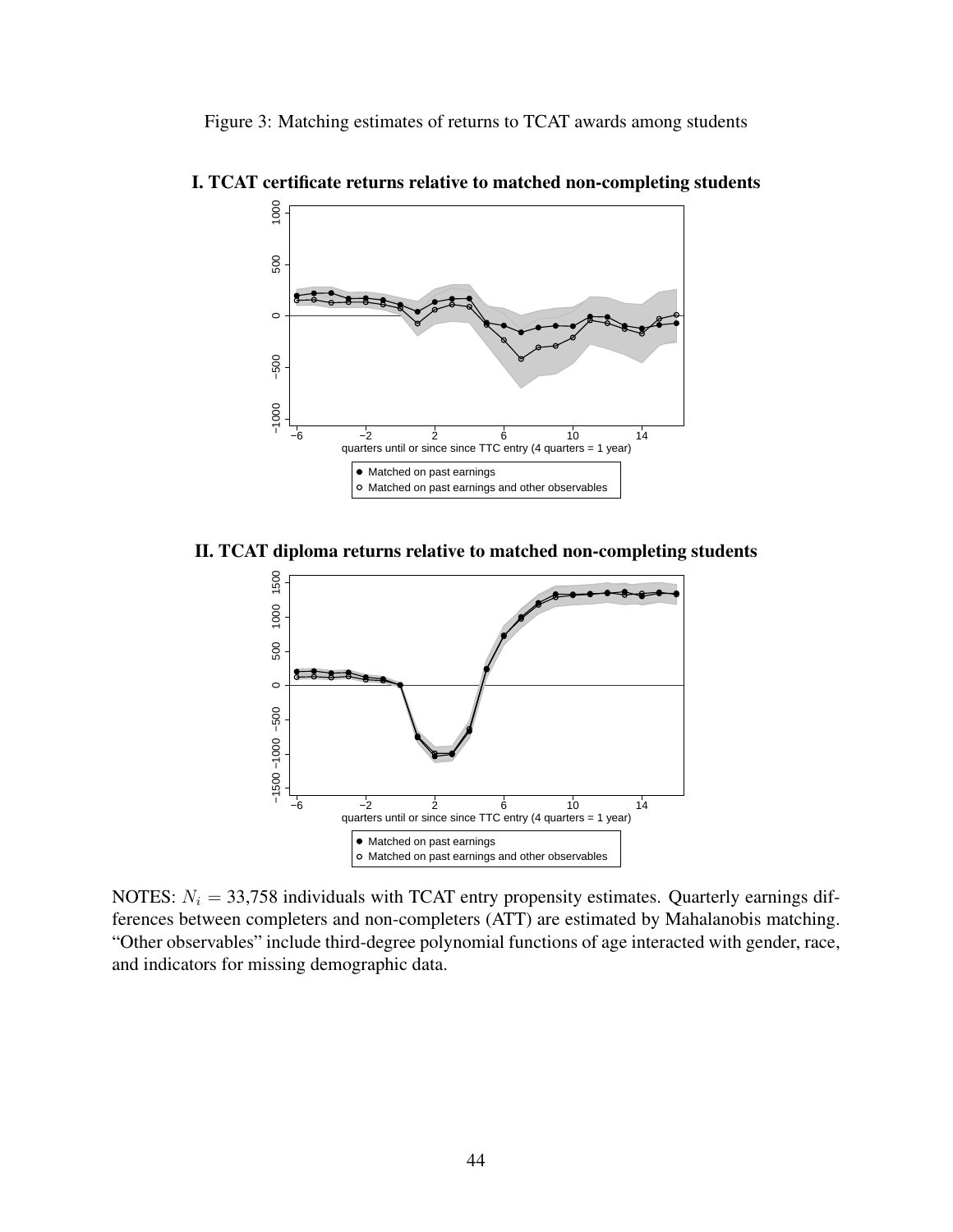<span id="page-44-0"></span>Figure 4: Matching estimates of returns to TCAT enrollment and awards



I. TCAT earnings gains over matched non-students

II. TCAT student earnings gains over matched non-students, by attainment



NOTES:  $N_i = 155,368$  individuals with TCAT entry propensity estimates. Quarterly earnings differences between students and non-students (ATT) are estimated by Mahalanobis matching.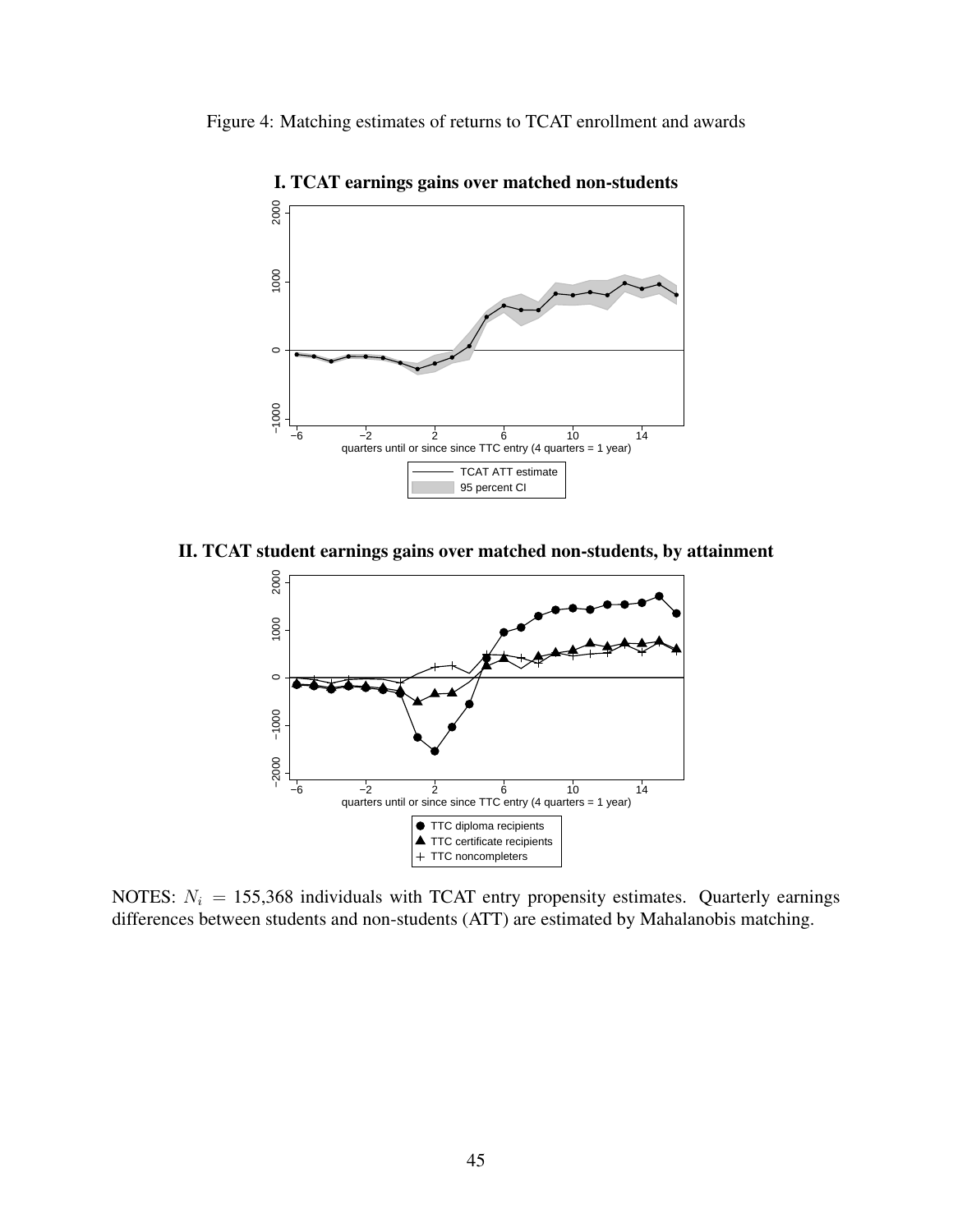<span id="page-45-0"></span>

|                  | $\hat{\Box}$ | $\widehat{\mathbb{C}}$ | $\odot$         | $\widehat{\mathcal{F}}$ | $\tilde{c}$    | $\widehat{\odot}$ | $\widehat{\subset}$                                                                                                                                                                                                                                                              |
|------------------|--------------|------------------------|-----------------|-------------------------|----------------|-------------------|----------------------------------------------------------------------------------------------------------------------------------------------------------------------------------------------------------------------------------------------------------------------------------|
|                  | Utilities    | Construction           | Manuf.          | Wholesale               | Retail         | Transport         | <b>Bus.</b> Services                                                                                                                                                                                                                                                             |
| pre-TCAT mean    | [0.042]      | [0.0458]               | [0.2678]        | [0.0260]                | [0.0953]       | [0.0217]          | [0.1091]                                                                                                                                                                                                                                                                         |
| TCAT certificate | $-0.0000416$ | $0.00847***$           | 0.00394         | $-0.00191$              | $-0.00284$     | $0.0153***$       | 0.00495                                                                                                                                                                                                                                                                          |
|                  | (0.000977)   | (0.00248)              | (0.00520)       | (0.00264)               | (0.00461)      | (0.00268)         | (0.00460)                                                                                                                                                                                                                                                                        |
| TCAT diploma     | $0.00311***$ | $0.0176***$            | $-0.0160***$    | 0.000106                | $-0.00521*$    | $0.00960***$      | $0.0248***$                                                                                                                                                                                                                                                                      |
|                  | (0.000552)   | (0.00155)              | (0.00330)       | (0.00162)               | (0.00277)      | (0.00156)         | (0.00279)                                                                                                                                                                                                                                                                        |
|                  | $\circledS$  | $\widehat{e}$          | (10)            | (11)                    | (12)           | (13)              | $\overline{14}$                                                                                                                                                                                                                                                                  |
|                  | Education    | Health                 | Proff. Services | Food $+$ Accom.         | Publ. Services | Other             | Ind. Score                                                                                                                                                                                                                                                                       |
| pre-TCAT mean    | [0.0260]     | [0.1441]               | [0.0114]        | [0.1156]                | 18170.01       | [0.0447]          | [5,705]                                                                                                                                                                                                                                                                          |
| TCAT certificate | 0.00250      | $0.0411***$            | $0.00686***$    | $-0.00635*$             | 0.00539        | $-0.000831$       | 237.8***                                                                                                                                                                                                                                                                         |
|                  | (0.00194)    | (0.00461)              | (0.00161)       | (0.00372)               | (0.00329)      | (0.00207)         | (30.74)                                                                                                                                                                                                                                                                          |
| TCAT diploma     | $0.00321***$ | $0.107***$             | $0.00299***$    | $-0.0123***$            | $-0.000646$    | $0.00226*$        | 373.1***                                                                                                                                                                                                                                                                         |
|                  | (0.00144)    | (0.00363)              | (0.00118)       | (0.00226)               | (0.00193)      | (0.00137)         | (19.47)                                                                                                                                                                                                                                                                          |
|                  |              |                        |                 |                         |                |                   | ment in a particular industry, estimated by Equation 2. Controls include time-varying local unemployment, student fixed effects and<br>NOTES: $N_{it} = 1,447,619$ student-quarters. $N_i = 39,877$ students. The dependent variable for each column is an indicator for employ- |
|                  |              |                        |                 |                         |                |                   | time trends, enrollment proximity indicators, and a third-degree polynomial function of age interacted with gender, race, and indicators                                                                                                                                         |

Table 3: TCAT awards and industrial choice Table 3: TCAT awards and industrial choice  $\mathbf{L}$  $\overline{\mathbf{C}}$  $\alpha$ time uenus, emoninem proximity muteators, ant a unte-tegree porynomial runction or age mieracteu with genter, race, and muteators<br>for missing demographic data. Pre-TCAT industrial shares are in brackets below industry name NOTES:  $N_{it} = 1,447,619$  student-quarters.  $N_i = 39,877$  students. The dependent variable for each column is an indicator for employment in a particular industry, estimated by Equation [2](#page-14-0). Controls include time-varying local unemployment, student fixed effects and time trends, enrollment proximity indicators, and a third-degree polynomial function of age interacted with gender, race, and indicators for missing demographic data. Pre-TCAT industrial shares are in brackets below industry names. Robust standard errors clustered at the student level are in parentheses below each coefficient.<br>\* significant at 10%; \*\* significant at 5%; \*\*\* significant at 1% student level are in parentheses below each coefficient.

\* significant at  $10\%$ ; \*\* significant at 5%; \*\*\* significant at 1%